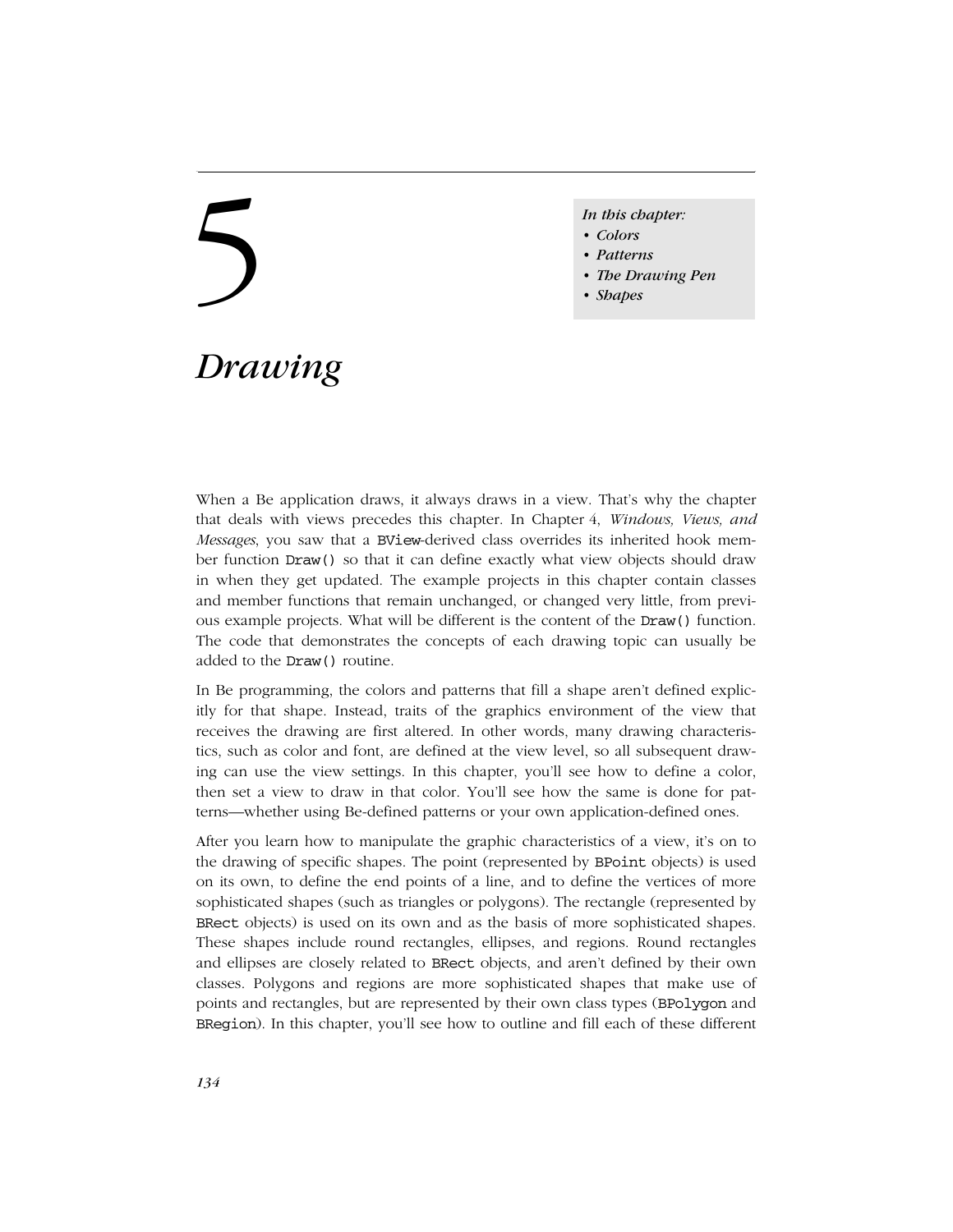#### *Colors 135*

shapes. Finally, I show how to combine any type and number of these various shapes into a picture represented by a BPicture object.

# *Colors*

The BeOS is capable of defining colors using any of a number of *color spaces*. A color space is a scheme, or system, for representing colors as numbers. There are several color space Be-defined constants, each containing a number that reflects the number of bits used to represent a single color in a single pixel. For instance, the B\_COLOR\_8\_BIT color space devotes 8 bits to defining the color of a single pixel. The more memory devoted to defining the color of a single pixel, the more possible colors a pixel can display.

#### B\_GRAY1

Each pixel in a drawing is either black (bit is on, or 1) or white (bit is off, or 0).

#### B\_GRAY8

Each pixel in a drawing can be one of 256 shades of gray—from black (bit is set to a value of 255) to white (bit is set to a value of 0).

#### B\_CMAP8

Each pixel in a drawing can be one of 256 colors. A pixel value in the range of 0 to 255 is used as an index into a color map. This system color map is identical for all applications. That means that when two programs use the same value to color a pixel, the same color will be displayed.

#### B\_RGB15

Each pixel in a drawing is created from three separate color components: red, green, and blue. Five out of a total of sixteen bits are devoted to defining each color component. The sixteenth bit is ignored.

#### B\_RGB32

Like the B\_RGB15 color space, each pixel in a drawing is created from three separate color components: red, green, and blue. In B\_RGB32 space, however, eight bits are devoted to defining each color component. The remaining eight bits are ignored.

#### B\_RGBA32

Like the B\_RGB32 color space, each pixel in a drawing is created from three separate color components: red, green, and blue. Like B\_RGB, eight bits are used to define each of the three color components. In B\_RGBA32 space, however, the remaining eight bits aren't ignored—they're devoted to defining an alpha byte, which is used to specify a transparency level for a color.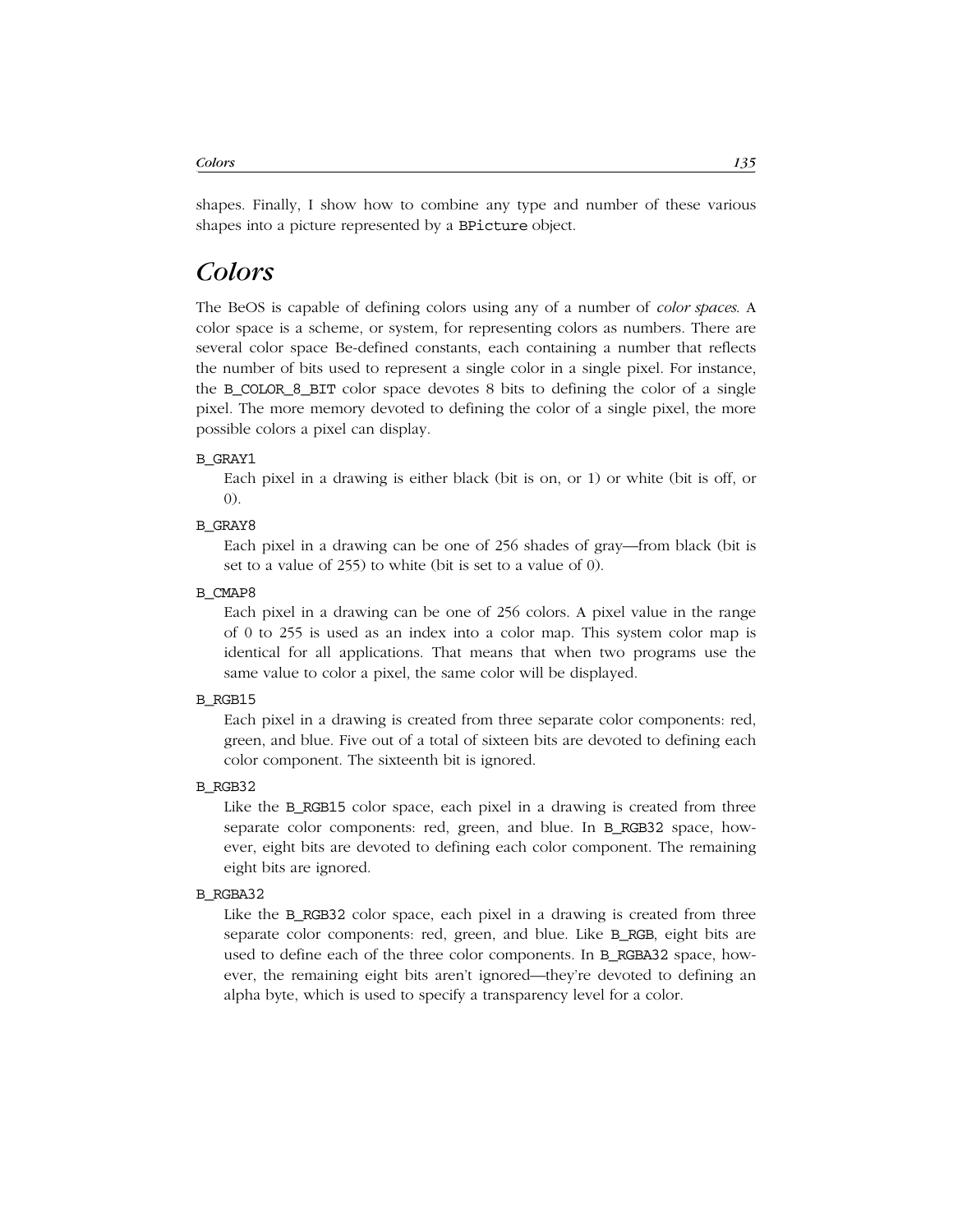## *RGB Color System*

As listed above, the BeOS supports a number of color spaces. The RGB color space is popular because it provides over sixteen million unique colors (the number of combinations using values in the range of 0 to 255 for each of the three color components), and because it is a color system with which many programmers and end users are familiar with (it's common to several operating systems).

The BeOS defines rgb\_color as a struct with four fields:

```
typedef struct {
    uint8 red;
    uint8 green;
    uint8 blue;
    uint8 alpha;
} rgb_color
```
A variable of type rgb\_color can be initialized at the time of declaration. The order of the supplied values corresponds to the ordering of the struct definition. The following declares an rgb\_color variable named redColor and assigns the red and alpha fields a value of 255 and the other two fields a value of 0:

 $rgb\_color = {255, 0, 0, 255};$ 

To add a hint of blue to the color defined by redColor, the third value could be changed from 0 to, say, 50. Because the alpha component of a color isn't supported at the time of this writing, the last value should be 255. Once supported, an alpha value of 255 will represent a color that is completely opaque; an object of that color will completely cover anything underneath it. An alpha field value of 0 will result in a color that is completely transparent—an effect you probably don't want. An rgb\_color variable can be set to represent a new color at any time by specifying new values for some or all of the three color components. Here an rgb\_color variable named blueColor is first declared, then assigned values:

```
rgb_color blueColor;
blueColor.red = 0;
```

```
blueColor.green = 0;
blueColor.blue = 255;
blueColor.alpha = 255;
```


While choosing values for the red, green, and blue components of a color is easy if you want a primary color, the process isn't completely intuitive for other colors. Quickly now, what values should you use to generate chartreuse? To experiment with colors and their RGB components, run the ColorControl program that's discussed a little later in this chapter. By the way, to create the pale, yellowish green color that's chartreuse, try values of about 200, 230, and 100 for the red, green, and blue components, respectively.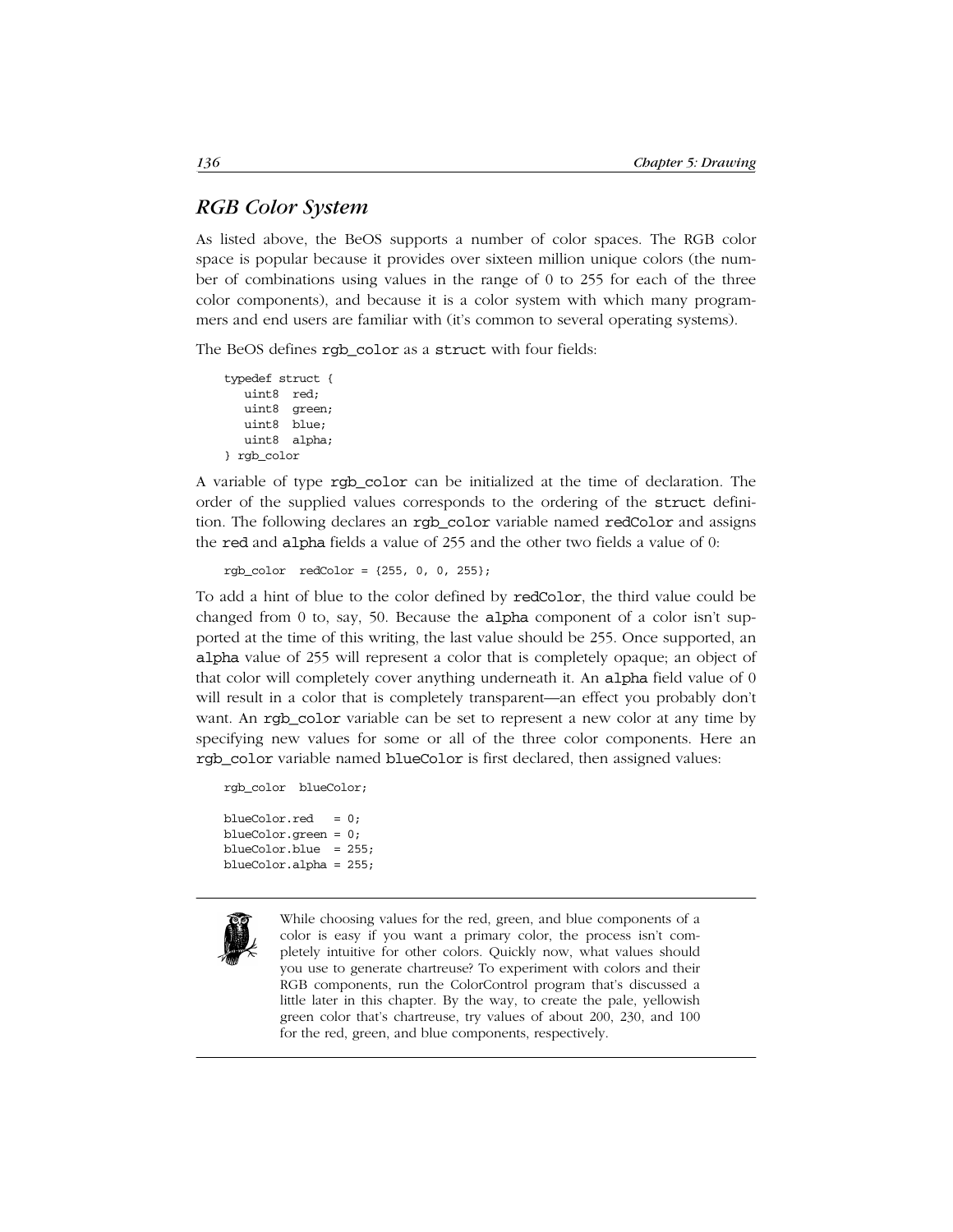# *High and Low Colors*

Like all graphics objects, an rgb\_color variable doesn't display any color in a window on its own—it only sets up a color for later use. A view always keeps track of two colors, dubbed the *high* and *low* colors. When you draw in the view, you specify whether the current high color, the current low color, or a mix of the two colors should be used.

#### *Views and default colors*

When a new view comes into existence, it sets a number of drawing characteristics to default values. Included among these are:

- A high color of black
- A low color of white
- A background color of white

Additionally, when a BView drawing function is invoked, by default it uses the view's high color for the drawing. Together, these facts tell you that unless you explicitly specify otherwise, drawing will be in black on a white background.

#### *Setting the high and low colors*

The BView member functions SetHighColor() and SetLowColor() alter the current high and low colors of a view. Pass SetHighColor() an rgb\_color and that color becomes the new high color—and remains as such until the next call to SetHighColor(). The SetLowColor() routine works the same way. This next snippet sets a view's high color to red and its low color to blue:

```
rgb_color redColor = {255, 0, 0, 255};
rgb_color blueColor = \{0, 0, 255, 255\};
SetHighColor(redColor);
SetLowColor(blueColor);
```
#### *Drawing with the high and low colors*

Passing an rgb\_color structure to SetHighColor() or SetLowColor() establishes that color as the one to be used by a view when drawing. Now let's see how the high color is used to draw in color:

```
rgb_color redColor = {255, 0, 0, 255};
BRect aRect(10, 10, 110, 110);
SetHighColor(redColor);
FillRect(aRect, B_SOLID_HIGH);
```
*Colors 137*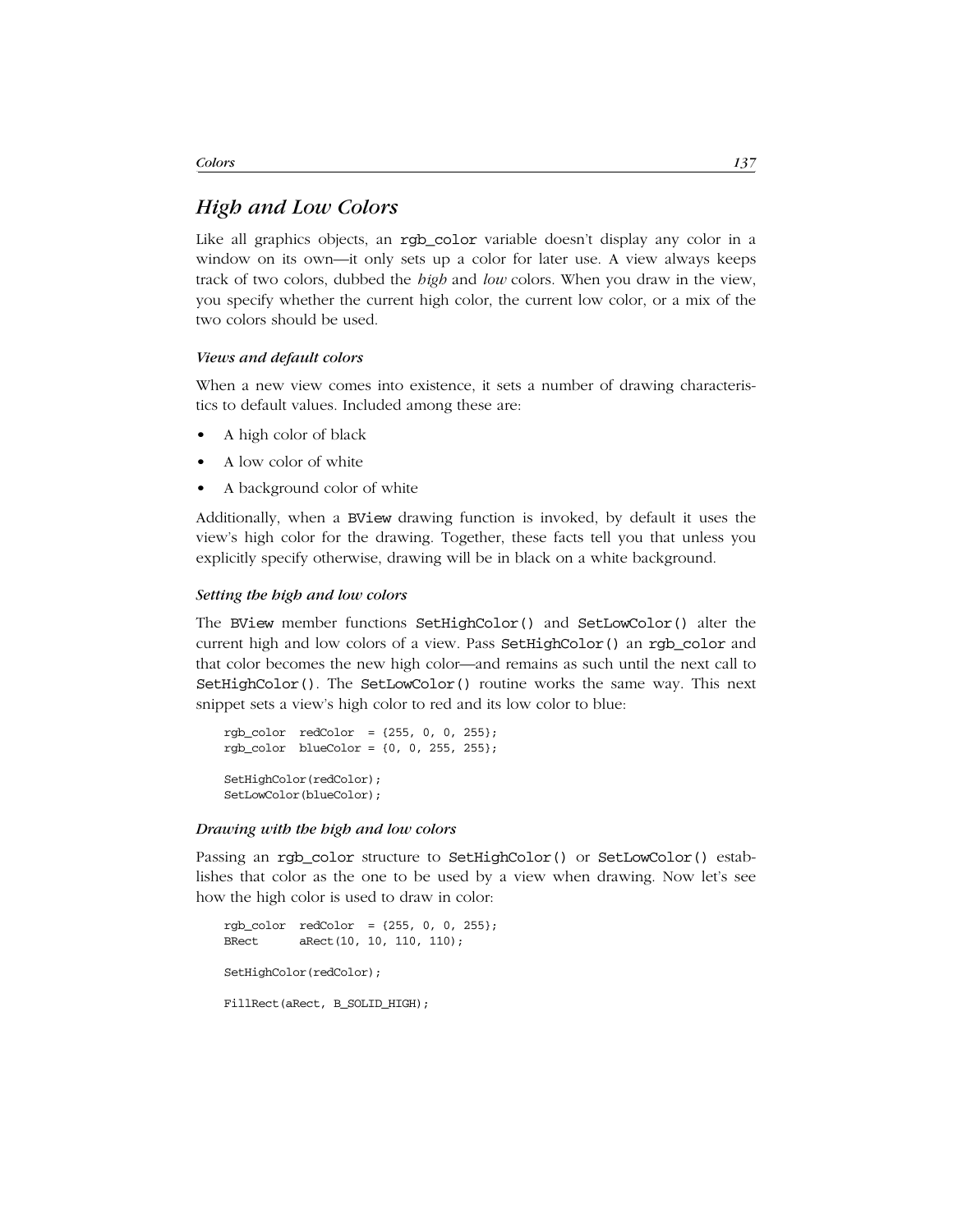The previous snippet declares redColor to be a variable of type rgb\_color and defines that variable to represent red. The snippet also declares a BRect variable named aRect, and sets that variable to represent a rectangle with a width and height of 100 pixels. The call to SetHighColor() sets the high color to red. Finally, a call to the BView member function FillRect() fills the rectangle aRect with the current high color (as specified by the Be-defined constant B\_SOLID\_ HIGH)—the color red.

Shape-drawing routines such as FillRect() are described in detail later in this chapter. For now, a brief introduction will suffice. A shape is typically drawn by first creating a shape object to define the shape, then invoking a BView member function to draw it. That's what the previous snippet does: it creates a rectangle shape based on a BRect object, then calls the BView member function FillRect() to draw the rectangle.

One of the parameters to a BView shape-drawing routine is a pattern. As you'll see ahead in the "Patterns" section of this chapter, a pattern is an 8-pixel-by-8-pixel template that defines some combination of the current high color and low color. This small template can be repeatedly "stamped" into an area of any size to fill that area with the pattern. Patterns are everywhere these days: desktop backgrounds, web page backgrounds, and so on. You can create your own patterns, or use one of the three Be-defined patterns. Each of the Be-defined patterns is represented by a constant:

- B\_SOLID\_HIGH is a solid fill of the current high color.
- B\_SOLID\_LOW is a solid fill of the current low color.
- B\_MIXED\_COLORS is a checkerboard pattern of alternating current high color and low color pixels (providing a dithered effect—what looks like a single color blended from the two colors).

A view's default high color is black. So before a view calls SetHighColor(), the use of **B\_SOLID\_HIGH** results in a solid black pattern being used. The above snippet invokes SetHighColor() to set the current high color to red, so subsequent uses of B\_SOLID\_HIGH for this one view result in a solid red pattern being used.

#### *Determining the current high and low colors*

You can find out the current high or low color for a view at any time by invoking the BView member functions HighColor() or LowColor(). Each routine returns a value of type rgb\_color. This snippet demonstrates the calls:

```
rgb_color currentHighColor;
rgb_color currentLowColor;
currentHighColor = HighColor();
currentLowColor = LowColor();
```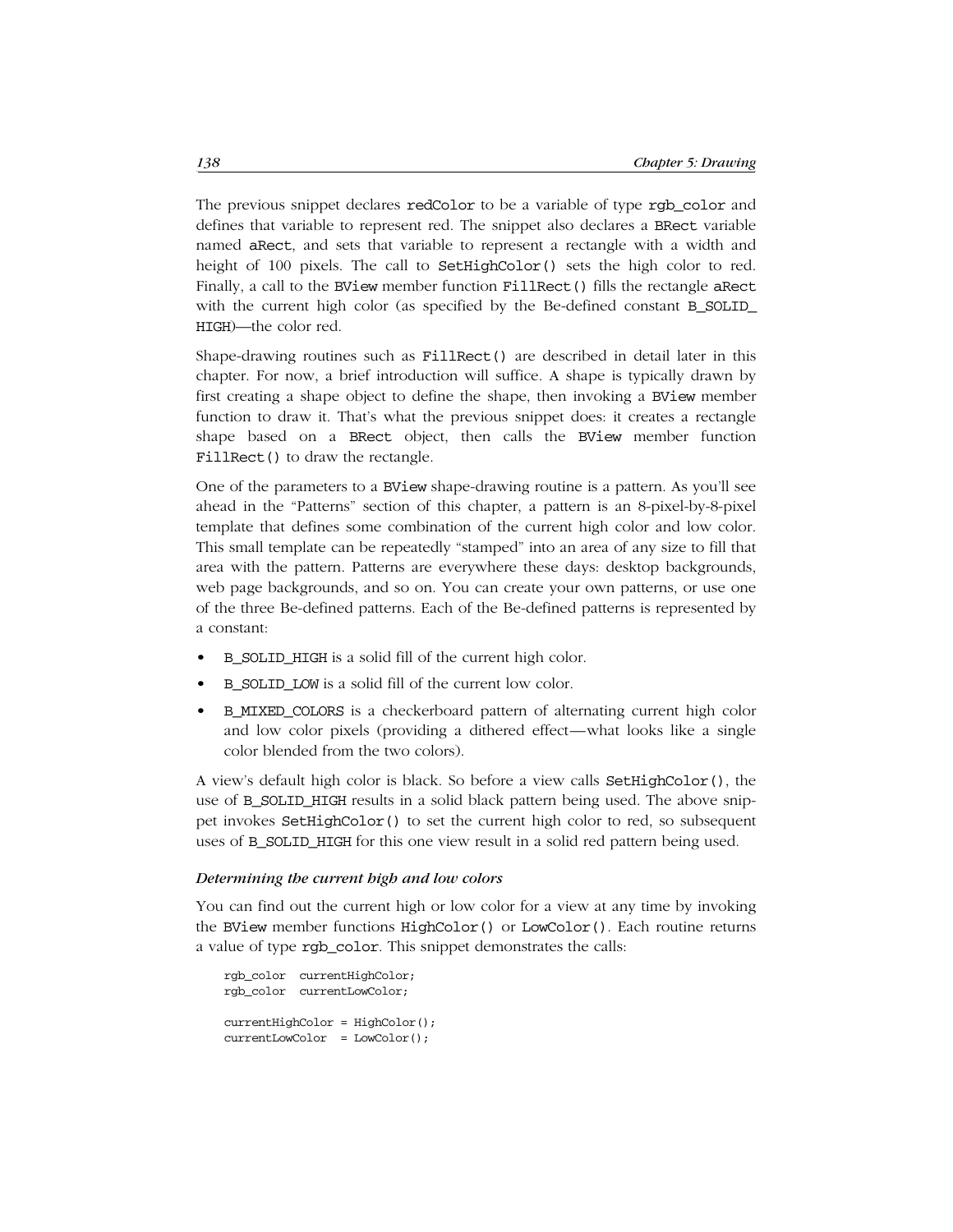The default high color is black, so if you invoke HighColor() before using SetHighColor(), an rgb\_color with red, green, and blue field values of 0 will be returned to the program. The default low color is white, so a call to LowColor() before a call to SetLowColor() will result in the return of an rgb\_ color with red, green, and blue field values of 255. Because the alpha field of the high and low colors is ignored at the time of this writing, the alpha field will be 255 in both cases.

#### *RGB, low, and high color example project*

The RGBColor project is used to build a program that displays a window like the one shown in Figure 5-1. Given the nature of this topic, you can well imagine that the window isn't just as it appears in this figure. Instead a shade of each being a shade of gray, the three rectangles in the window are, from left to right, red, blue, and a red-blue checkerboard. Because of the high resolution typical of today's monitors, the contents of the rightmost rectangle dither to a solid purple rather than appearing to the eye as alternating red and blue pixels.



*Figure 5-1. The window that results from running the RGBColor program*

Chapter 4 included the TwoViewClasses project—a project that introduced a new view class named MyDrawView. That class definition was almost identical to the original MyHelloView. This chapter's RGBColor project and all remaining projects in this chapter display a single window that holds a single MyDrawView view, and no MyHelloView. So the *MyHelloView.cpp* file is omitted from these projects, and the data member meant to keep track of a MyHelloView in the MyHelloWindow class (reproduced below) is also omitted:

```
class MyHelloWindow : public BWindow {
   public:
                       MyHelloWindow(BRect frame);
     virtual bool QuitRequested();
   private:
      MyDrawView *fMyDrawView;
};
```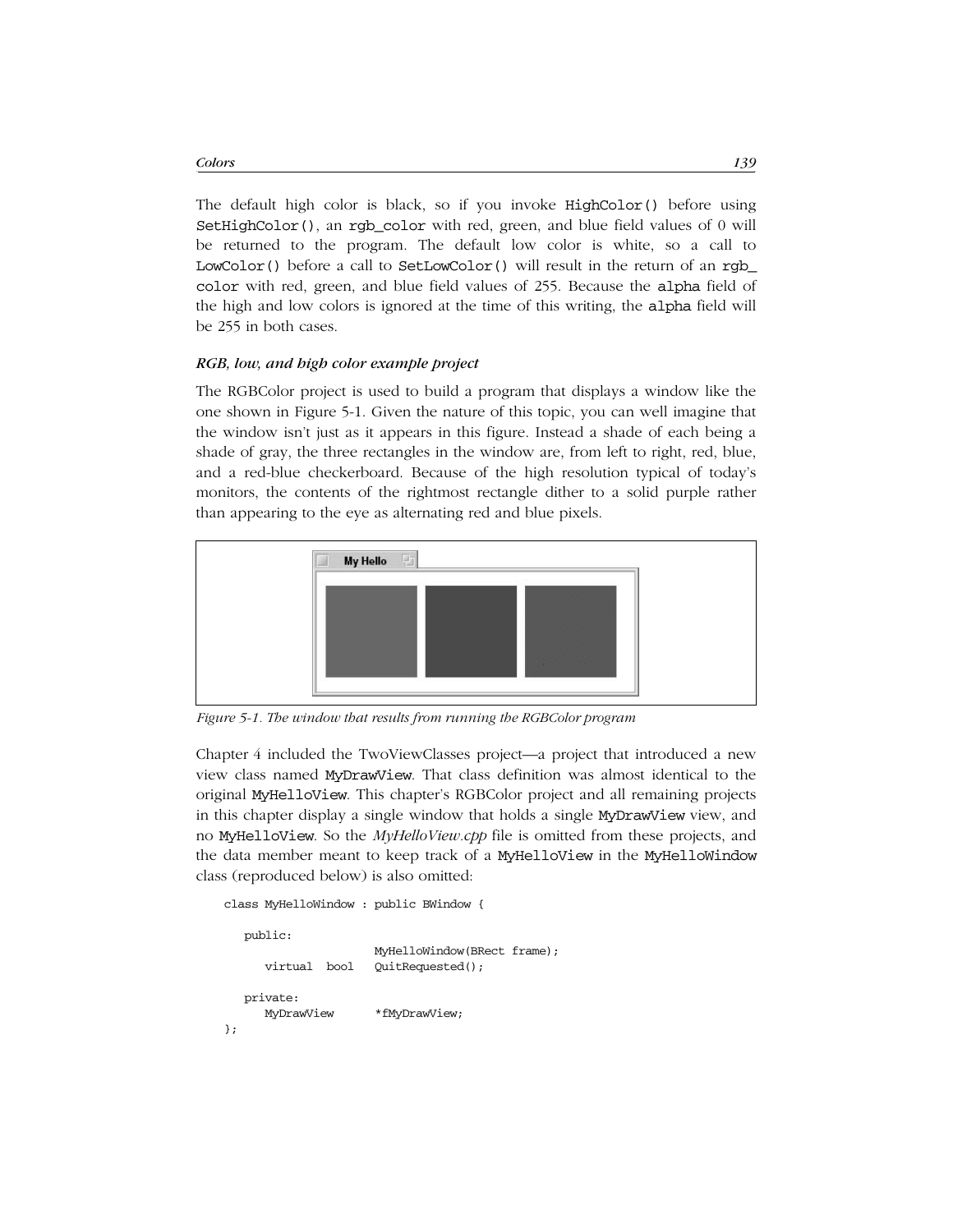Creating a new MyHelloWindow object now entails creating just a single MyDrawView view that fills the window, then attaching the view to the window:

```
MyHelloWindow::MyHelloWindow(BRect frame)
     : BWindow(frame, "My Hello", B_TITLED_WINDOW, B_NOT_RESIZABLE)
{
    frame.OffsetTo(B_ORIGIN);
    fMyDrawView = new MyDrawView(frame, "MyDrawView");
    AddChild(fMyDrawView);
   Show();
}
```
Drawing in a view takes place automatically when the system calls the view's  $Draw()$  routine. That function is the code I play with in order to try out drawing ideas. Here's how the RGBColor project implements the MyDrawView version of Draw():

```
void MyDrawView::Draw(BRect)
{
    BRect aRect;
    rgb_color redColor = {255, 0, 0, 255};
    rgb_color blueColor;
    blueColor.red = 0;
    blueColor.green = 0;
    blueColor.blue = 255;
    blueColor.alpha = 255;
   SetHighColor(redColor);
   SetLowColor(blueColor);
    aRect.Set(10, 10, 110, 110);
    FillRect(aRect, B_SOLID_HIGH);
    aRect.Set(120, 10, 220, 110);
    FillRect(aRect, B_SOLID_LOW);
    aRect.Set(230, 10, 330, 110);
    FillRect(aRect, B_MIXED_COLORS);
}
```
The previous routine demonstrates two methods of assigning an rgb\_color variable a color value. After that, the SetHighColor() and SetLowColor() functions set the MyDrawView high color and low color to red and blue, respectively. Then in turn each of the three rectangles is set up, then filled.

# *The View Color (Background)*

To color a shape, the program often refers to the B\_SOLID\_HIGH constant. As you just saw in the previous example project, the B\_SOLID\_LOW and B\_MIXED\_COLORS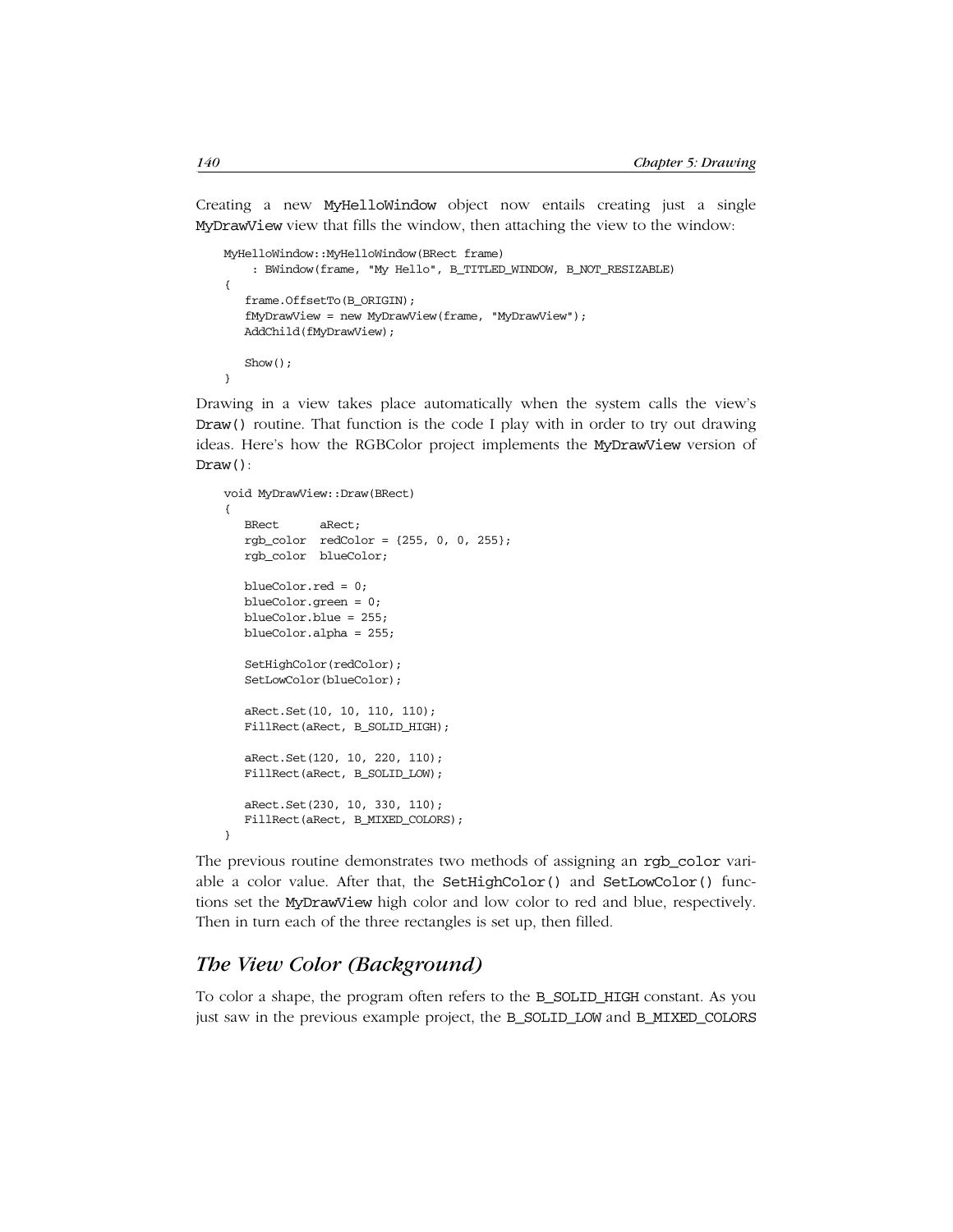constants can also be used to include the view's current low color in the drawing. By now it should be apparent that neither the high nor low color implicitly has anything to do with a view's background color.

#### *Setting a view's background color*

By default, a new view has a background color of white. This background color can be set to any RGB color by invoking the BView member function SetViewColor(). Here a view's background color is being set to purple:

```
rgb_color purpleColor = {255, 0, 255, 255};
SetViewColor(purpleColor);
```
Calling SetViewColor() changes the background color of a view without affecting either the high color or the low color. Consider a view with a current high color of blue, a current low color of yellow, and a background color set to purple. Calling a BView fill routine with a pattern argument of B\_SOLID\_HIGH draws a blue shape. An argument of B\_SOLID\_LOW draws a yellow shape. Finally, an argument of B\_MIXED\_COLORS draws a green shape. All shapes are drawn against the view's purple background.

#### *View color example project*

The ViewColor program displays a window that looks identical to that displayed by the RGBColor example, except for one feature. Both programs display a window with a red, blue, and purple rectangle in it, but the ViewColor window background is pink rather than white. This trick is performed by adding just a few lines of code to the AttachedToWindow() routine defined in the *MyDrawView.cpp* file in the RGBColor project. Here an rgb\_color variable is set up to define the color pink, and that variable is used as the argument to a call to SetViewColor(). Here's the new version of the MyDrawView member function AttachedToWindow():

```
void MyDrawView::AttachedToWindow()
{
   SetFont(be_bold_font);
   SetFontSize(24);
    rgb_color pinkColor = {255, 160, 220, 255};
   SetViewColor(pinkColor);
}
```
# *Color Control View*

The RGB components of any given color won't be known by a program's user. There are exceptions, of course—graphics artists involved in electronic media or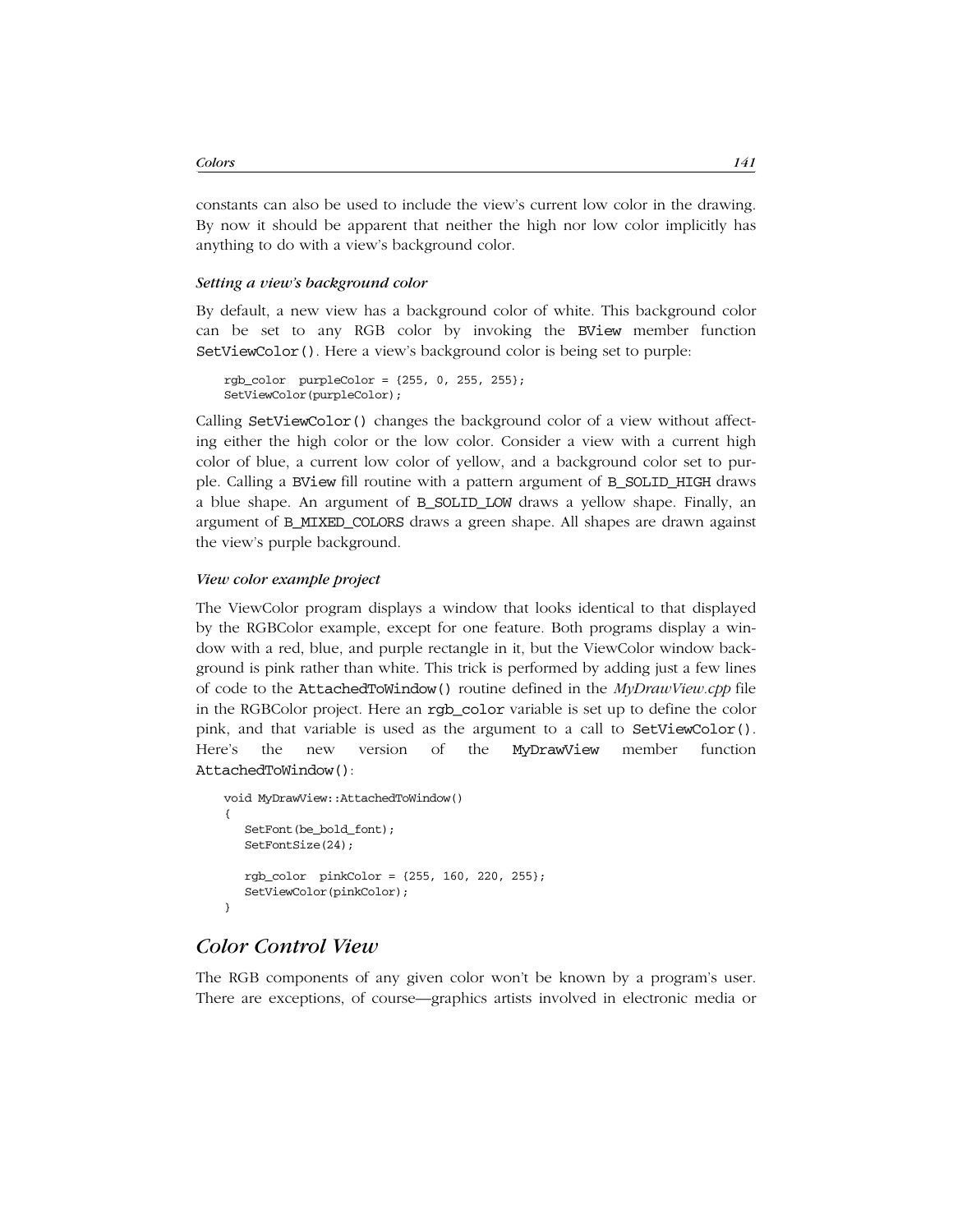electronic publications may have a working knowledge of how RGB values correspond to colors. Those exceptions aside, if your program allows users to select their own colors, your program should provide a very user-friendly means for them to accomplish this task. The BColorControl class does just that.

#### *Color levels and the BColorControl object*

The BColorControl class is derived from the BControl class, which itself is derived from the BView class. So a BColorControl object is a type of view. Your program creates a BColorControl object in order to allow a user to select an RGB color without the user knowing anything about the RGB color system or RGB values.

What the BColorControl object displays to the user depends on the number of colors the user's monitor is currently displaying. The user can set that parameter by choosing Screen from the preferences menu in the Deskbar. Coincidentally, the Screen preferences window (which has been revamped and turned into the Background preferences application) itself holds a BColorControl object. So you can see how the monitor's color depth is set and take a look at a BColorControl object by selecting the Screen preferences or by simply looking at Figure 5-2.



*Figure 5-2. The Screen preferences program set to display 8-bit color*

The Screen preferences window holds a number of objects representing BViewderived classes. Among them is a pop-up menu titled Colors. In Figure 5-2, you see that I have my monitor set to devote 8 bits of graphics memory to each pixel, so my monitor can display up to 256 colors. The Screen preferences window lets me choose one of the 256 system colors to be used as my desktop color. This is done by clicking on one of the 256 small colored squares. This matrix, or block of squares, is a BColorControl object.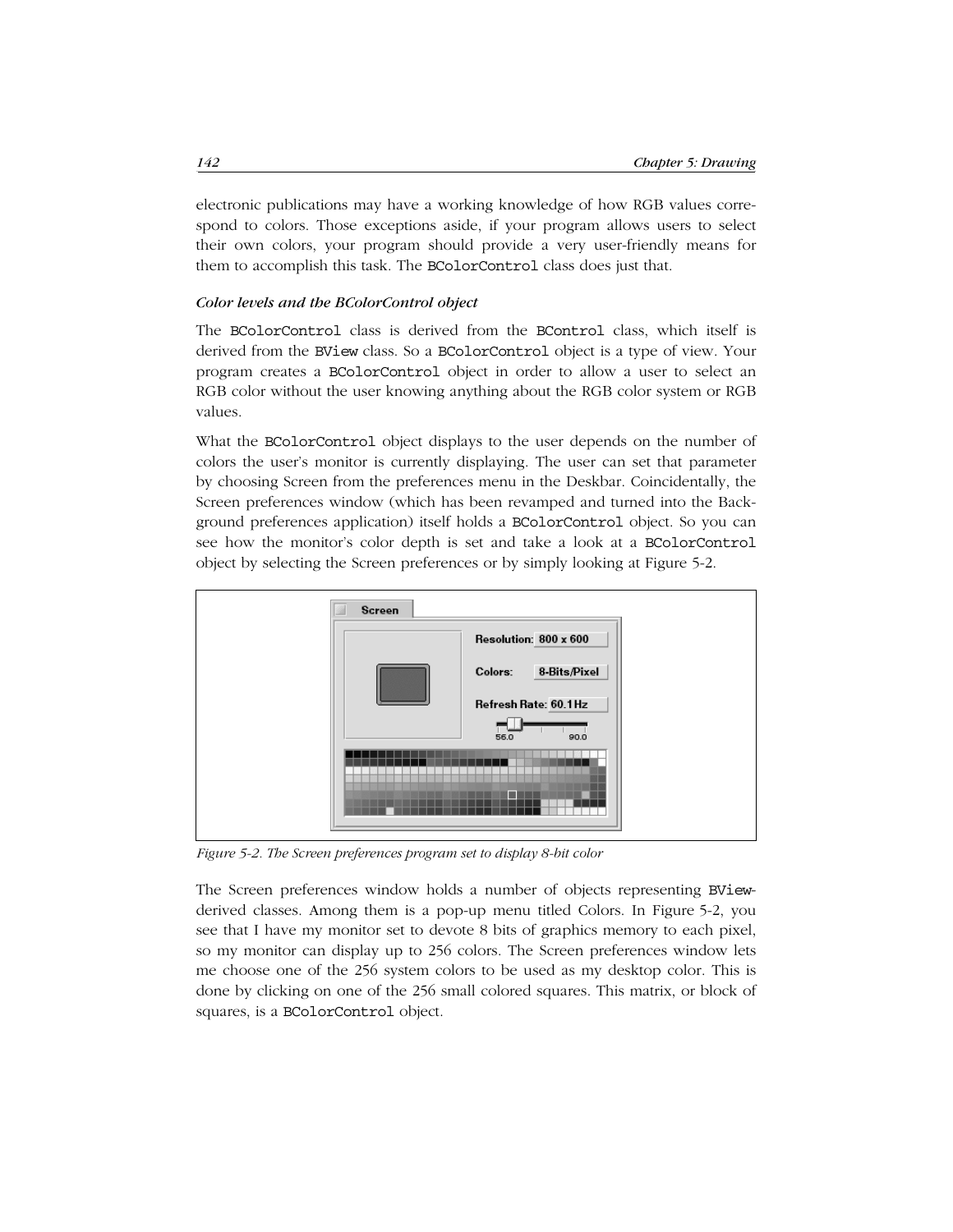Choosing 32-Bits/Pixel from the Colors pop-up menu in the Screen preferences window sets a monitor to display any of millions of colors. As shown in Figure 5-3, doing so also changes the look of the BColorControl object. Now a color is selected by clicking on the red, green, and blue ramps, or bands, of color along the bottom of the Screen preferences window. Unbeknownst to the user, doing this sets up an RGB color. The Screen preferences program combines the user's three color choices and uses the resulting RGB value as the desktop color.



*Figure 5-3. The Screen preferences program set to display 32-bit color*

#### *Creating a BColorControl object*

The Screen preferences window serves as a good example of how a BColorControl object can help the user. To use the class in your own program, declare a BColorControl object and the variables that will be used as parameters to the BColorControl constructor. Then create the new object using new and the BColorControl constructor:

| BColorControl<br>BPoint<br>long | *aColorControl;<br>leftTop(20.0, 50.0);<br>$color$ color control layout matrix = B CELLS $16x16$ ;<br>$cellSide = 16$ |  |
|---------------------------------|-----------------------------------------------------------------------------------------------------------------------|--|
|                                 | aColorControl = new BColorControl(leftTop, matrix, cellSide, "ColorControl");                                         |  |
| AddChild(aColorControl);        |                                                                                                                       |  |

The first BColorControl constructor parameter, leftTop, indicates where the top left corner of the color control should appear. The color control will be placed in a view (by calling the AddChild() function of the host view, as shown above), so you should set BPoint's coordinates relative to the view's borders.

The second parameter, matrix, is of the Be-defined datatype color\_control\_ layout. When the user has the monitor set to 8 bits per pixel, the 256 system colors are displayed in a matrix. This parameter specifies how these squares should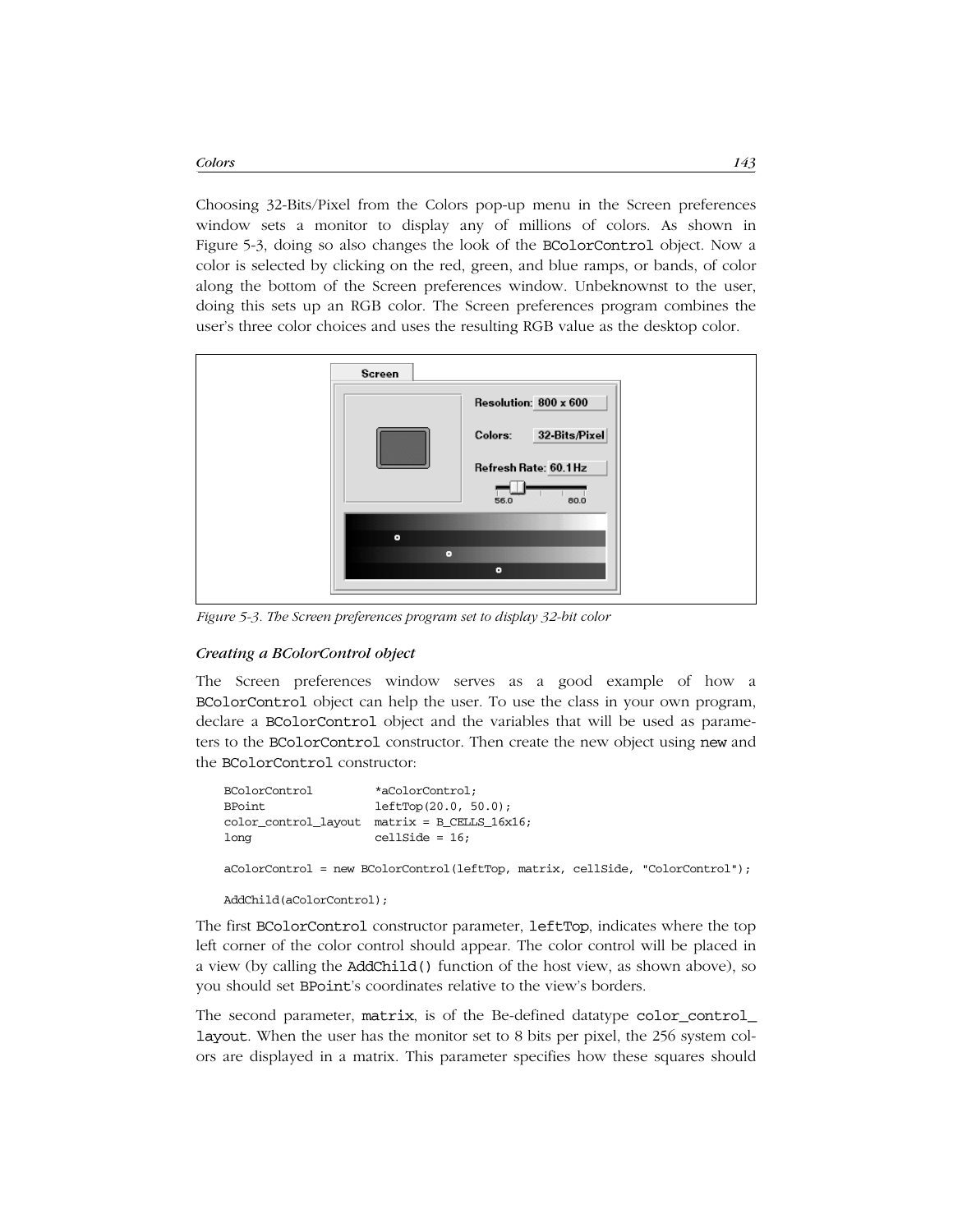be arranged. Use one of five Be-defined constants here: B\_CELLS\_4x64, B\_ CELLS  $8x32$ , B\_CELLS\_16x16, B\_CELLS\_32x8, or B\_CELLS\_64x4. The two numbers in each constant name represent the number of columns and rows, respectively, that the colored squares are placed in. For example, B\_CELLS\_32x8 displays the 256 colors in eight rows with 32 colored squares in each row.

The third BColorControl constructor parameter, cellSide, determines the pixel size of each colored square in the matrix. A value of 10, for instance, results in 256 squares that are each 10 pixels by 10 pixels in size.

The fourth parameter provides a name for the BColorControl object. Like any view, a BColorControl object has a name that can be used to find the view. The name can be supplied using a string (as shown in the previous snippet) or by passing in a constant variable that was defined as a const char  $\star$  (as in const char  $*$ name = "ColorControl";).

Note that the overall size of the BColorControl object isn't directly specified in the constructor. The size is calculated by the constructor, and depends on the values supplied in the second and third parameters. The matrix parameter specifies the shape of the block of colors, while the cellSide value indirectly determines the overall size. A matrix with 8 rows of cells that are each 10 pixels high will have a height of 80 pixels, for instance.

I've discussed the BColorControl constructor parameters as if they will be used with 8-bit pixels. For the values used in the previous example, the resulting color control looks like the one displayed in the window in Figure 5-4. If the user instead has the monitor set to 32 bits for each pixel, the same arguments are used in the display of four bands, three of which the user clicks on in order to create a single color. The top gray band represents the alpha, or color transparency level, component. As of this writing, the alpha component is unimplemented, but it should be implemented by the time you read this. Instead of creating a matrix of color squares, the arguments are now used to determine the shape and overall size the four bands occupy. Figure 5-5 shows the color control that results from executing the previous snippet when the monitor is set to 32 bits per pixel.



The user can set the monitor to the desired bits-per-pixel level, so your program can't count on being used for a matrix or bands. In Figure 5-5, you see that the color bands are very broad—that's the result of specifying a 16-by-16 matrix (B\_CELLS\_16x16). To display longer, narrower color bands, choose a different Be-defined constant for the BColorControl constructor matrix argument (such as B\_CELLS\_64x4). Regardless of the values you choose for the matrix and cellSize parameters, test the resulting color control under both monitor settings to verify that the displayed control fits well in the window that displays it.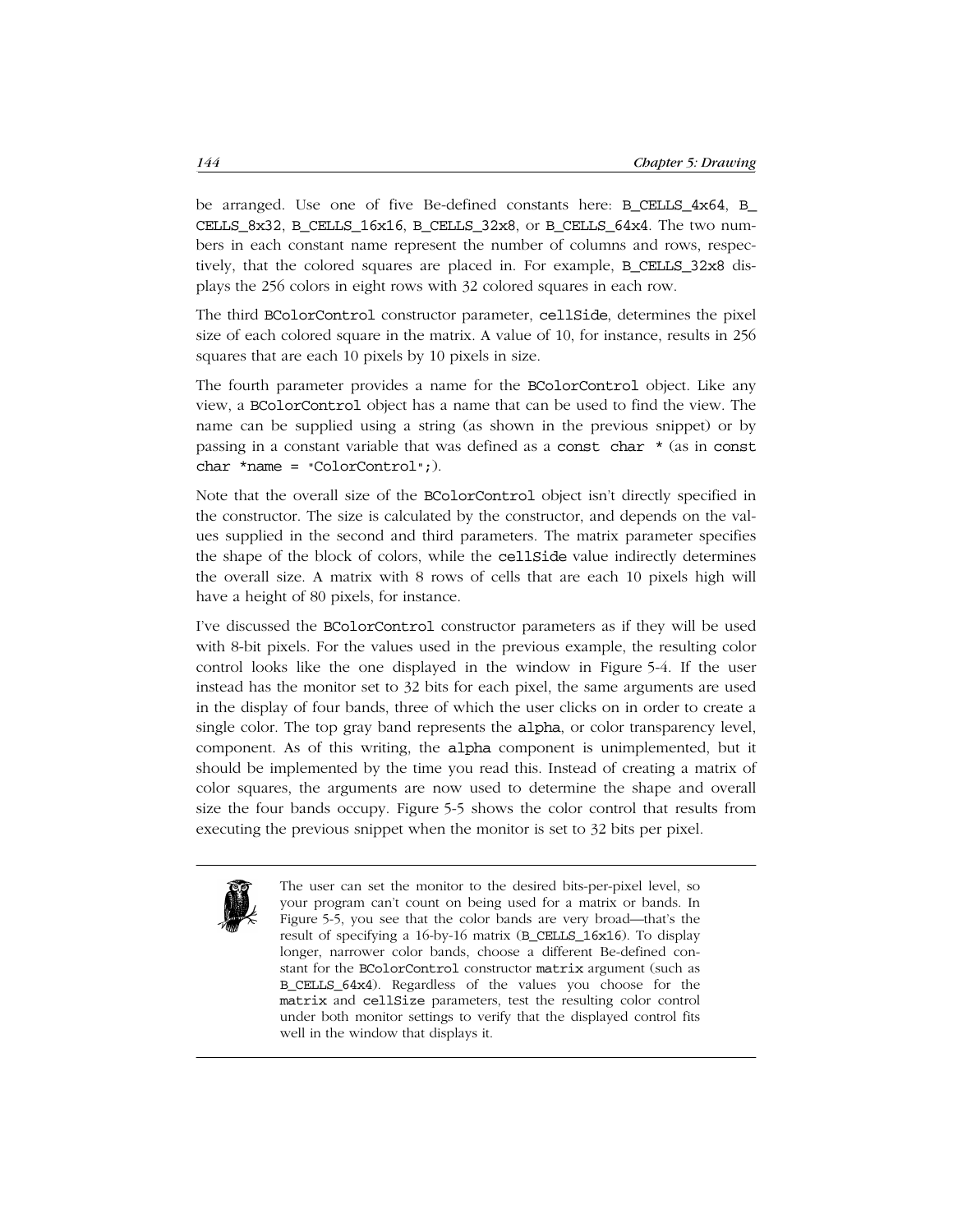#### *Using a color control*

When a window displays a color control, the user selects a color by clicking on its cell (if the user's monitor is set to 8 bits per pixel) or by clicking on a color intensity in each of the three color component bands (if the user's monitor is set to 32 bits per pixel). In either case, the BColorControl object always keeps track of the currently selected color. Your program can obtain this color at any time via a call to the BColorControl member function ValueAsColor(). Obviously enough, a call to this routine returns the value of the color control object in the form of an RGB color. In this next snippet, the user's current color choice is returned and stored in an rgb\_color variable named userColorChoice:

```
rgb_color userColorChoice;
```
userColorChoice = aColorControl->ValueAsColor();

What your program does with the returned color is application-specific. Just bear in mind that this value can be used the same way any rgb\_color is used. You know about the SetHighColor() routine that sets a view's high color, and you've seen how to fill a rectangle with the current high color by calling the BView member function FillRect(), so an example that carries on with the previous snippet's userColorChoice RGB color will be easily understandable:

```
BRect aRect(40.0, 50.0, 400.0, 55.0);
SetHighColor(userColorChoice);
FillRect(aRect, B_SOLID_HIGH);
```
The previous snippet creates a rectangle in the shape of a long horizontal bar, sets the high color to whatever color the user has the color control currently set at, then fills the rectangle with that color.

#### *ColorControl example project*

If you set your monitor to use 8 bits per pixel (using the Screen preferences utility), running this chapter's ColorControl example program results in a window like the one shown in Figure 5-4. If you instead have your monitor set to use 32 bits per pixel, running the same program displays a window like that shown in Figure 5-5.

Regardless of your monitor's pixel setting, the ColorControl program displays three text boxes to the right of the color matrix or color bands. These text boxes are displayed automatically by the BColorControl object, and the area they occupy constitutes a part of the total area occupied by the control. If you click on a color cell or a color band, the numbers in these boxes will change to reflect the appropriate RGB values for the color you've selected. If you click in a text box (or use the Tab key to move to a text box) and type in a value between 0 and 255, the

*Colors 145*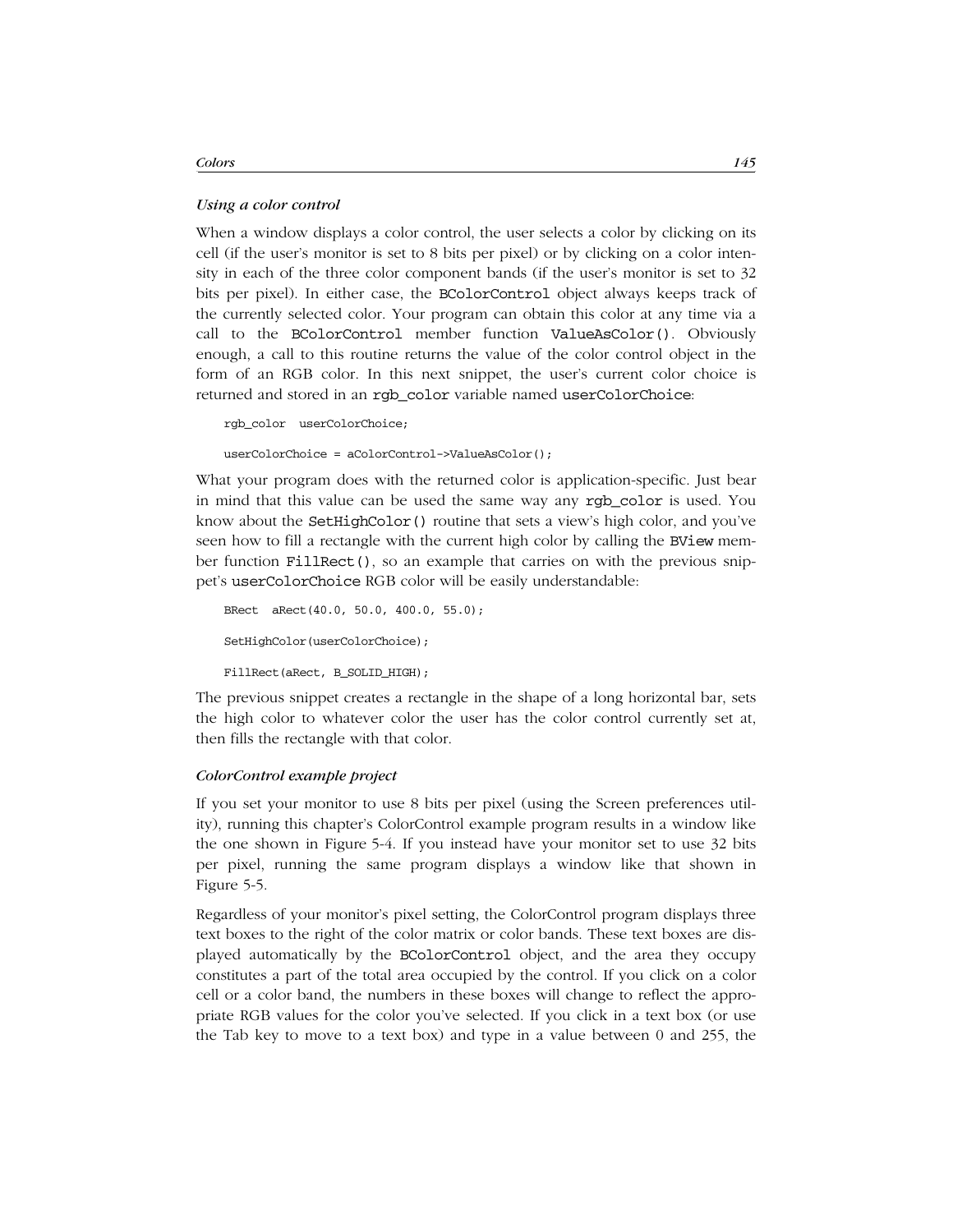

*Figure 5-4. The ColorControl program's window that results from running at 8-bit color*



*Figure 5-5. The ColorControl program's window that results from running at 32-bit color*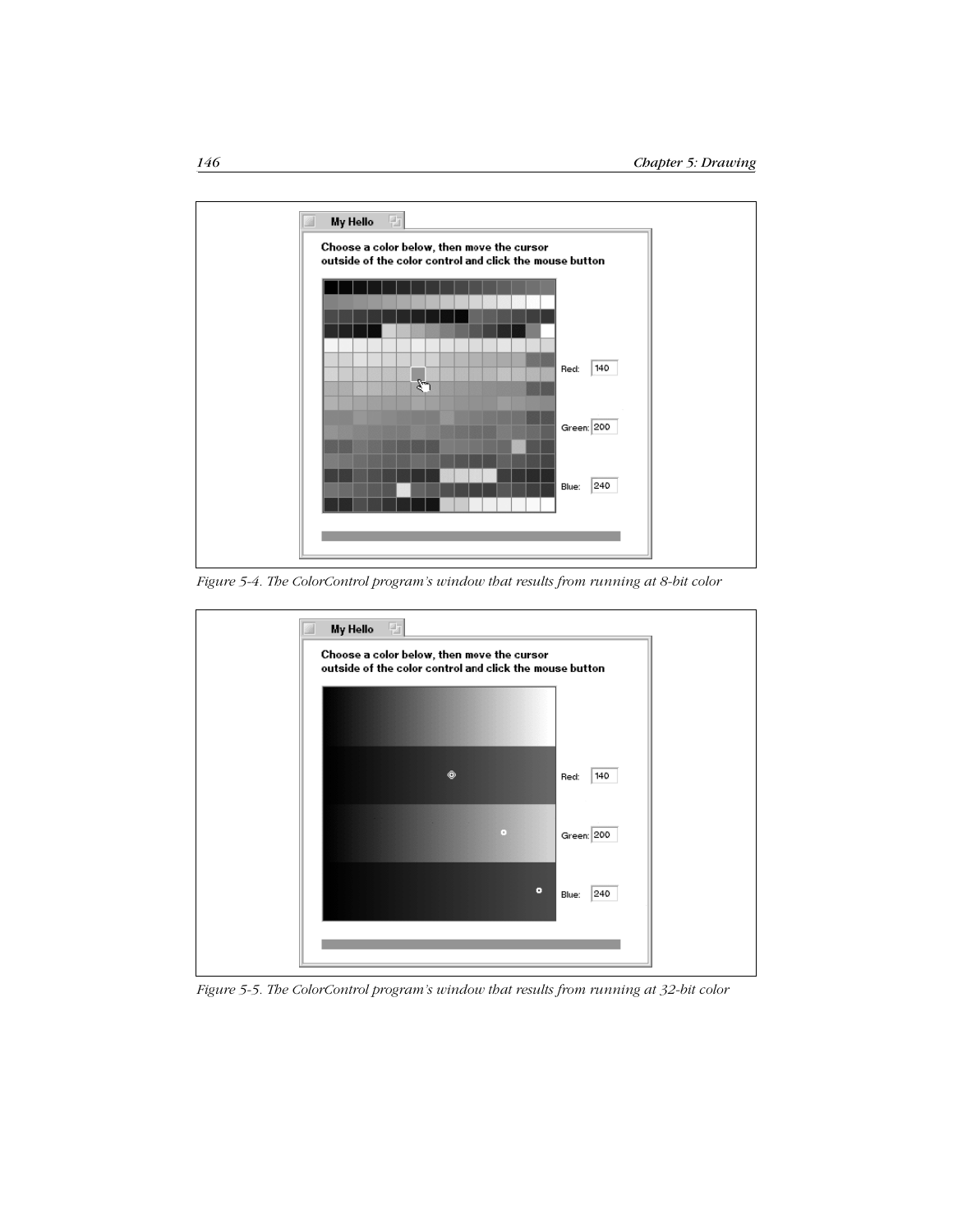color display will update itself to display the color that best matches the value you've entered. These actions are all automatic, and require no coding effort on your part. The reason this handy feature works is that the BControl class overrides the BView class member function KeyDown(), and in turn the BColorControl class overrides the BControl version of KeyDown(). The BColorControl version of the routine sees to it that the text box values reflect the displayed color.

If you move the cursor out of the color control area (keep in mind that this area includes the text boxes), then click the mouse button, a long, narrow bar is drawn along the bottom of the window—as shown in Figures 5-4 and 5-5. The color of this bar will match whatever color you have currently selected in the color control. The selection of this color and the drawing of the bar are handled by the MyDrawView version of the MouseDown() routine. Besides overriding the Bview hook function MouseDown(), this project's version of the MyDrawView class adds a BColorControl data member. The color control data member will be used to keep track of the control. Here's how the ColorControl project declares the MyDrawView class:

class MyDrawView : public BView {

```
 public:
                      MyDrawView(BRect frame, char *name);
      virtual void AttachedToWindow();
      virtual void Draw(BRect updateRect);
      virtual void MouseDown(BPoint point);
   private:
      BColorControl *fColorControl;
};
```
The MyHelloApplication class and MyHelloWindow class are almost identical to versions found in previous examples. The MyHelloApplication constructor defines the size of a window and creates a single MyHelloWindow, and the MyHelloWindow defines a single MyDrawView whose size is the same as the window it resides in.

The MyDrawView constructor, which in other projects has been empty, sets up and creates a color control. The control object is added to the newly created MyDrawView object as a child:

```
MyDrawView::MyDrawView(BRect rect, char *name)
   : BView(rect, name, B_FOLLOW_ALL, B_WILL_DRAW)
{
   BPoint leftTop(20.0, 50.0);
   color_control_layout matrix = B_CELLS_16x16;
  long cellSide = 16;
   fColorControl = new BColorControl(leftTop, matrix, cellSide,
```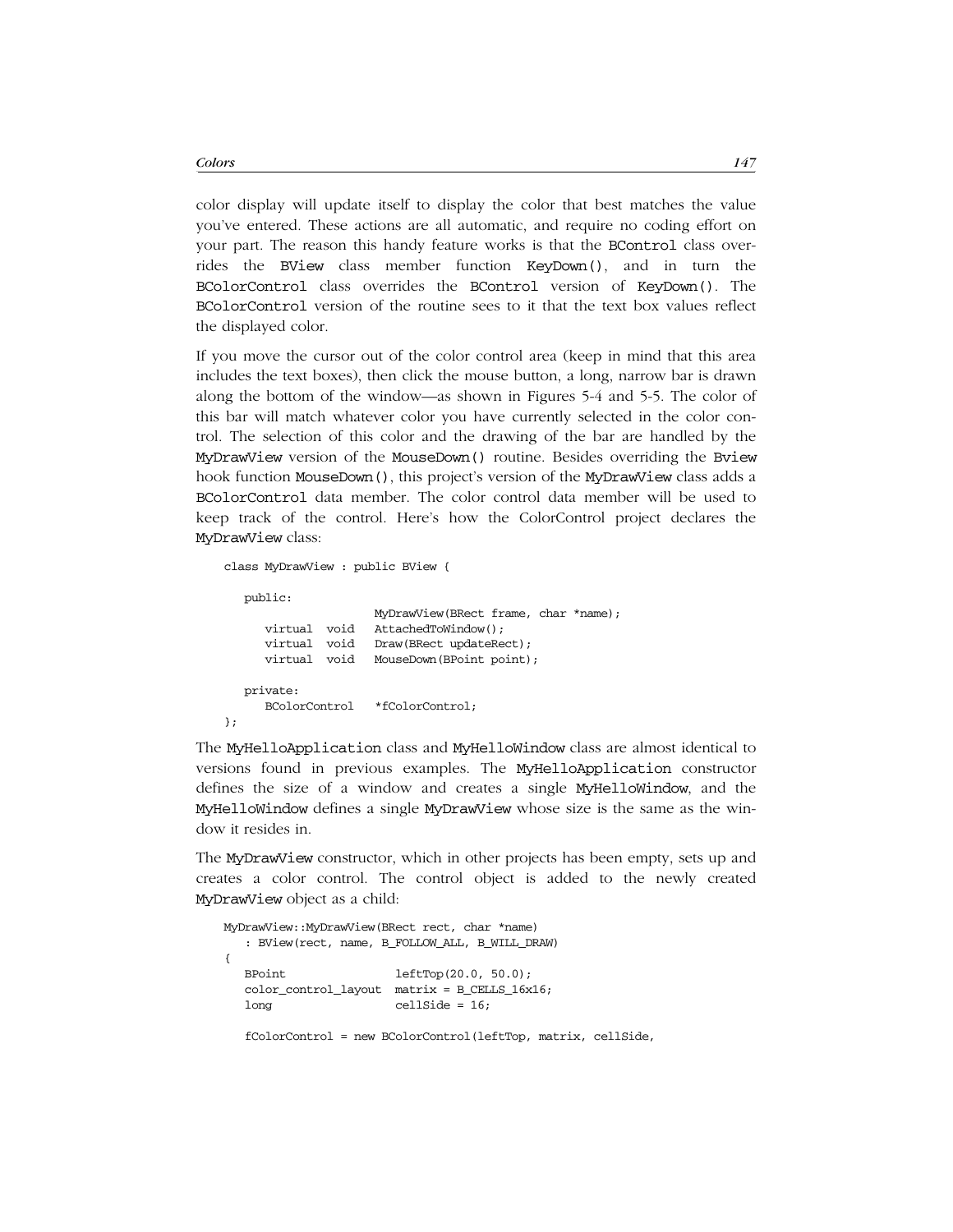AddChild(fColorControl);

In the MyDrawView constructor, you see that the control will have its top left corner start 20 pixels from the left and 50 pixels from the top of the MyDrawView view that the control appears in. Starting down 50 pixels from the top of the view leaves room for the two lines of instructional text that are displayed in the window (refer back to Figure 5-4 or 5-5). Those lines are drawn each time the system has to update the view they appear in:

"ColorControl");

```
void MyDrawView::Draw(BRect)
{
   MovePenTo(BPoint(20.0, 20.0));
   DrawString("Choose a color below, then move the cursor");
  MovePenTo(BPoint(20.0, 35.0));
    DrawString("outside of the color control and click the mouse button");
}
```
When the user clicks in the MyDrawView view, the MouseDown() routine that the MyDrawView class overrides is automatically invoked:

```
void MyDrawView::MouseDown(BPoint point)
{
    BRect aRect(20.0, 330.0, 350.0, 340.0);
   rgb_color userColorChoice;
    userColorChoice = fColorControl->ValueAsColor();
    SetHighColor(userColorChoice);
    FillRect(aRect, B_SOLID_HIGH);
}
```
MouseDown() creates the long, thin rectangle that appears along the bottom of the view when the user clicks the mouse button. Before this function draws the rectangle with a call to FillRect(), a ValueAsColor() call obtains the color currently selected in the view's color control. A call to SetHighColor() makes the user-selected color the one used in function calls that include B\_SOLID\_HIGH as a parameter.

#### *Improving the ColorControl example project*

For brevity, the ColorControl example sets the high color and fills in the colored rectangle in the MouseDown() routine. Typically, drawing takes place only in a view's Draw() function. One way to accomplish that would be to move the code currently in MouseDown() to Draw():

```
void MyDrawView::Draw(BRect)
{
   BRect aRect(20.0, 330.0, 350.0, 340.0);
```
}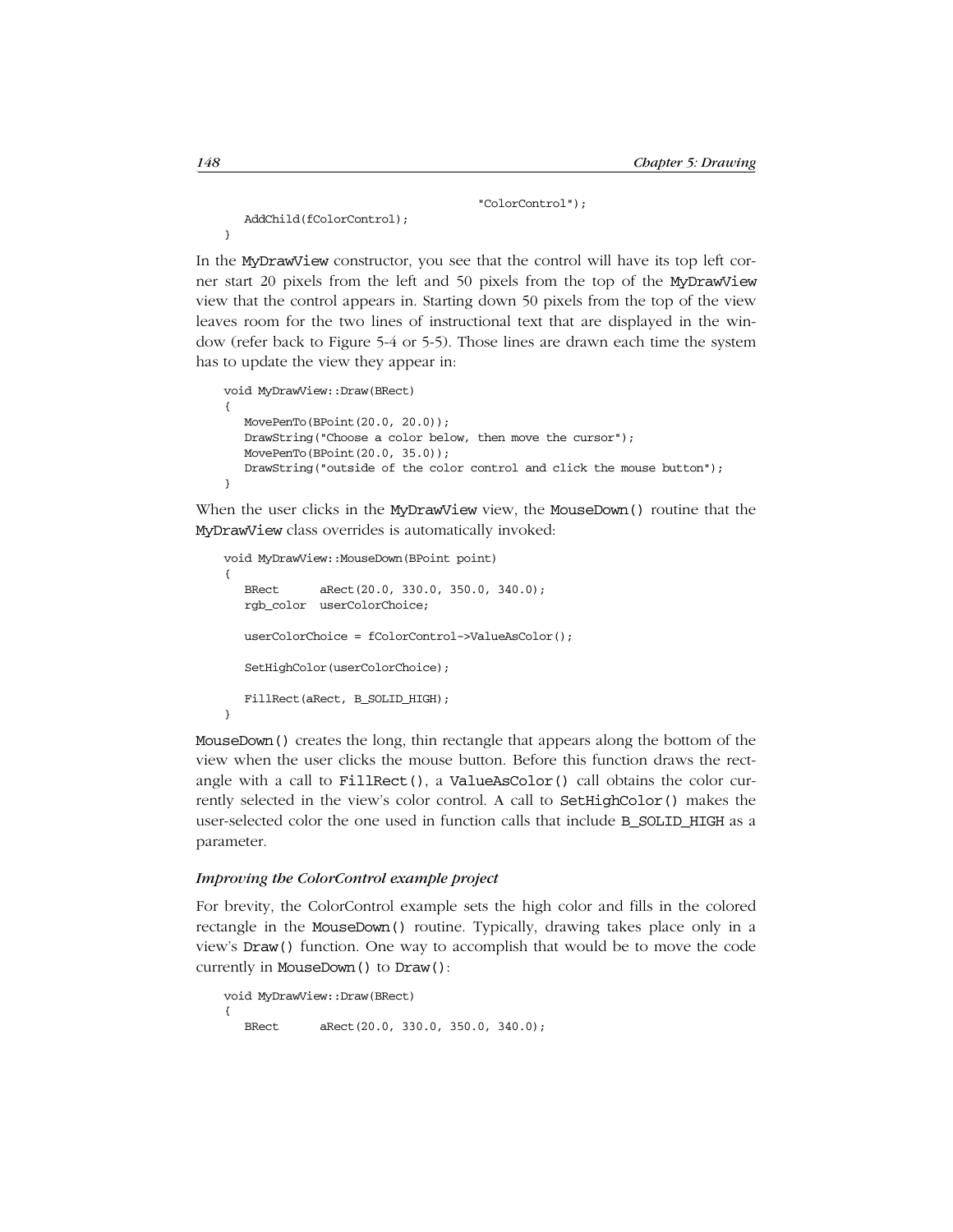*Colors 149*

}

```
 rgb_color userColorChoice;
MovePenTo(BPoint(20.0, 20.0));
 DrawString("Choose a color below, then move the cursor");
 MovePenTo(BPoint(20.0, 35.0));
 DrawString("outside of the color control and click the mouse button");
 userColorChoice = fColorControl->ValueAsColor();
 SetHighColor(userColorChoice);
 FillRect(aRect, B_SOLID_HIGH);
```
The body of MouseDown() could then consist of a single line of code: a call to the BView function Invalidate(). Then, when the user clicks the mouse in the MyDrawView view, MouseDown() makes the system aware of the fact that the view needs updating, and the system invokes Draw():

```
void MyDrawView::MouseDown(BPoint point)
{
    Invalidate();
}
```
One further improvement to the ColorControl example program would be to preserve the current state of the view before changing its high color. As implemented (here and in the previous section), the text the program draws is drawn in black the first time the Draw() function executes. Subsequent calls will update any previously obscured text (as in the case when an overlapping window is moved off the ColorControl program's window) in whatever color was selected by the user. That is, the program's call to SetHighColor() affects not only the long, narrow color rectangle at the bottom of the program's window, but also text drawn with calls to DrawString(). To remedy this, preserve the state of the high color by invoking the BView function HighColor() to get the current high color before changing it. After calling SetHighColor() and FillRect(), use the rgb\_color value returned by HighColor() to reset the high color to its state prior to the use of the user-selected color. Here's how Draw() now looks:

```
void MyDrawView::Draw(BRect)
{
    BRect aRect(20.0, 330.0, 350.0, 340.0);
   rgb_color userColorChoice;
   rgb_color origHighColor;
   MovePenTo(BPoint(20.0, 20.0));
    DrawString("Choose a color below, then move the cursor");
   MovePenTo(BPoint(20.0, 35.0));
   DrawString("outside of the color control and click the mouse button");
    origHighColor = HighColor();
    userColorChoice = fColorControl->ValueAsColor();
    SetHighColor(userColorChoice);
```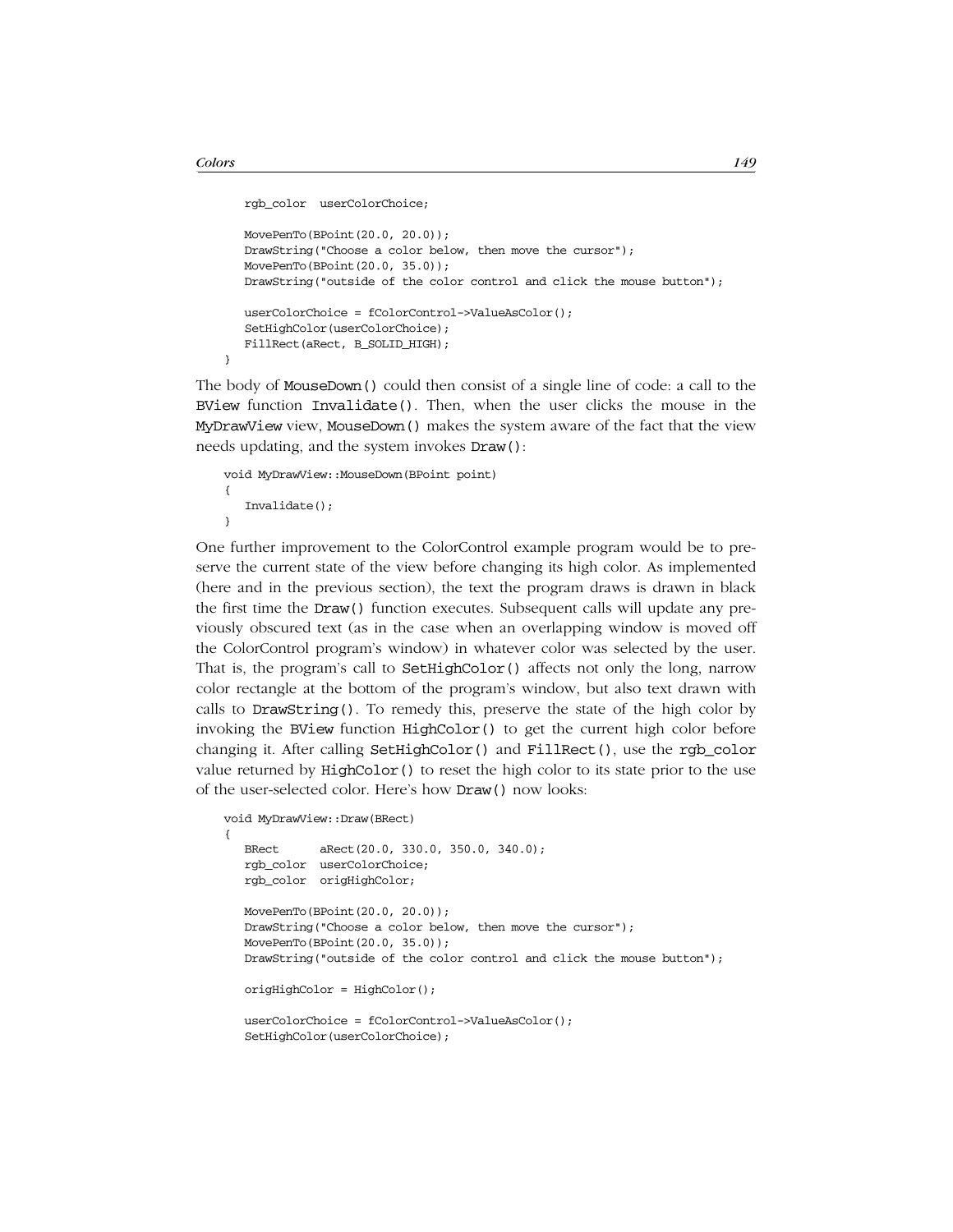```
 FillRect(aRect, B_SOLID_HIGH);
   SetHighColor(origHighColor);
}
```
# *Patterns*

A pattern is an 8-pixel-by-8-pixel area. Each of the 64 pixels in this area has the color of either the current high or current low color. A pattern can be one solid color (by designating that all pixels in the pattern be only the current high color or only the current low color), or it can be any arrangement of the two colors, as in a checkerboard, stripes, and so forth. Regardless of the arrangement of the pixels that make up the pattern, it can be used to fill an area of any size. And regardless of the size or shape of an area, once a pattern is defined it can be easily "poured" into this area to give the entire area the look of the pattern.

# *Be-Defined Patterns*

You've already encountered three patterns—the Be-defined constants B\_SOLID\_ HIGH, B\_SOLID\_LOW, B\_MIXED\_COLORS each specify a specific arrangement of colors in an 8-pixel-by-8-pixel area. Here the B\_MIXED\_COLORS pattern is used to fill a rectangle with a checkerboard pattern made up of alternating current high and current low colors:

```
BRect aRect(20.0, 20.0, 300.0, 300.0);
FillRect(aRect, B_MIXED_COLORS);
```
The BView class defines a number of stroke and fill member functions. Each stroke function (such as StrokeRect() and StrokePolygon()) outlines a shape using a specified pattern. Patterns have the greatest effect on the look of a shape outline when the outline has a thickness greater than one pixel (setting the thickness at which lines are drawn is covered ahead in the "The Drawing Pen" section). Each fill function (such as FillRect() and FillPolygon()) fills a shape using a specified pattern. This may not be entirely obvious when looking at some source code snippets because these drawing routines make the pattern parameter optional. When the pattern parameter is skipped, the function uses the B\_SOLID\_ HIGH pattern by default. So both of the following calls to FillRect() produce a rectangle filled with a solid pattern in the current high color:

```
BRect rect1(100.0, 100.0, 150.0, 150.0);
BRect rect2(150.0, 150.0, 200.0, 200.0);
FillRect(rect1, B_SOLID_HIGH);
FillRect(rect2);
```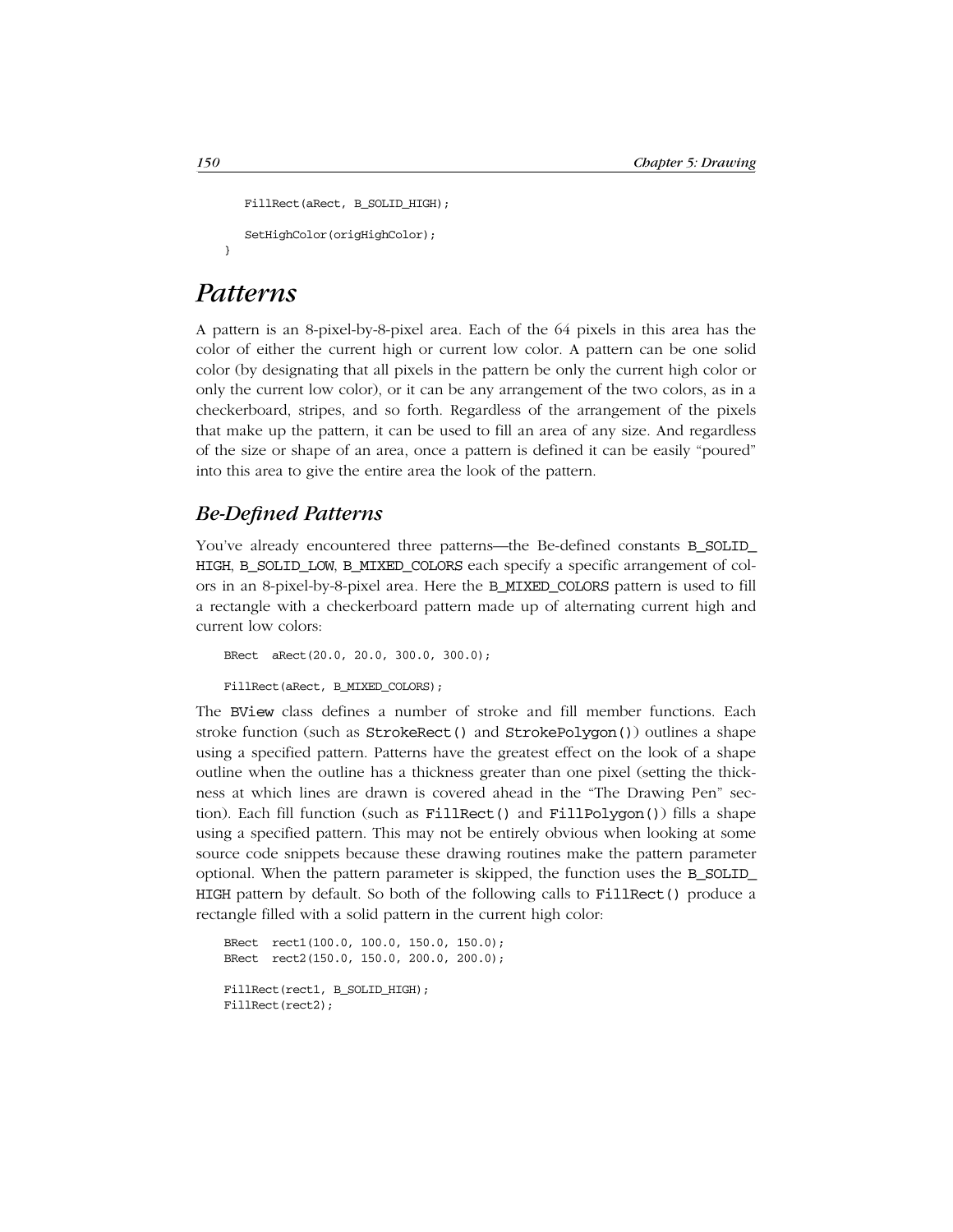#### *Patterns 151*

Earlier in this chapter, the example project RGBColor demonstrated the use of the B\_SOLID\_HIGH, B\_SOLID\_LOW, and B\_MIXED\_COLORS constants by using these constants in the filling of three rectangles (see Figure 5-1). After setting the high color to red and the low color to blue, the rectangle that was filled using the B\_MIXED\_COLORS constant appeared to be purple. I say "appeared to be purple" because, in fact, none of the pixels in the rectangle are purple. Instead, each is either red or blue. Because the pixels alternate between these two colors, and because pixel density is high on a typical monitor, the resulting rectangle appears to the eye to be solid purple. Figure 5-6 illustrates this by showing the RGBColor program's window and the window of the pixel-viewing utility program Magnify. The Magnify program (which is a Be-supplied application that was placed on your machine during installation of the BeOS) shows an enlarged view of the pixels surrounding the cursor. In Figure 5-6, the cursor is over a part of the purple rectangle in the RGBColor window, and the pixels are displayed in the Magnify window.



*Figure 5-6. Using the Magnify program to view the B\_MIXED\_COLORS pattern*

# *Application-Defined Patterns*

The three Be-defined patterns come in handy, but they don't exploit the real power of patterns. Your project can define a pattern that carries out precisely your idea of what a shape should be filled with.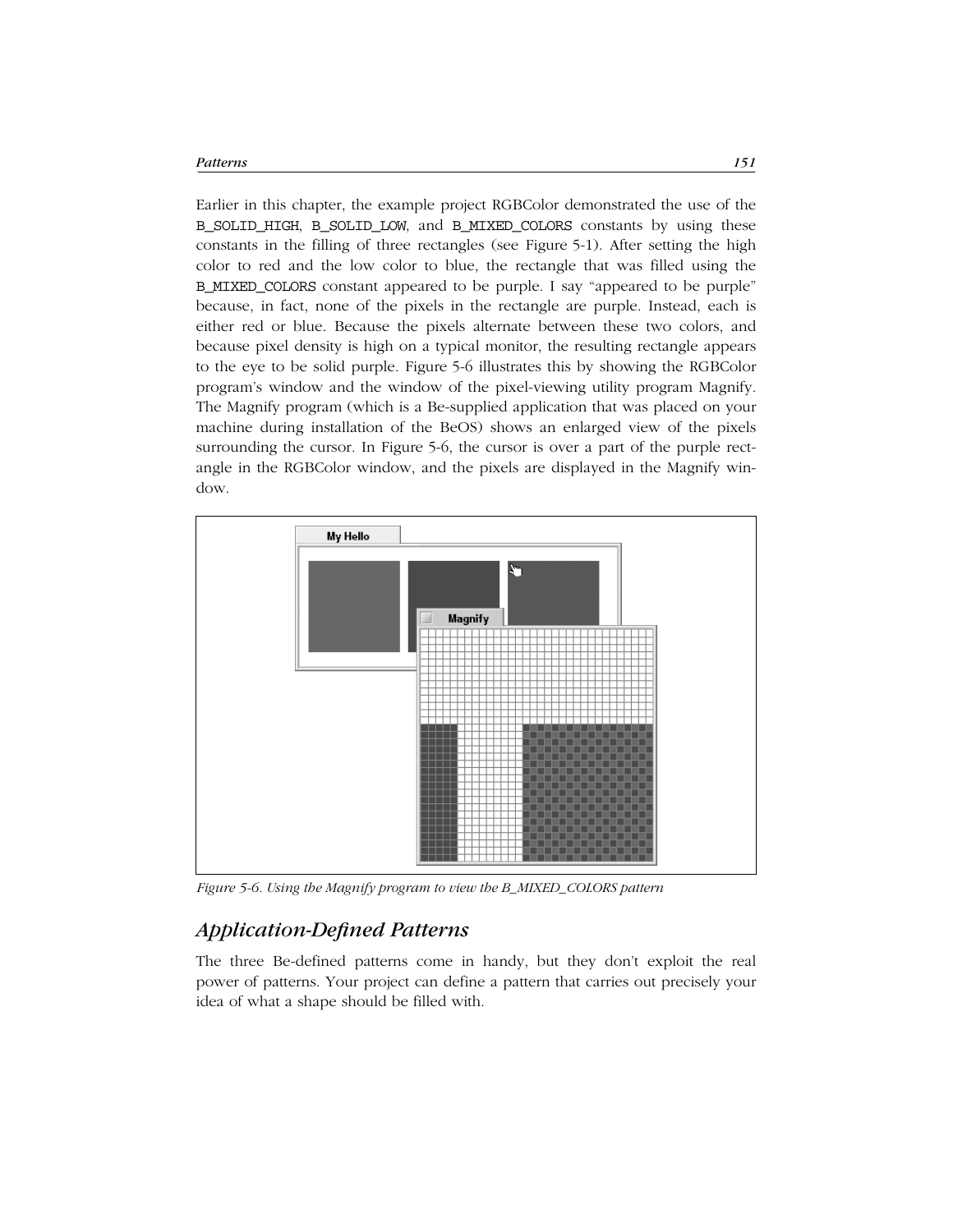#### *Bit definition of a pattern*

A pattern designates which of the 64 bits (8 rows of 8 bits) in an 8-pixel-by-8-pixel area display the current high color and which display the current low color. Thus the specific colors displayed by the pattern aren't designated by the pattern. Instead, a pattern definition marks each of its 64 bits as either a 1 to display the high color or a 0 to display the low color. The colors themselves come from the high and low colors at the time the pattern is used in drawing.

A pattern is specified by listing the hexadecimal values of the eight bits that make up each row of the pattern. Consider the pattern shown in Figure 5-7. Here I show the 8-by-8 grid for a pattern that produces a diagonal stripe. You can do the same using a pencil and graph paper. Each cell represents one pixel, with a filled-in cell considered on, or 1, and an untouched cell considered off, or 0. Since a pattern defines only on and off, not color, this technique works fine regardless of the colors to be used when drawing with the pattern.



*Figure 5-7. The binary and hexadecimal representations of a pattern*

The left side of Figure 5-7 shows the binary representation of each row in the pattern, with a row chunked into groups of four bits. The right side of the figure shows the corresponding hexadecimal values for each row. Looking at the top row, from left to right, the pixels are on/on/off/off, or binary 1100. The second set of four pixels in the top row has the same value. A binary value of 1100 is hexadecimal c, so the binary pair translates to the hexadecimal pair cc. The hexadecimal values for each remaining row are determined in the same manner. If you're proficient at working with hexadecimal values, you can skip the intermediate binary step and write the hexadecimal value for each row by simply looking at the pixels in groups of four.

Row by row, the hexadecimal values for the pattern in Figure 5-7 are: cc, 66, 33, 99, cc, 66, 33, 99. Using the convention of preceding a hexadecimal value with 0x, the pattern specification becomes: 0xcc, 0x66, 0x33, 0x99, 0xcc, 0x66, 0x33, 0x99.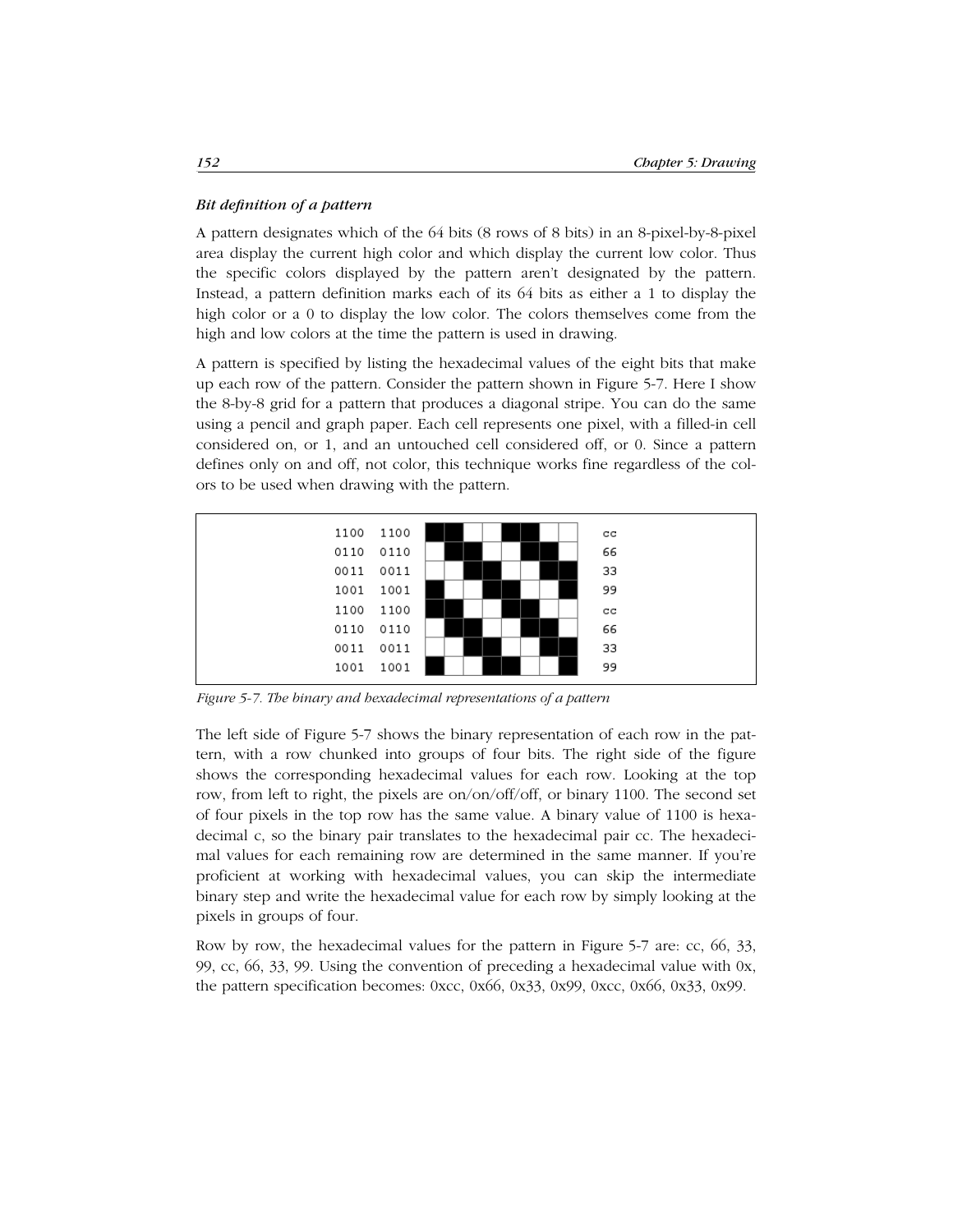#### *The pattern datatype*

Using the previous method to define a pattern isn't just an exercise in your knowledge of hexadecimal numbers, of course! Instead, you'll use a pattern's eight hexadecimal pairs in assigning a pattern variable. Here's how Be defines the pattern datatype:

typedef struct { uchar data[8]; } pattern;

Each of the eight elements in the pattern array is one byte in size, so each can hold a single unsigned value in the range of 0 to 255. Each of the hexadecimal pairs in each of the eight rows in a pattern falls into this range  $(0x00 = 0, 0xff =$ 255). To create a pattern variable, determine the hexadecimal pairs for the pattern (as shown above) and assign the variable those values. Here I'm doing that for the pattern I designed back in Figure 5-7:

```
pattern stripePattern = {0xcc, 0x66, 0x33, 0x99, 0xcc, 0x66, 0x33, 0x99};
```
This is also how Be defines its three built-in patterns. The B\_SOLID\_HIGH pattern is one that has all its bits set to 1, or on; the B\_SOLID\_LOW pattern has all its bits set to 0, or off; and the B\_MIXED\_COLORS pattern has its bits set to alternate between 1 and 0:

| const pattern B SOLID HIGH                                                      |  | $=$ {0xff, 0xff, 0xff, 0xff, 0xff, 0xff, 0xff, 0xff}   |  |  |  |  |
|---------------------------------------------------------------------------------|--|--------------------------------------------------------|--|--|--|--|
| const pattern B SOLID LOW                                                       |  | $= \{0x00, 0x00, 0x00, 0x00, 0x00, 0x00, 0x00, 0x00\}$ |  |  |  |  |
| const pattern B_MIXED_COLORS = {0xaa, 0x55, 0xaa, 0x55, 0xaa, 0x55, 0xaa, 0x55} |  |                                                        |  |  |  |  |

#### *Using a pattern variable*

Once initialized, a variable of type pattern is used just as one of the Be-defined pattern constants—pass the variable as an argument to any routine that requires a pattern as a parameter. The following snippet defines a pattern variable and two rectangle variables. The code then fills one rectangle with a solid color and the other with diagonal stripes:

```
pattern stripePattern = {0xcc, 0x66, 0x33, 0x99, 0xcc, 0x66, 0x33, 0x99};
BRect solidRect(10.0, 10.0, 110.0, 110.0);
BRect stripedRect(200.0, 10.0, 210.0, 110.0);
FillRect(solidRect, B_SOLID_HIGH);
FillRect(stripedRect, stripePattern);
```
Because the previous snippet doesn't include any code that hints at the current state of the high and low colors, you can't infer what colors will be in the resulting rectangles—you know only that one will have a solid fill while the other will have diagonal stripes running through it.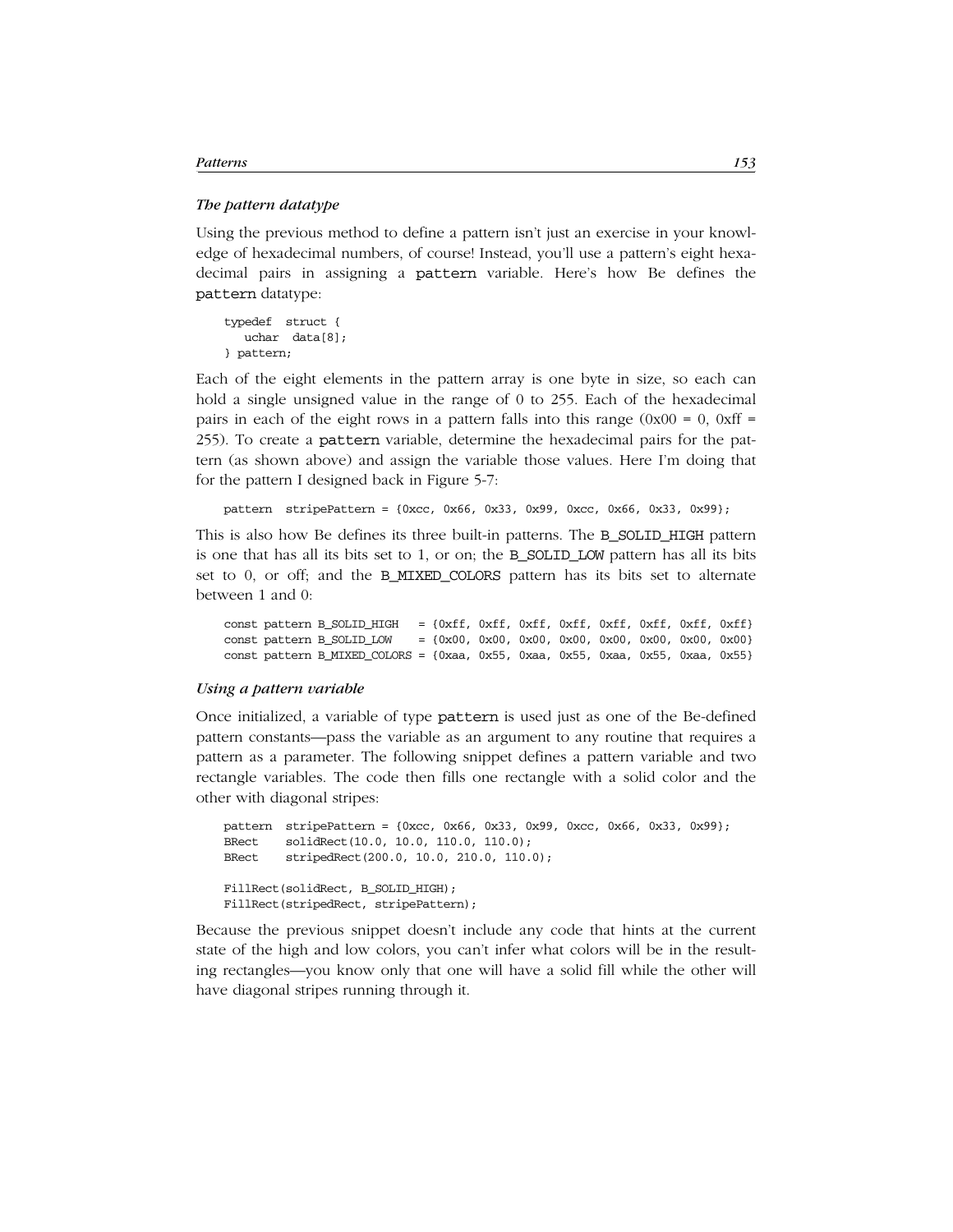#### *Pattern example project*

The Pattern project builds a program that displays a window with a single rectangle drawn in it. The rectangle is filled with the diagonal stripe pattern that was introduced on the preceding pages. Figure 5-8 shows the Pattern program's window. Also shown is the Magnify program's window as it displays an enlarged view of some of the pixels in the Pattern program's filled rectangle.



*Figure 5-8. Using the Magnify program to view the application-defined pattern*

As is the case for many of this chapter's remaining examples, the Pattern project was created by starting with a recent project (such as the RGBColor project) and altering the code in just one of the routines—the Draw() member function of the MyDrawView class. Here's how the new version of that routine looks:

```
void MyDrawView::Draw(BRect)
{
   BRect aRect;
   pattern stripePattern = {0xcc, 0x66, 0x33, 0x99, 0xcc, 0x66, 0x33, 0x99};
    aRect.Set(10.0, 10.0, 110.0, 110.0);
    FillRect(aRect, stripePattern);
}
```
You can experiment with the Pattern project by adding color to the rectangle. Precede the call to FillRect() with a call to SetHighColor(), SetLowColor(), or both. Changing the current high color will change the color of what are presently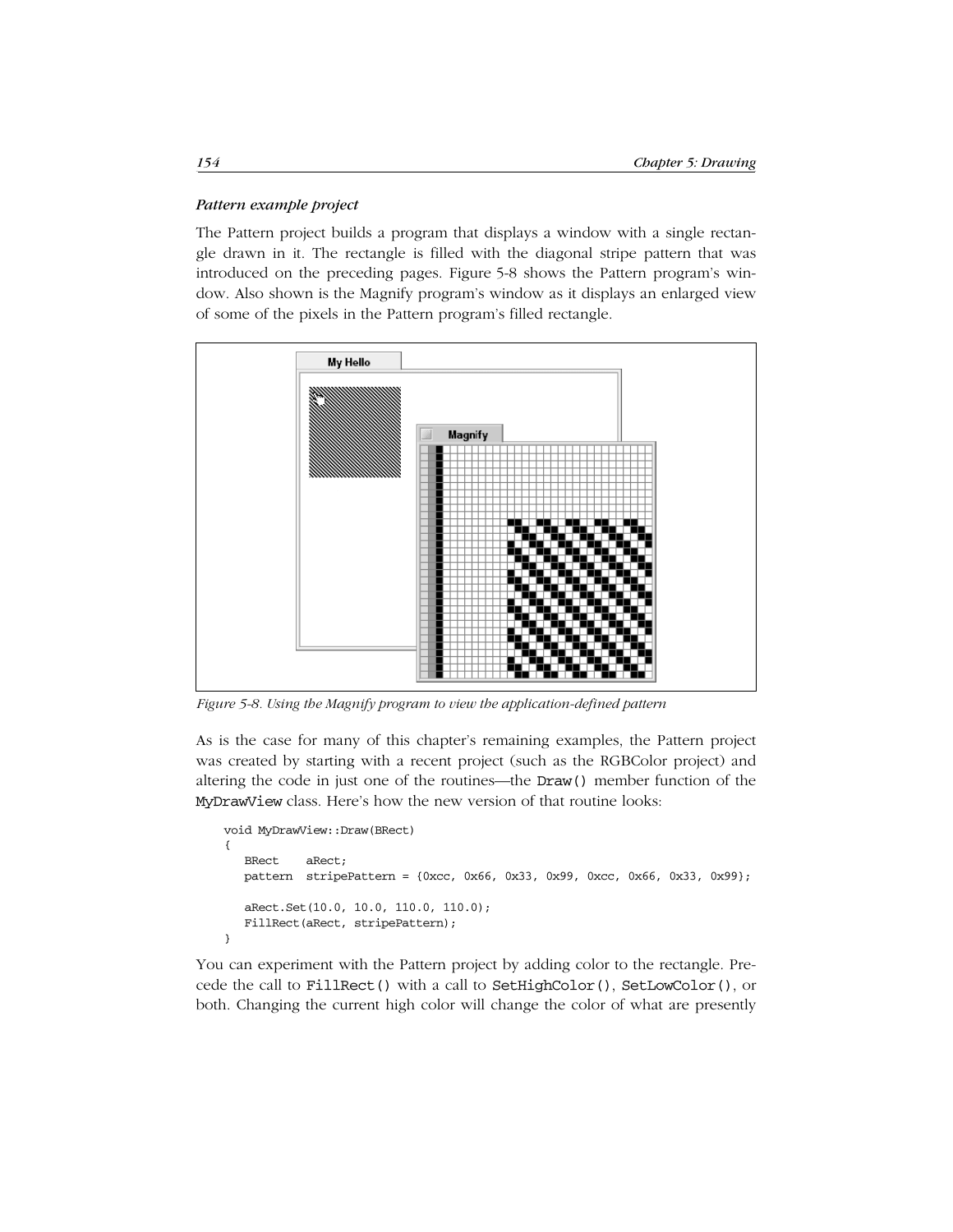the black stripes, while changing the current low color will change the color of what are presently the white stripes.

# *The Drawing Pen*

Whenever drawing takes place, the pen is at work. The pen is a way to summarize and express two properties of a view's drawing environment. When drawing starts, it starts at some specific location in a view. When line drawing takes place, the line has some specific thickness to it. These traits are stored in a view and can be altered by invoking BView member functions. In keeping with the analogy of drawing with a pen, the names of these routines include the word "pen."

# *Pen Location*

The location of the rectangle drawn by Fillrect() has been previously established during the setting up of the rectangle:

```
BRect aRect(10.0, 10.0, 110.0, 110.0);
```
FillRect(aRect, B\_SOLID\_HIGH);

For the drawing of text and lines, this isn't the case. Typically, you'll move the pen to the location where drawing is to start, then draw.

#### *Moving the pen*

When it's said that the pen is moved, what's actually taking place is that a call sets the starting location for subsequent drawing. Moving the pen doesn't have any visible effect—nothing gets drawn. To move the pen, invoke the view's MovePenTo() or MovePenBy() function.

The MovePenTo() function accepts either a single BPoint argument or a pair of floating-point arguments. In either case, the result is that the arguments specify the coordinate at which the next act of drawing starts. The first argument to MovePenTo() is the horizontal coordinate to move to, while the second argument is the vertical coordinate. The movement is relative to the view's origin. Each of the following four calls to MovePenTo() has the same result—drawing will be set to start at pixel (30.0, 40.0) in the view's system coordinate:

```
BPoint aPoint(30.0, 40.0);
float x = 30.0;
float y = 40.0;
MovePenTo(aPoint);
MovePenTo(BPoint(30.0, 40.0));
MovePenTo(30.0, 40.0);
MovePenTo(x, y);
```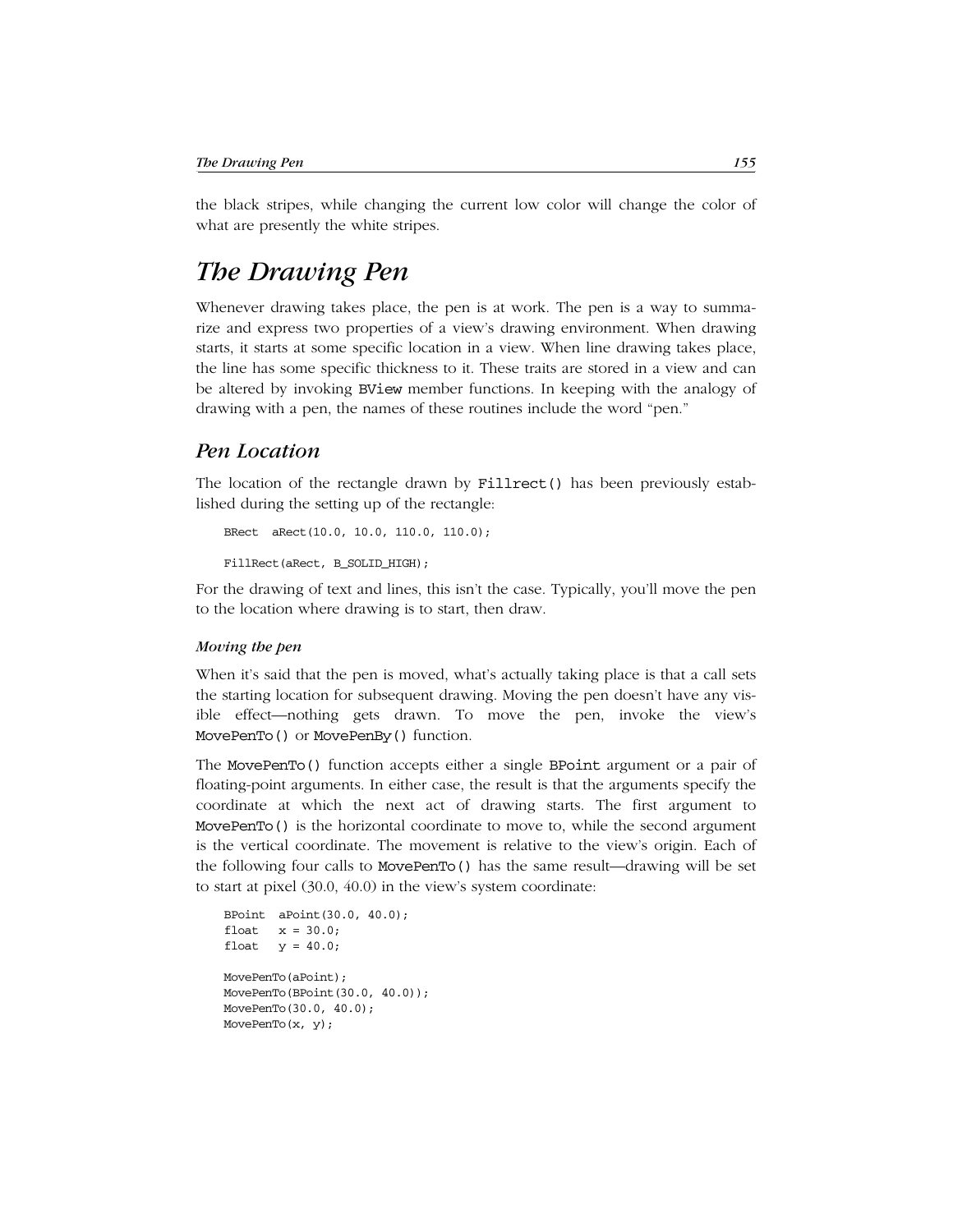Like MovePenTo(), the MovePenBy() function moves the starting location for drawing. MovePenTo() moves the pen relative to the view's origin. MovePenBy() moves the pen relative to its current location in the view. Consider this snippet:

MovePenTo(30.0, 40.0); MovePenBy(70.0, 10.0);

The call to MovePenTo() moves the pen to the location 30 pixels from the left of the view and 40 pixels from the top of the view. That places the pen at the point  $(30.0, 40.0)$ . The call to MovePenBy $()$  uses this current location as the reference and moves the pen 70 pixels to the left and 10 pixels down. The result is that, relative to the view's origin, the pen is at the point (100.0, 50.0).

Negative values for MovePenBy() move the pen "backwards" in the view. A negative horizontal argument moves the pen to the left, while a negative vertical argument moves the pen up. Because MovePenTo() specifies a particular coordinate to end up at rather than a direction to move in, negative values shouldn't be passed as the arguments of this routine.

#### *MovePen example project*

As shown in Figure 5-9, the MovePen project results in a program that displays a window with three characters written to it. I've added coordinate information to the figure—the arrows and values aren't actually displayed in the window.



*Figure 5-9. The window that results from running the MovePen program*

Where the characters "A," "B," and "C" get drawn in the window depends on calls to the MovePenTo() and MovePenBy() functions. To get a good feel for working with a view's coordinate system, edit the arguments to the existing function calls in the Draw() routine, or add additional calls to MovePenTo() and MovePenBy():

```
void MyDrawView::Draw(BRect)
{
```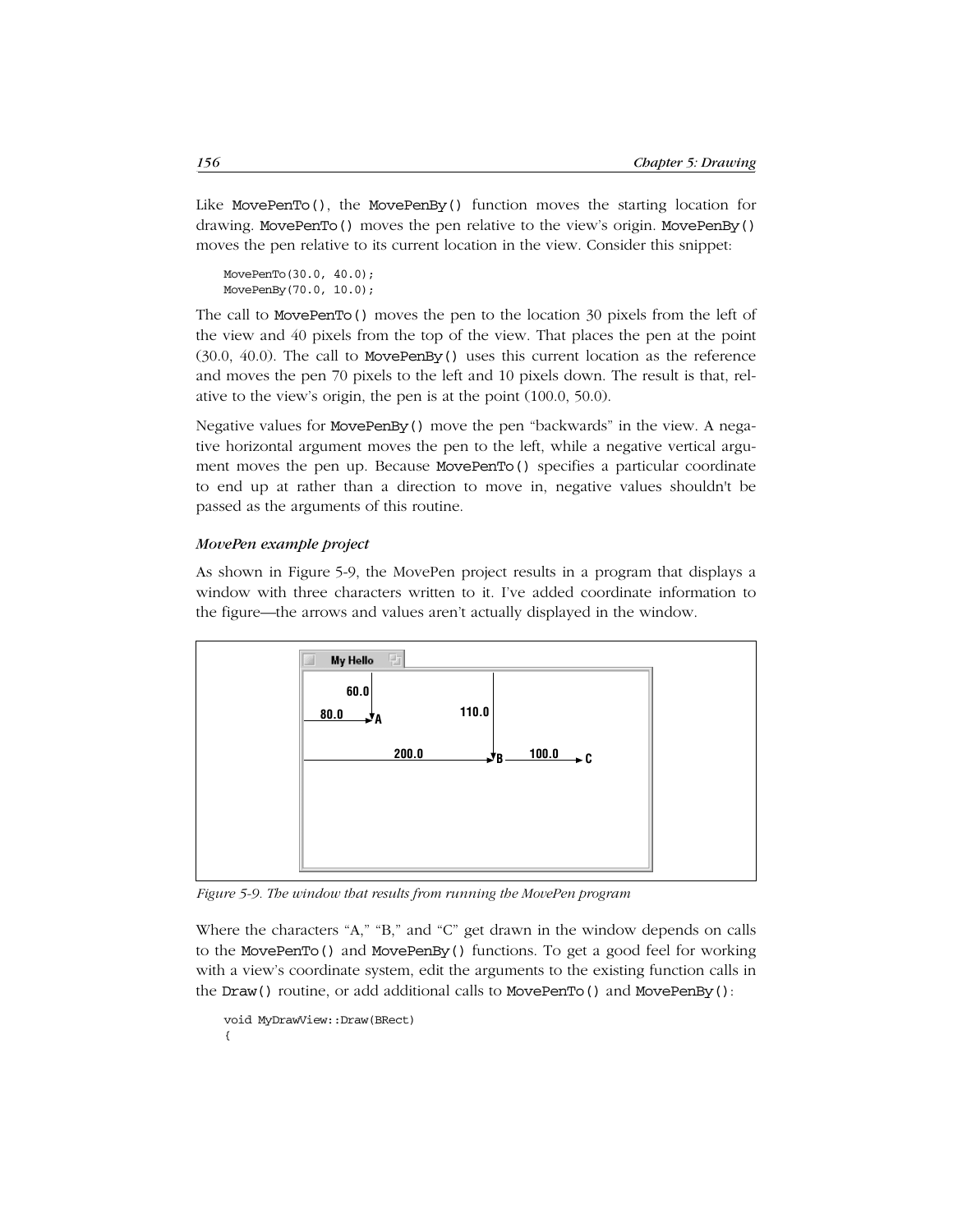```
 MovePenTo(BPoint(80.0, 60.0));
 DrawString("A");
 MovePenTo(200.0, 110.0);
 DrawString("B");
 MovePenBy(100.0, 0.0);
 DrawString("C");
```
# *Pen Size*

}

The pen is used to draw shape outlines. Chapter 4 introduced the BView member function StrokeRect(), which draws the outline of a rectangle. Here a 100-pixelby-100-pixel rectangle is framed in a view:

```
BRect aRect(10.0, 10.0, 110.0, 110.0);
StrokeRect(aRect);
```
As you'll see later in this chapter, there are a number of BView StrokeXxx() member functions, each of which outlines a particular shape. All of these functions are affected by the current size of the pen.

#### *Setting the pen size*

By default, the pen can be thought of as having a tip that is the size of a single pixel. Thus, drawing with the pen produces a line with a thickness of one pixel. You can change the size or thickness of the pen at any time by invoking the BView member function SetPenSize(). This routine accepts a single argument, the new pixel thickness for the pen. In this next snippet, the same rectangle that was outlined in the previous snippet is given a frame, or border, three pixels thick. The lines you specify to be drawn are in the center of the pixels in a thick pen.

```
BRect aRect(10.0, 10.0, 110.0, 110.0);
SetPenSize(3.0);
StrokeRect(aRect);
```
Setting the pen size for a view affects all subsequent calls to StrokeXxx() functions. After changing the pen size and invoking a StrokeXxx() function, you may want to reset the pen size to a thickness of a single pixel:

```
SetPenSize(3.0);
StrokeRect(aRect);
SetPenSize(1.0);
```
#### *Getting the pen size*

The best process to use when altering the pen size is to obtain and save the current pen size, change it, perform the desired drawing using the new pen size, then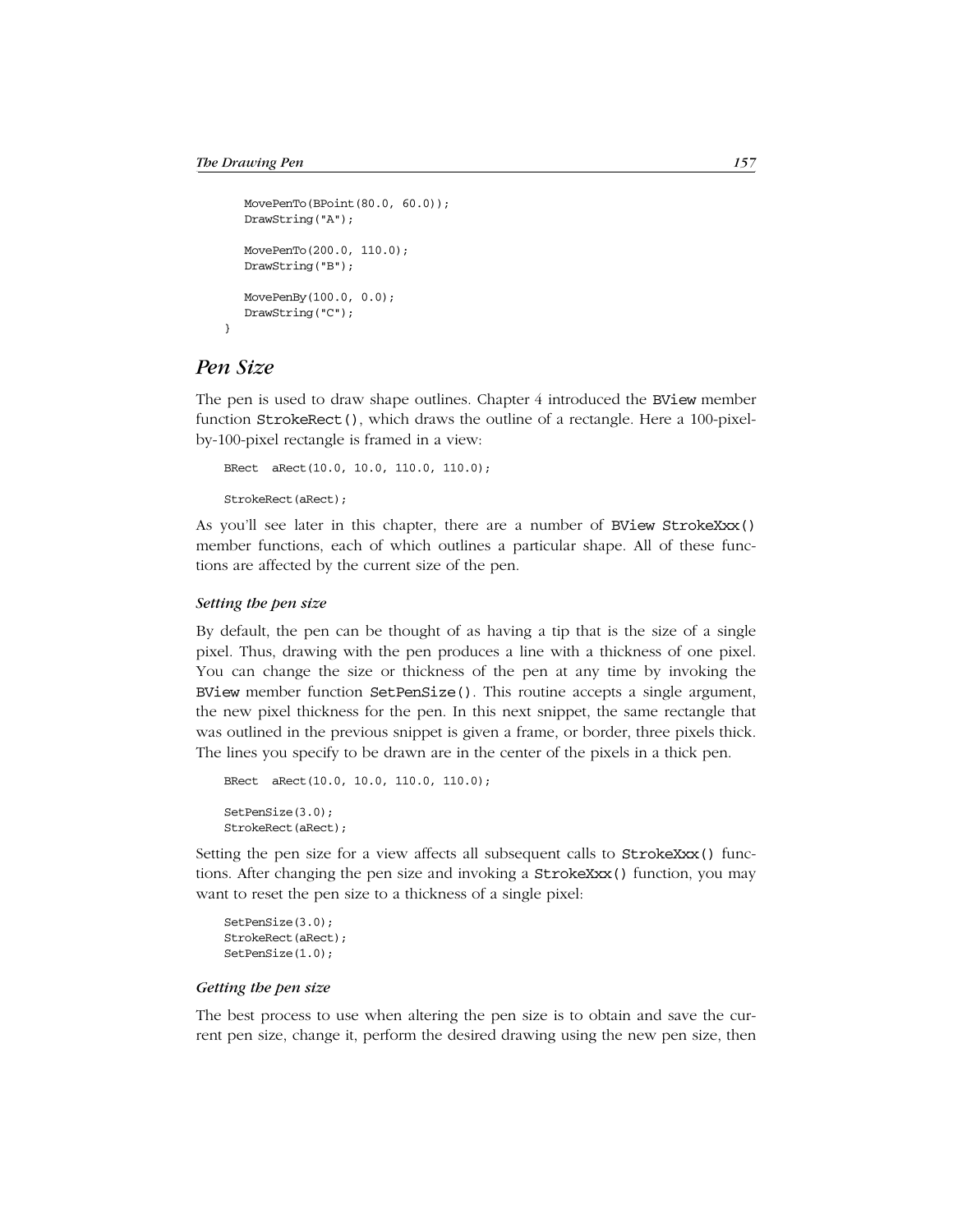restore the pen to the saved size. The BView member function PenSize() allows you to do that. When invoked, PenSize() returns a float that holds the current thickness of the pen. This next snippet provides an example of the use of PenSize():

float savedPenSize; savedPenSize = PenSize(); SetPenSize(3.0); StrokeRect(aRect); SetPenSize(savedPenSize);

#### *PenSize example project*

The PenSize project displays a window that holds six rectangles. As shown in Figure 5-10, the thickness of the outline of each rectangle differs.



*Figure 5-10. The window that results from running the PenSize program*

As is becoming a habit, the Draw() function of the MyDrawView class does the example's work. The function begins by defining and setting six rectangles. Each rectangle has a width of 40 pixels and a height of 80 pixels. The outline thickness of each rectangle differs due to the call to SetPenSize() that precedes each call to StrokeRect():

```
void MyDrawView::Draw(BRect)
{
    BRect rect1(20.0, 20.0, 60.0, 100.0);
   BRect rect2(80.0, 20.0, 120.0, 100.0);
   BRect rect3(140.0, 20.0, 180.0, 100.0);
    BRect rect5(200.0, 20.0, 240.0, 100.0);
    BRect rect8(260.0, 20.0, 300.0, 100.0);
    BRect rect12(320.0, 20.0, 360.0, 100.0);
    SetPenSize(1.0);
   StrokeRect(rect1);
    SetPenSize(2.0);
    StrokeRect(rect2);
    SetPenSize(3.0);
    StrokeRect(rect3);
```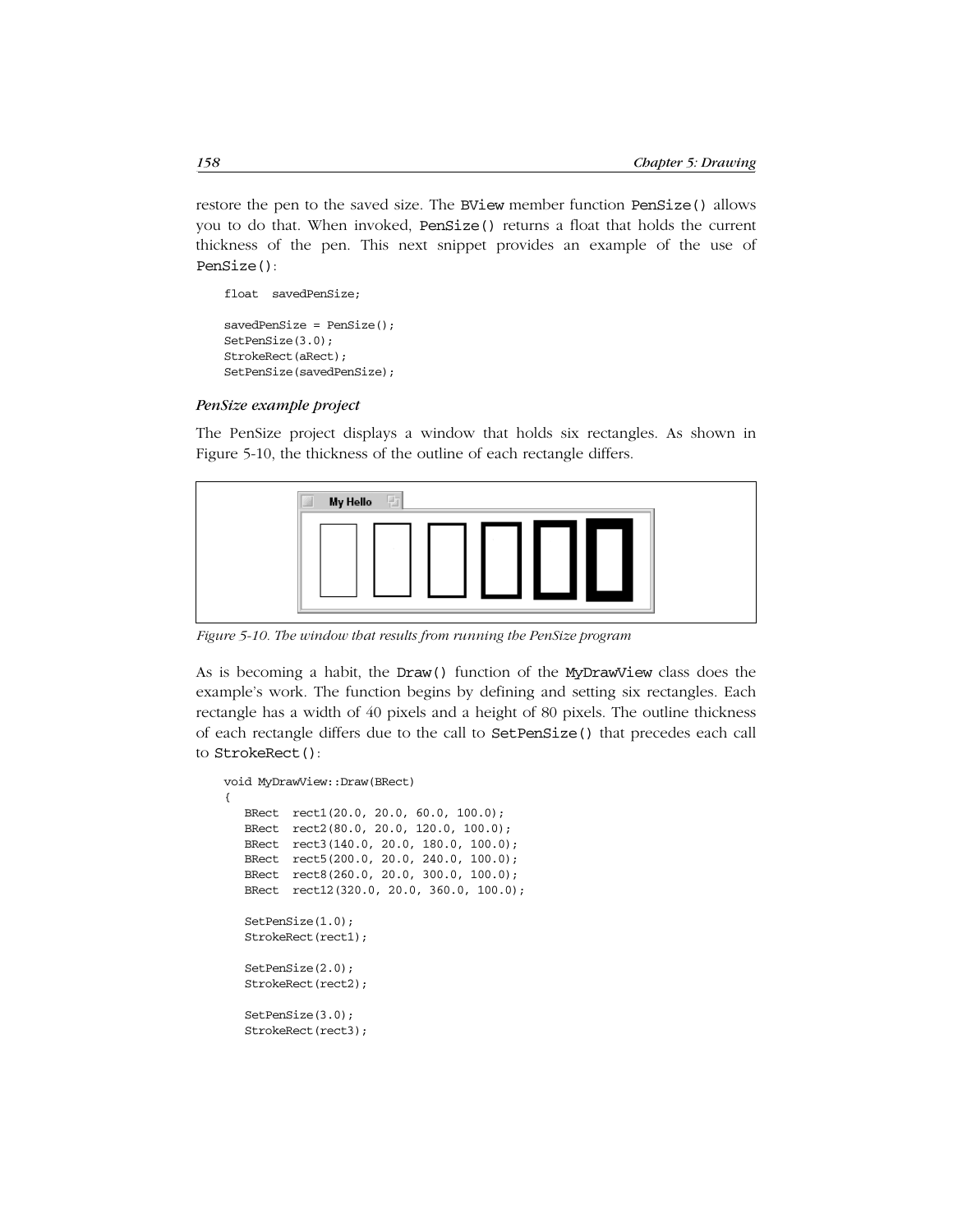```
Set PenSize(5,0);
 StrokeRect(rect5);
 SetPenSize(8.0);
 StrokeRect(rect8);
 SetPenSize(12.0);
 StrokeRect(rect12);
```
# *Shapes*

Be claims that the BeOS is an operating system for the graphics community. So it's hoped that the BeOS makes it easy for programmers to support the drawing of both simple and complex shapes. And, of course, it does.

# *Points and Lines*

Drawing a line or lines is drawing at its most basic level. Points are used in specifying where a line should be drawn within a view.

#### *The BPoint class*

A point is represented by a BPoint object. The BPoint object consists of two floating point values, one denoting an x or horizontal coordinate and the other defining a y or vertical coordinate. On a monitor, this coordinate pair matches one particular pixel.

A BPoint object can have values assigned to its coordinate pair members either at the time of declaration or anytime thereafter. At declaration, one of the BPoint constructors can be used to take care of the task of assigning values to the BPoint members:

```
BPoint aPoint(40.0, 70.0);
```
To assign coordinates after the object's declaration, either use the BPoint member function Set() or assign values directly to the x and y data members:

```
BPoint point1;
BPoint point2;
point1.Set(100.0, 200.0);
point2.x = 100.0;point2.y = 200.0;
```
Note the lack of the use of new in the previous line of code, and the direct assignment of values to an object's data members. The point is basic to drawing operations, so Be has defined the BPoint to act like a basic datatype rather than a class. The declaration of a BPoint is all that's needed to actually create a BPoint object.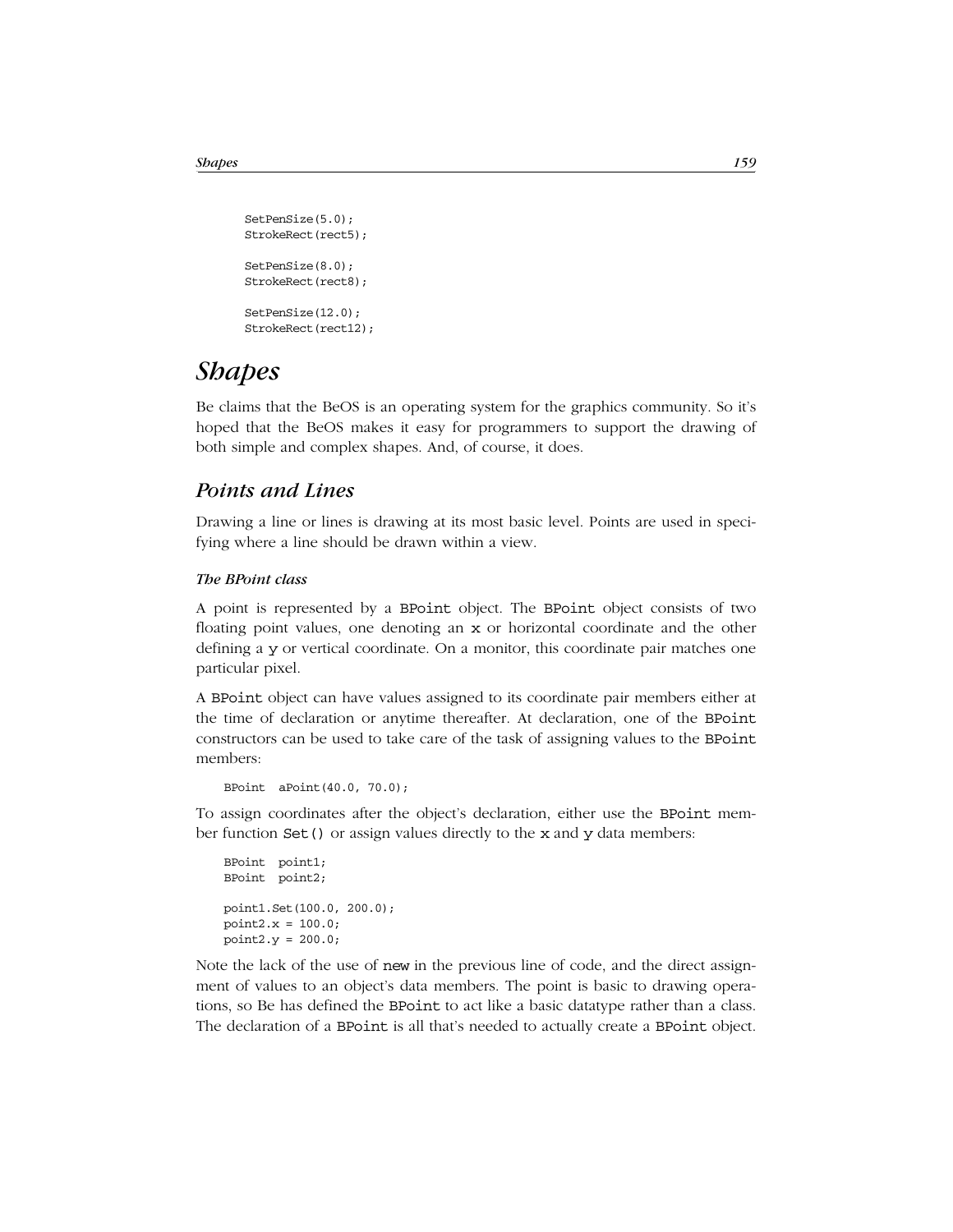Because the BPoint data members are declared public, direct access is allowed. You've seen a similar situation with the BRect class as well.

#### *Line drawing*

Unlike BPoint, the BeOS defines no BLine class to represent lines. Instead, line drawing takes place using the BView member function StrokeLine(). When invoking this function, you can use a pair of BPoint objects to specify the start and end points of a line, or a single BPoint object to specify just the line's end point. If only the end point is specified, the current pen location in the view is used as the start point. Both types of call to StrokeLine() are demonstrated here:

```
BPoint start1(50.0, 50.0);
BPoint end1(150.0, 50.0);
BPoint start2(20.0, 200.0);
BPoint end2(20.0, 250.0);
StrokeLine(start1, end1);
MovePenTo(start2);
StrokeLine(end2);
```
In the previous snippet, two lines are drawn. The first is a horizontal line 100 pixels in length that is drawn from the point (50.0, 50.0) to the point (150.0, 50). The second is a vertical line 50 pixels in length that is drawn from the point (20.0, 200. 0) to the point (20.0, 250.0).

Both versions of StrokeLine() offer a final optional parameter that specifies a pattern in which the line is drawn. The following snippet draws lines of the same length and location as the previous snippet (assume the same BPoint variables are declared). Here, however, the horizontal line is red and the vertical line is green:

```
rgb_color redColor = {255, 0, 0, 255};
rgb_color greenColor = {0, 255, 0, 255};
SetHighColor(redColor);
SetLowColor(greenColor);
StrokeLine(start1, end1, B_SOLID_HIGH);
MovePenTo(start2);
StrokELine(end2, B_SOLID_LOW);
```
You aren't limited to the Be-defined patterns—any pattern can be used as an argument to StrokeLine(). In this next snippet, the diagonal stripe pattern discussed earlier in this chapter is used. The high color is set to red, and the low color is left in its default state of white. Additionally, the pen size is set to 10.0. The result is a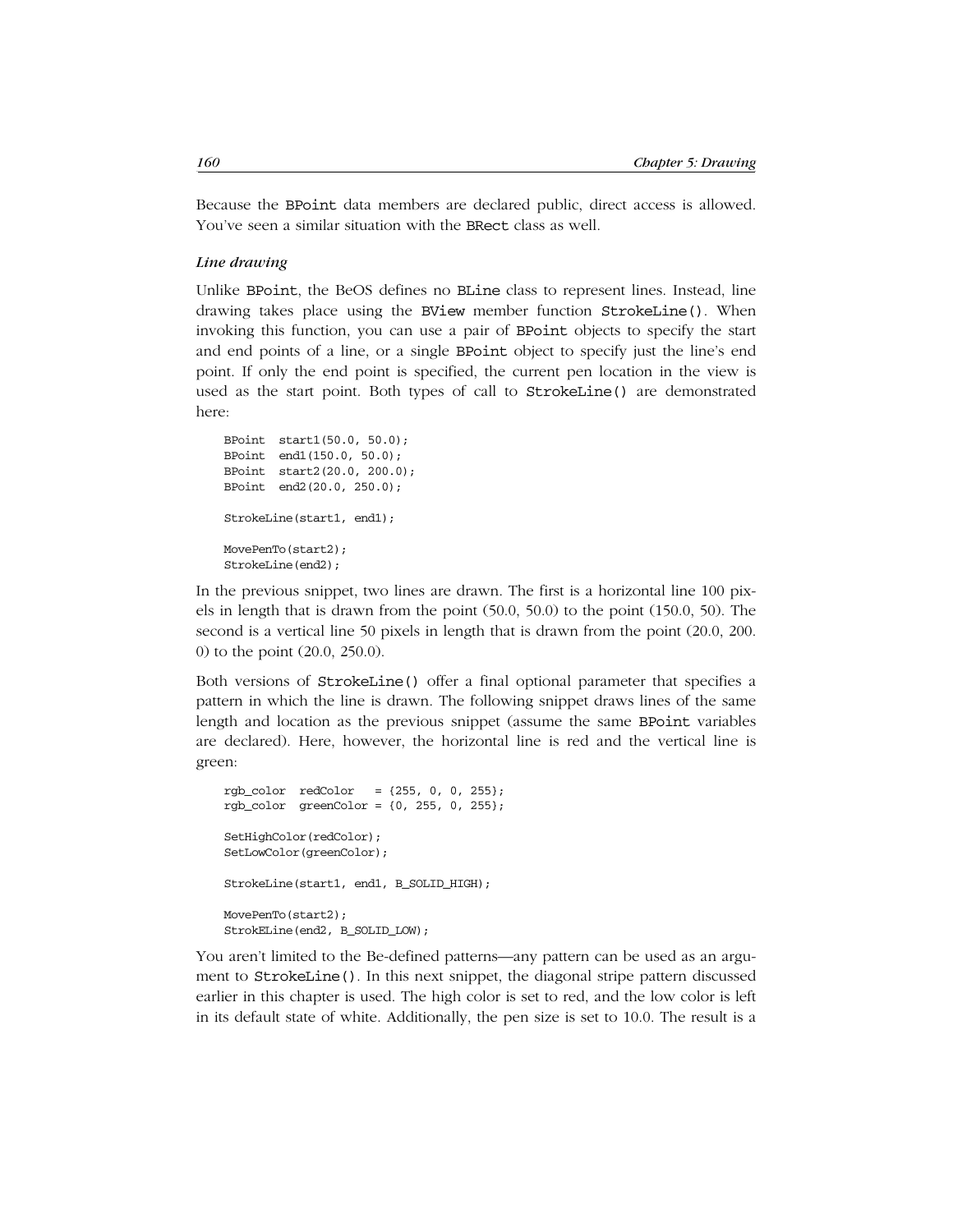line 10 pixels in thickness with diagonal red stripes running through it. Figure 5-11 shows the line that is drawn from this snippet:

```
pattern stripePattern = {0xcc, 0x66, 0x33, 0x99, 0xcc, 0x66, 0x33, 0x99};
rgb\_color = \{255, 0, 0, 255\};BPoint start1(50.0, 50.0);
BPoint end1(150.0, 50.0);
SetHighColor(redColor);
```
SetPenSize(10.0);

StrokeLine(start1, end1, stripePattern);



*Figure 5-11. Using the Magnify program to view a thick, patterned line*

#### *PointAndLine example project*

The PointAndLine project is a simple exercise in moving the pen and drawing lines. The resulting program draws the two lines pictured in Figure 5-12.

The MyDrawView member function Draw() has been written to define two BPoint objects that specify the start and end of a horizontal line. After drawing the line, the pen is first moved to the line's start point, and then moved down a number of pixels. StrokeLine() is called again, this time to draw a diagonal line that ends at the same point where the first line ended.

```
void MyDrawView::Draw(BRect)
{
    BPoint point1;
    BPoint point2;
```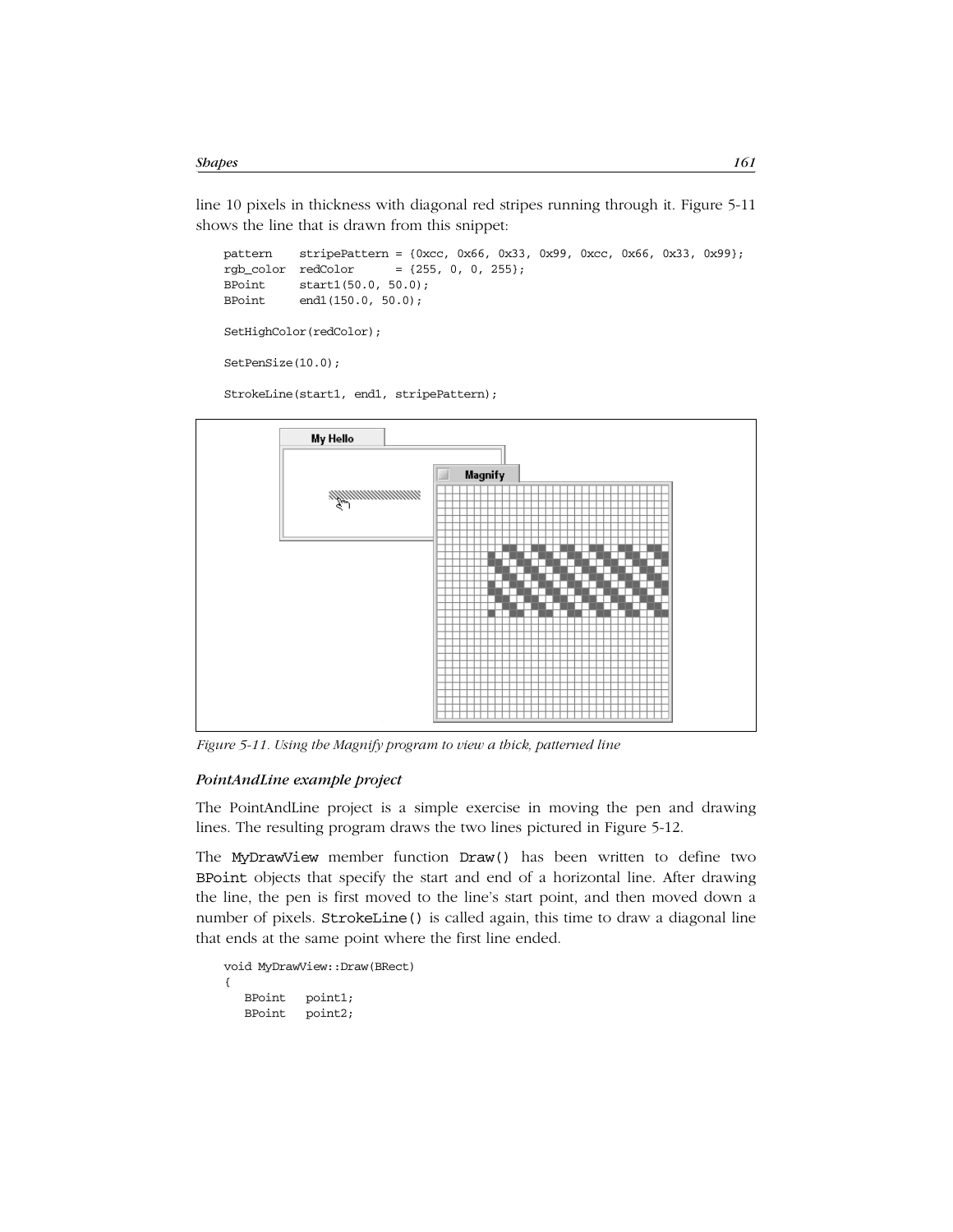

*Figure 5-12. The window that results from running the PointAndLine program*

```
 point1.Set(100.0, 80.0);
 point2.Set(300.0, 80.0);
 StrokeLine(point1, point2);
 MovePenTo(point1);
 MovePenBy(0.0, 130.0);
 StrokeLine(point2);
```
# *Rectangles*

}

The BRect class is used to create objects that represent rectangles. Rectangles are important in their own right, as they're the basis for defining the boundaries of interface elements such as windows and controls. But they are also instrumental in the definition of other shapes, including round rectangles, ellipses, and regions as you'll see ahead.

#### *Setting a rectangle*

A BRect object has four data members of type float: left, top, right, and bottom. Each data member specifies a pixel location that defines one of the four edges of a rectangle. The values of the left and right members are relative to the left edge of the view that is to hold the rectangle, while the values of the top and bottom members are relative to the top edge of the view.

Upon declaration, the boundaries of a BRect object can be set by specifying values for each of the four data members or by listing two points—one of which specifies the rectangle's top left corner while the other specifies the rectangle's bottom right corner. In this next snippet, both of the BRect objects would have the same boundaries:

```
BRect rect1(10.0, 30.0, 110.0, 130.0);
BPoint leftTopPt(10.0, 30.0);
```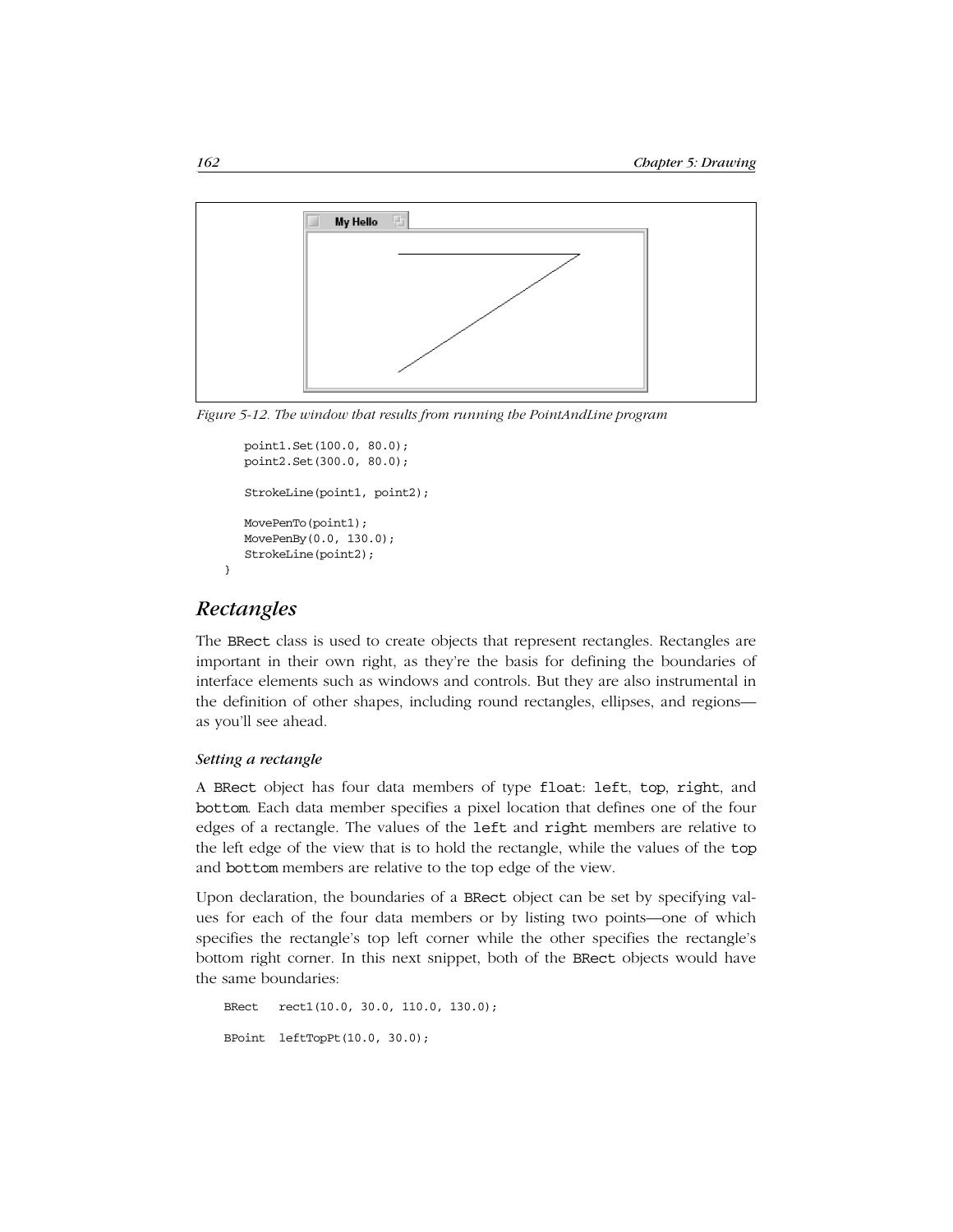```
BPoint rightBottomPt(110.0, 130.0);
BRect rect2(leftTopPt, rightBottomPt);
```
A rectangle's data members can also be set after the BRect object's declaration. Again, the following rectangle shares the same coordinates as the previous two:

BRect aRect;  $aRect.left = 10.0;$  $aRect.top =  $30.0;$$  $aRect.right = 110.0;$  $aRect.bottom = 130.0;$ 

A more efficient means of achieving the above result is to use the BRect member function Set(). The order of the values passed to Set() is left, top, right, bottom:

```
BRect aRect;
aRect.Set(10.0, 30.0, 110.0, 130.0);
```
Like a point, which is represented by a BPoint object, a rectangle is considered basic to drawing. The BRect class is set up so that a BRect object is created upon declaration of a BRect. Additionally, the BRect data members are public, so they can be accessed either directly or via member functions such as Set(). In short, BRect objects and BPoint objects can and should be created on the stack (declared locally).

#### *Drawing a rectangle*

In Chapter 4, you saw that shape drawing is achieved by invoking a BView member function. There, StrokeRect() was called to draw a framing rectangle around a view. In this chapter, you've already seen that a rectangle is filled by calling FillRect(). Both routines accept as an argument a previously set up rectangle. This snippet calls StrokeRect() to frame one rectangle, then calls FillRect() to fill a smaller rectangle centered within the first:

```
BRect outerRect(10.0, 10.0, 160.0, 160.0);
BRect innerRect(30.0, 30.0, 140.0, 140.0);
StrokeRect(outerRect);
FillRect(innerRect);
```
Both StrokeRect() and FillRect() accept an optional pattern parameter. Here the rectangles just defined are drawn with a black and white checkerboard pattern:

```
StrokeRect(outerRect, B_MIXED_COLORS);
FillRect(innerRect, B_MIXED_COLORS);
```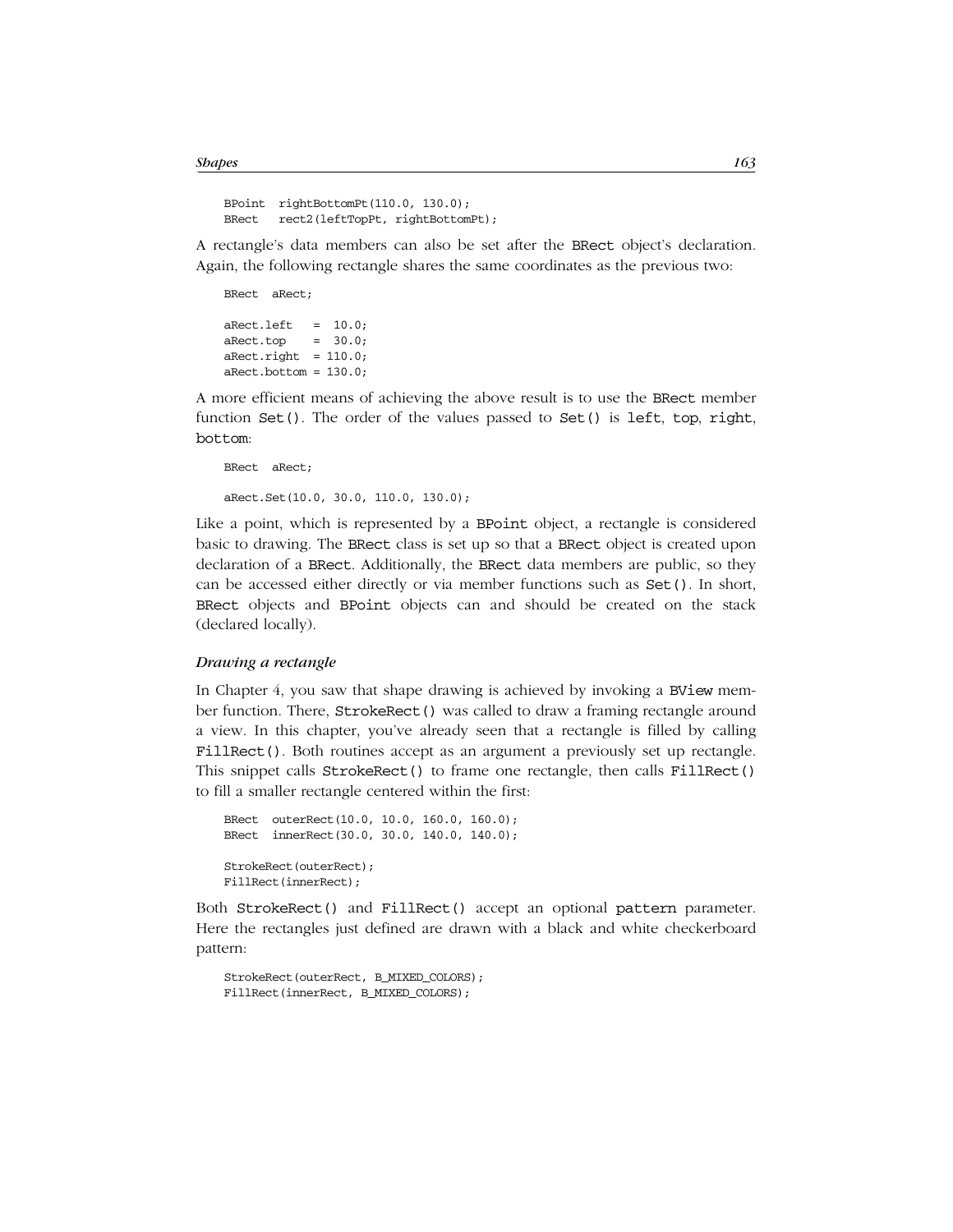#### *Rectangles example project*

The Rectangles project displays a window consisting of the rectangles shown in Figure 5-13.



*Figure 5-13. The window that results from running the Rectangles program*

The left rectangle consists of many nested, or inset, rectangles. The MyDrawView member function Draw() sets up what will be the outermost rectangle shown. After the BRect object's boundaries are set, a for loop insets and draws each rectangle. The BRect member function InsetBy() creates the desired inset effect by adjusting the values of the data members of the calling BRect object. After fifteen rectangles are framed one inside the other, a solid black rectangle is drawn to the right of the window:

```
void MyDrawView::Draw(BRect)
{
    int32 i;
    BRect aRect;
    aRect.Set(30.0, 30.0, 130.0, 130.0);
   for (i = 0; i < 15; i++) {
       aRect.InsetBy(2.0, 2.0);
       StrokeRect(aRect);
    }
    aRect.Set(200.0, 30.0, 250.0, 130.0);
    FillRect(aRect);
}
```
#### *Round rectangles*

A rectangle with rounded corners is a shape that appears in both user-interface elements (most buttons are round rectangles) and everyday objects (picture some of the boxes in a flow chart). You can use the BView member function StrokeRoundRect() to take an "ordinary" rectangle—a BRect object—and provide a degree of rounding to each of its corners.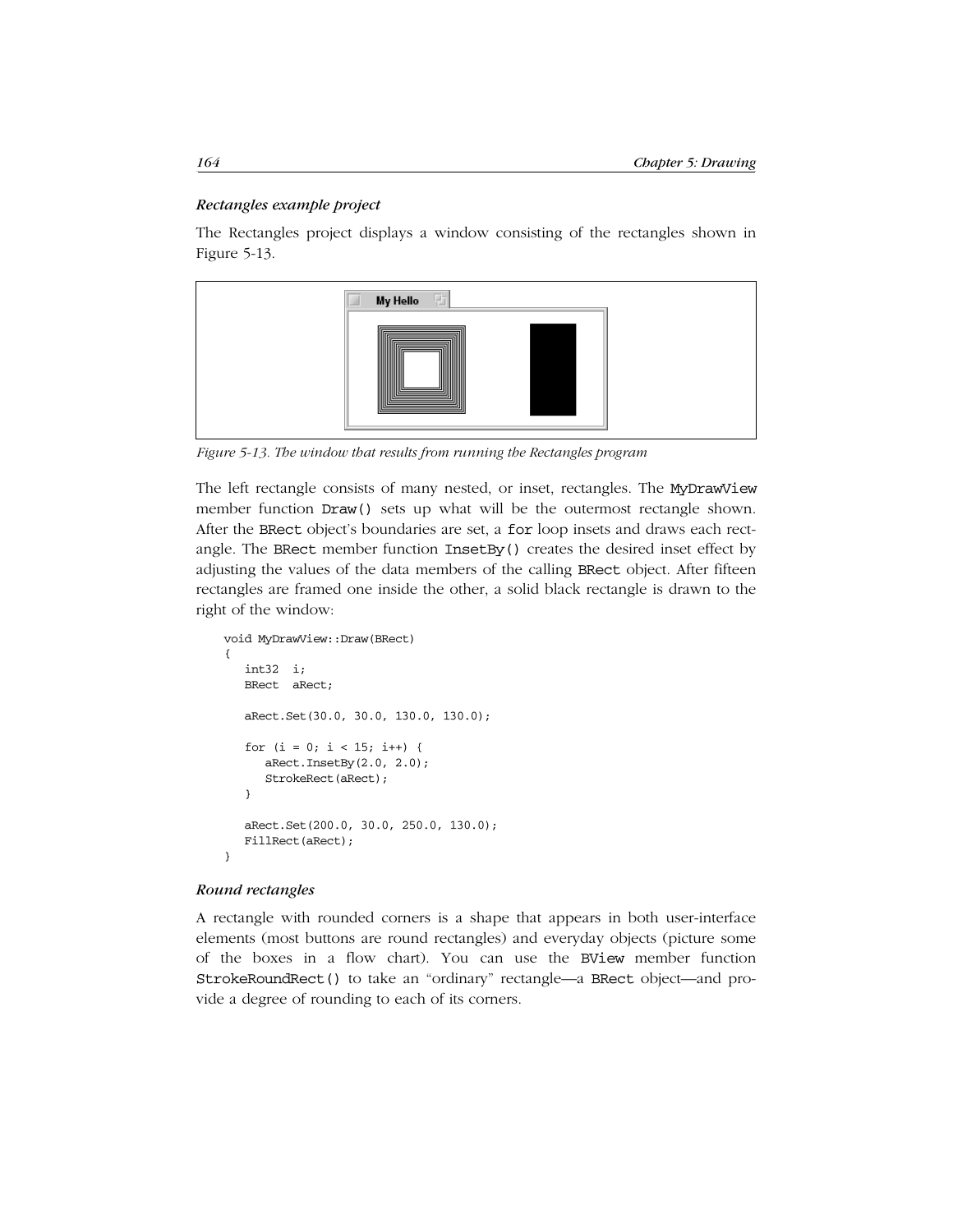*Shapes 165*

In StrokeRoundRect(), the first argument is a previously set up rectangle. The second and third StrokeRoundRect() parameters specify the amount of rounding to be applied to each corner. Together these two parameters specify the shape of an ellipse; the second parameter establishes the ellipse radius along the x-axis, while the third parameter establishes the ellipse radius along the y-axis. Think of setting an ellipse in each corner of the rectangle and drawing only one quarter of the ellipse in order to form a rounded corner. The following snippet demonstrates a call to StrokeRoundRect():

```
BRect aRect;
aRect.Set(30.0, 30.0, 130.0, 130.0);
StrokeRoundRect(aRect, 20.0, 20.0);
FillRoundRect(aRect, 30.0, 30.0);
```
To fill a round rectangle, call the BView member function FillRoundRect(). The parameters to this function match those used in StrokeRoundRect():

```
BRect aRect;
aRect.Set(30.0, 30.0, 130.0, 130.0);
FillRoundRect(aRect, 20.0, 20.0);
```
Like other BView drawing routines, both StrokeRoundRect() and FillRoundRect() accept an optional pattern argument. Omitting this argument tells the view to use B\_SOLID\_HIGH.

## *Ellipses*

You've seen that a line isn't represented by a class, but is instead drawn using a BView member function. A similar situation exists for an ellipse. And like a round rectangle, an ellipse is specified using a rectangle.

#### *Drawing an ellipse*

After defining a rectangle, an ellipse is drawn by inscribing an oval within the boundaries of the rectangle. The rectangle itself isn't drawn—it simply serves to specify the size of the ellipse. A circle, of course, is an ellipse whose height and width are equal.

The BView member function StrokeEllipse() does the drawing:

```
BRect aRect;
aRect.Set(30.0, 30.0, 130.0, 130.0);
StrokeEllipse(aRect);
```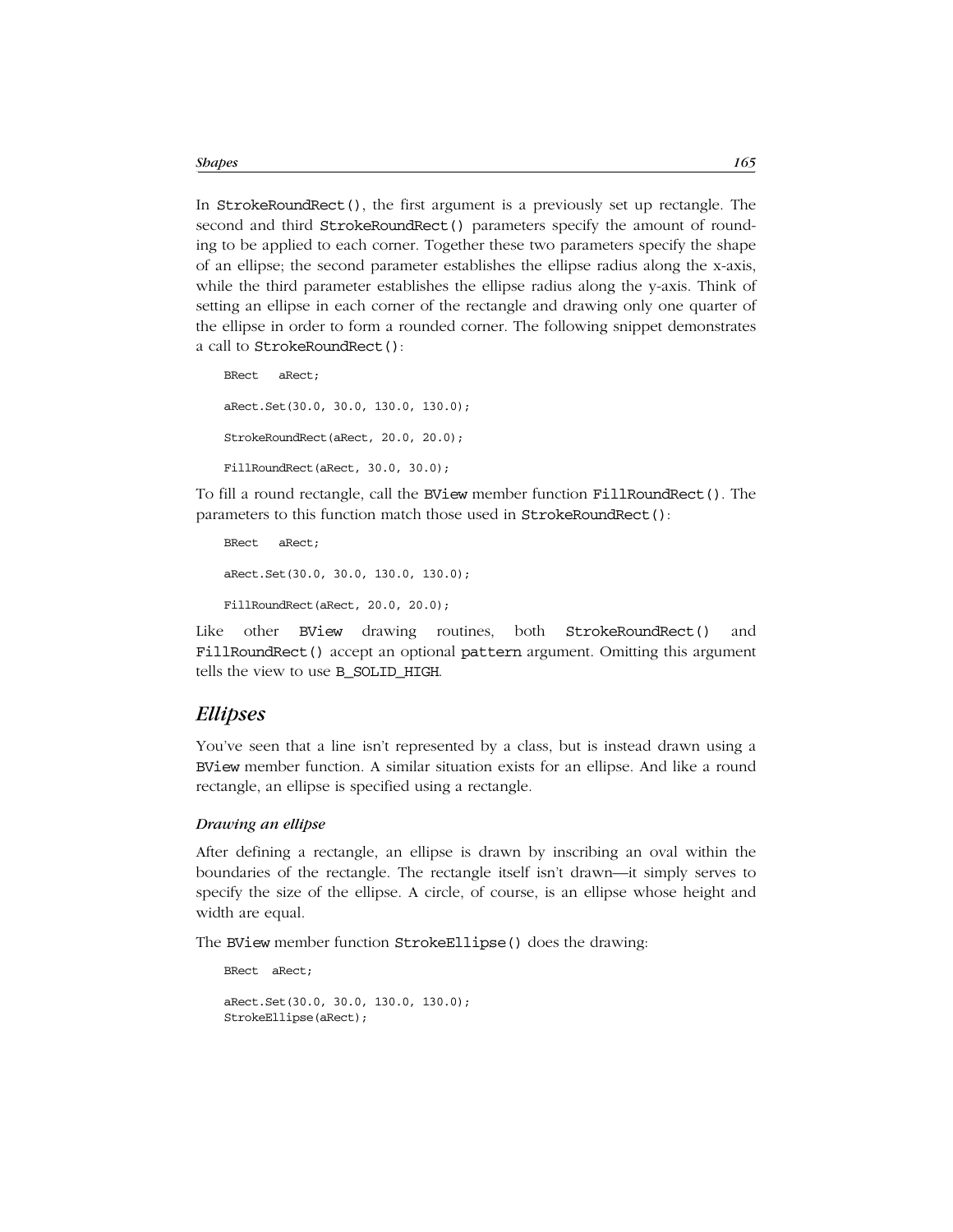An ellipse can be filled by the BView member function FillEllipse():

BRect aRect; aRect.Set(200.0, 30.0, 250.0, 130.0); FillEllipse(aRect);

By default, an ellipse is outlined or filled using a solid pattern and the current high color. As with other BView drawing routines, a call to either StrokeEllipse() or FillEllipse() can include an optional second parameter that specifies a different pattern.

An alternate method of specifying the boundaries of an ellipse is to supply StrokeEllipse() or FillEllipse() with a center point and an x-axis and y-axis radius. The next snippet draws a single ellipse that is both outlined and filled. A call to SetLowColor() sets the low color to blue. The subsequent call to FillEllipse() draws an ellipse that is filled with a black and blue checkerboard pattern. Specifying the B\_MIXED\_COLORS pattern in the call to FillEllipse() tells the routine to fill the ellipse with a checkerboard pattern that alternates the current high color (by default, black) with the current low color (which was just set to blue). The call to StrokeEllipse() relies on the current high color (black) to outline the ellipse in a solid pattern (B\_SOLID\_HIGH, since no pattern was specified). Note that when both filling and outlining a single ellipse it's important to call the StrokeEllipse() routine after calling FillEllipse(). If the calling order is reversed, the call to FillEllipse() will obscure whatever outline was drawn by the call to StrokeEllipse():

```
rgb_color blueColor = {0, 0, 255, 255};
BPoint center(100.0, 100.0);
float xRadius = 40.0;
float yRadius = 60.0;
SetLowColor(blueColor):
FillEllipse(center, xRadius, yRadius, B_MIXED_COLORS);
StrokeEllipse(center, xRadius, yRadius);
```
# *Polygons*

A polygon is a closed shape with straight sides. Unlike a rectangle, which consists of sides that must be vertical and horizontal, a polygon can include sides that run diagonally.

#### *Setting up a polygon*

The BPolygon class is used to create objects that represent polygons. When creating a new BPolygon object, pass the BPolygon constructor an array of BPoints that specify the points that make up the vertices of the polygon, along with an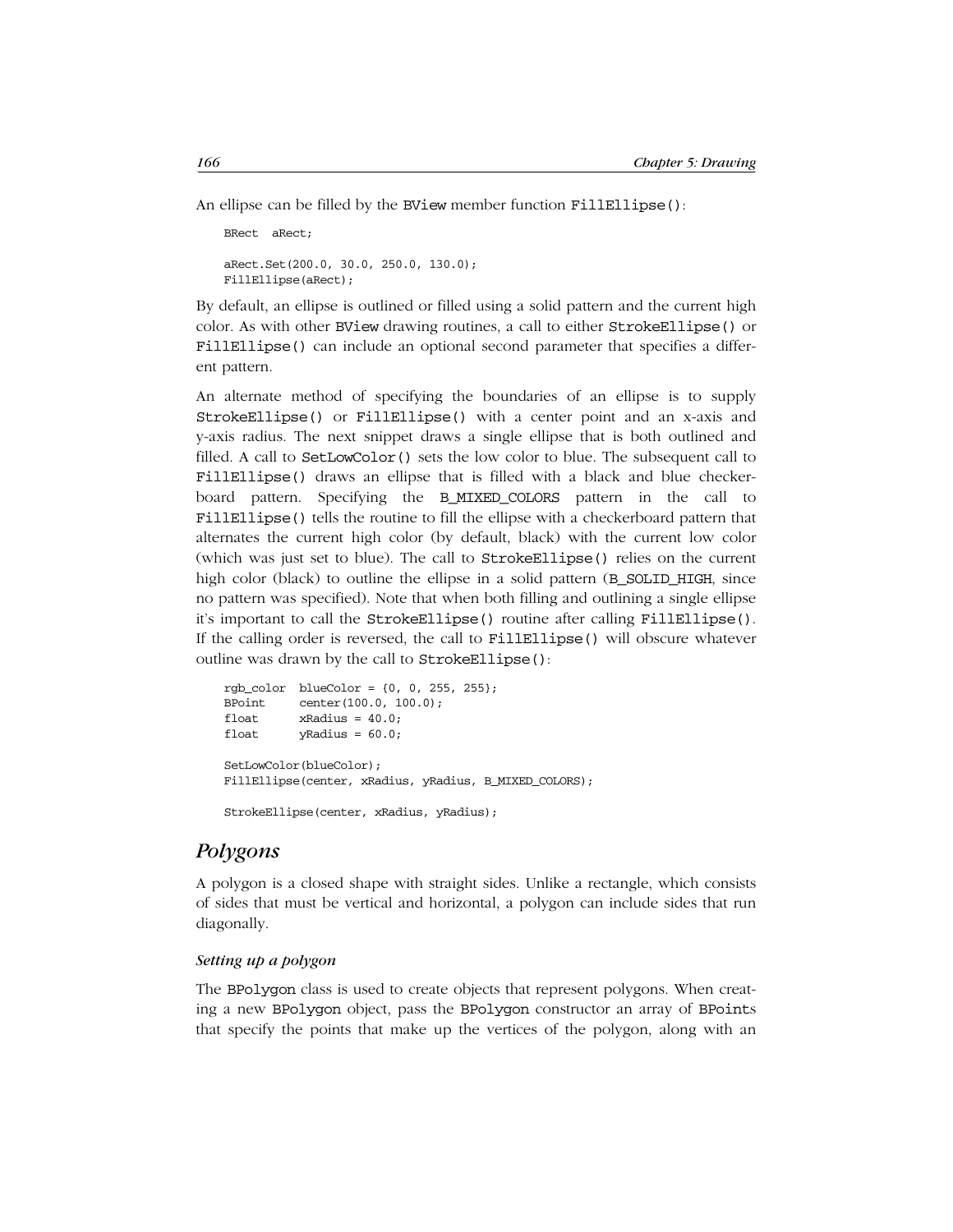int32 value that specifies how many points are in the array. Here's how a BPolygon object representing a three-sided polygon might be defined:

```
BPoint pointArray[3];
int32 numPoints = 3;
BPolygon *aPolygon;
pointArray[0].Set(50.0, 100.0);
pointArray[1].Set(150.0, 20.0);
pointArray[2].Set(250.0, 100.0);
aPolygon = new BPolygon(pointArray, numPoints);
```
The previous snippet creates an array of three BPoint objects. The coordinates of each BPoint object are then assigned by calling the BPoint member function Set(). Next, new is used to create a new BPolygon object whose vertices are defined by the BPoints in the pointArray array.

Alternatively, a BPolygon can be created without immediately defining its vertices. In this case, the polygon can be defined later by calling the BPolygon member function AddPoints(), which adds an array of BPoint objects to the BPolygon object. Here, the same polygon that was defined in the previous snippet is again defined—this time using a call to AddPoints():

```
BPoint pointArray[3];
int32 numPoints = 3;
BPolygon *aPolygon;
aPolygon = new BPolygon();
pointArray[0].Set(50.0, 100.0);
pointArray[1].Set(150.0, 20.0);
pointArray[2].Set(250.0, 100.0);
aPolygon->AddPoints(pointArray, numPoints);
```
#### *Drawing a polygon*

Once a BPolygon object is defined, its outline can be drawn by calling the BView member function StrokePolygon(), or it can be filled in with the BView member function FillPolygon(). If the following call to StrokePolygon() is made after either of the previous two snippets execute, the result is an outlined triangle.

```
StrokePolygon(aPolygon);
```
Note that StrokePolygon() draws the lines of the polygon's edges starting at the first point in the array, and finishes by closing the polygon with a line from the last point back to the first point. Thus, the previous call to StrokePolygon() draws the following three lines.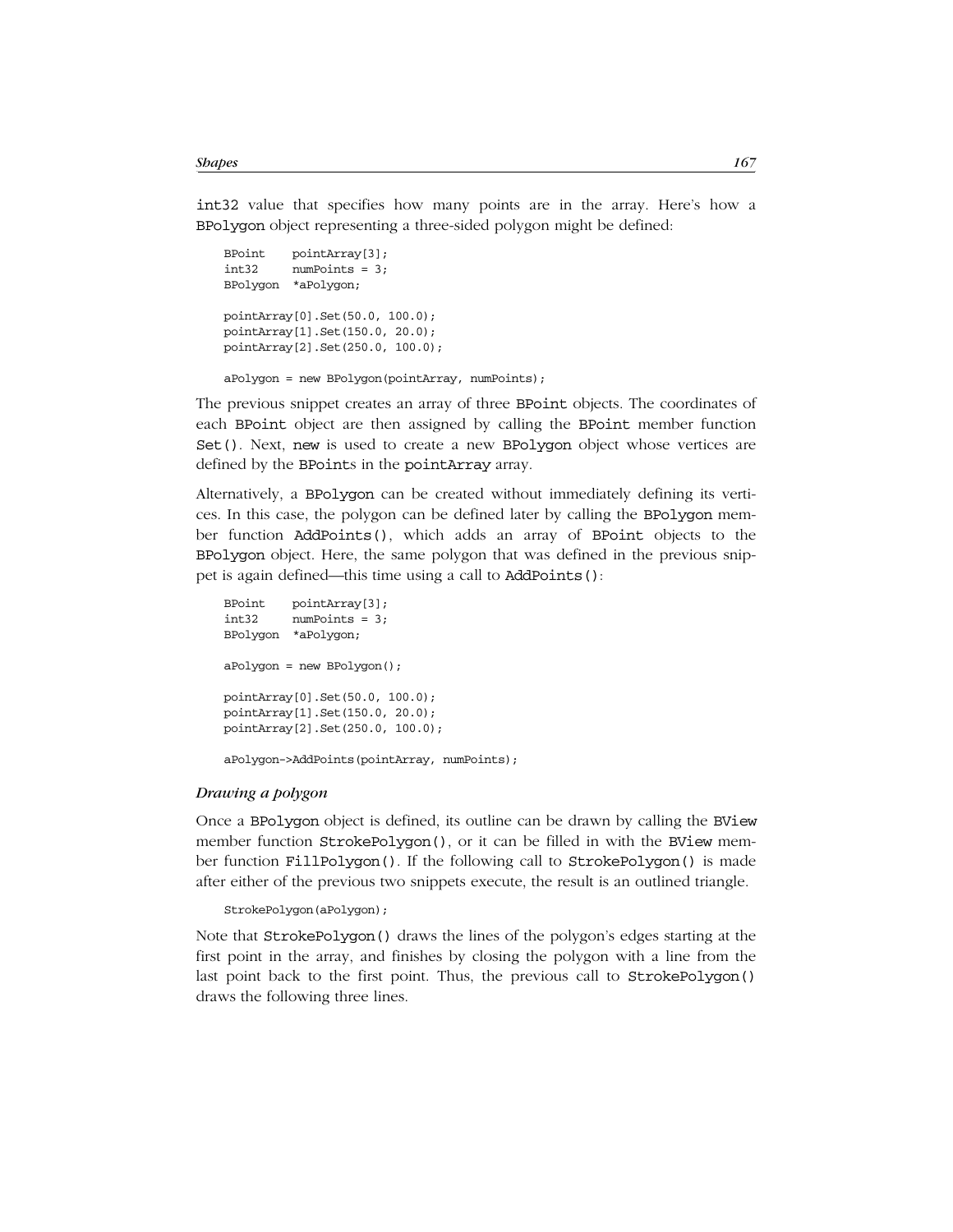- From point (50.0, 100.0) to point (150.0, 20.0)
- From point (150.0, 20.0) to point (250.0, 100.0)
- From point (250.0, 100.0) back to point (50.0, 100.0)

A call to FillPolygon() fills the previously defined polygon with a pattern. Here the triangle polygon is filled with the default pattern of B\_SOLID\_HIGH:

FillPolygon(aPolygon);

As you've come to expect from the BView StrokeXxx() and  $FillXXX()$  routines, both StrokePolygon() and FillPolygon() may include an optional pattern polygon that specifies a pattern to use for the outline or fill of the polygon.

Finally, you can include yet one more optional parameter in the polygon drawing routines—a bool value that indicates whether the final shape-closing line should or shouldn't be drawn. By default, this line is drawn to finish up the polygon. If false is passed, a series of connected lines rather than a polygon will be drawn.

#### *Drawing a triangle*

On the previous pages you saw how to define and draw a triangle using a BPolygon object. The BeOS also provides a shortcut for working with this special case of a polygon. It's useful because so many 3D objects are built from dozens of tiny triangles. Instead of defining an array of points and adding those points to a BPolygon object, you can forego the both these steps and simply call one of two BView member functions: StrokeTriangle() or FillTriangle(). Pass the three BPoint objects that define the triangle's vertices. Here, the same triangle that was drawn using a BPolygon object is drawn using a call to StrokeTriangle():

```
BPoint point1;
BPoint point2;
BPoint point3;
point1.Set(50.0, 100.0);
point2.Set(150.0, 20.0);
point3.Set(250.0, 100.0);
StrokeTriangle(point1, point2, point3);
```
As expected, FillTriangle() is invoked in the same manner as StrokeTriangle(). Again as expected, both functions accept an optional pattern parameter.

## *Regions*

A region groups a number of rectangles together into a single BRegion object. This object can then be manipulated as a unit-rotated, colored, and so forth. The rectangles that make up a region can vary in size, and can be defined such that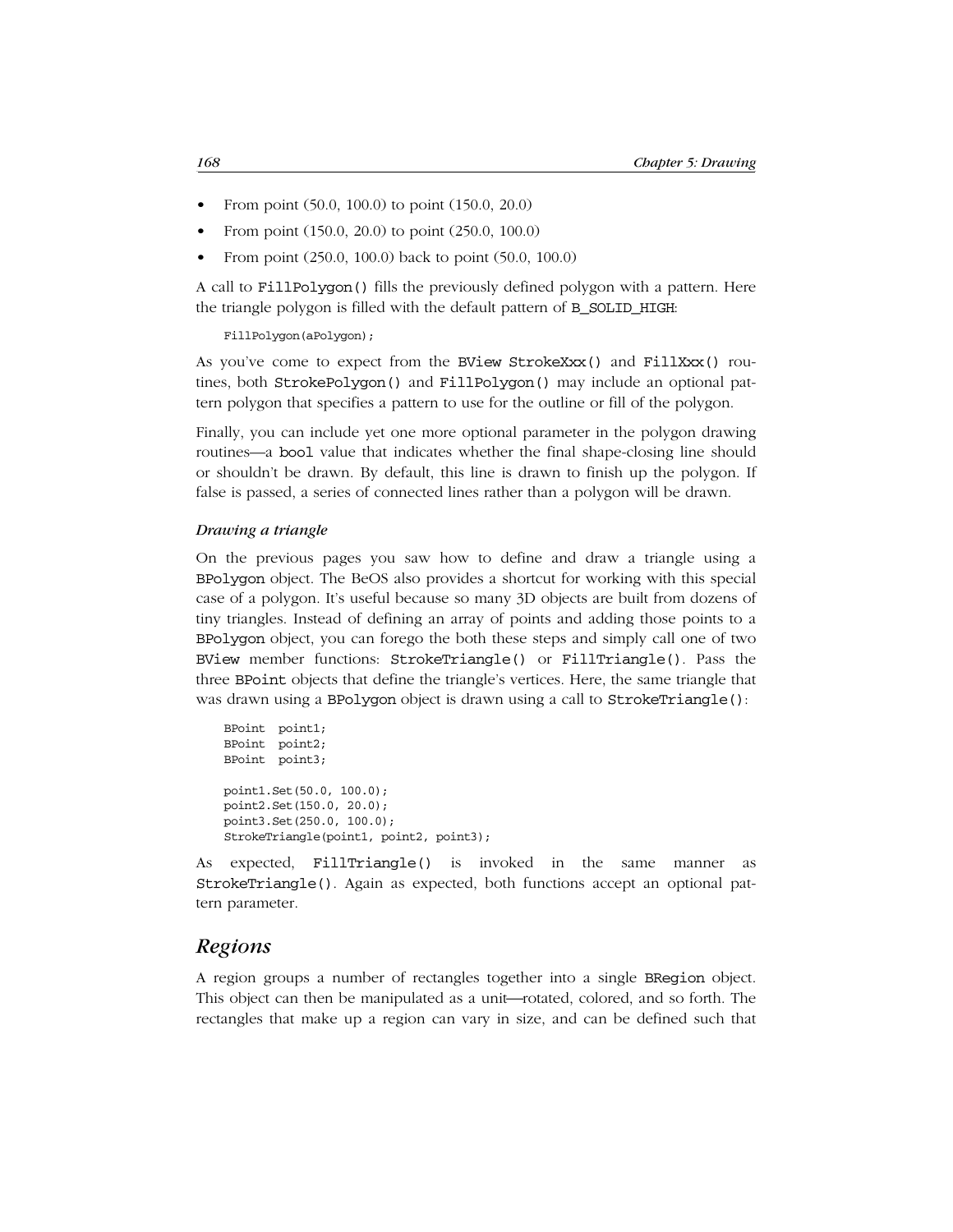they form one continuous shape or any number of seemingly unrelated shapes. In Figure 5-14, a window has been divided into four areas. Each area holds a single region. That last point is worthy of repeating: the window holds four regions. The rectangles in the area at the bottom left of the window don't form a single, solid area, but because they've been marked to all be a part of a single BRegion object, they collectively make up a single region. The same applies to the rectangles in the lower right area of the window.



*Figure 5-14. A window displaying four regions*

#### *Setting up a region*

To set up a region, first create a new BRegion object. Then define a rectangle and add that rectangle to the BRegion. In the following snippet, two rectangles are defined and added to a BRegion object named aRegion:

```
BRect aRect;
BRegion *aRegion;
aRegion = new BRegion();
aRect.Set(20.0, 20.0, 70.0, 70.0);
aRegion->Include(aRect);
aRect.Set(50.0, 50.0, 150.0, 100.0);
aRegion->Include(aRect);
```
#### *Drawing a region*

Creating a region and adding rectangles to it defines the area (or areas) the region occupies. It doesn't, however, display the region in a view. To do that, invoke the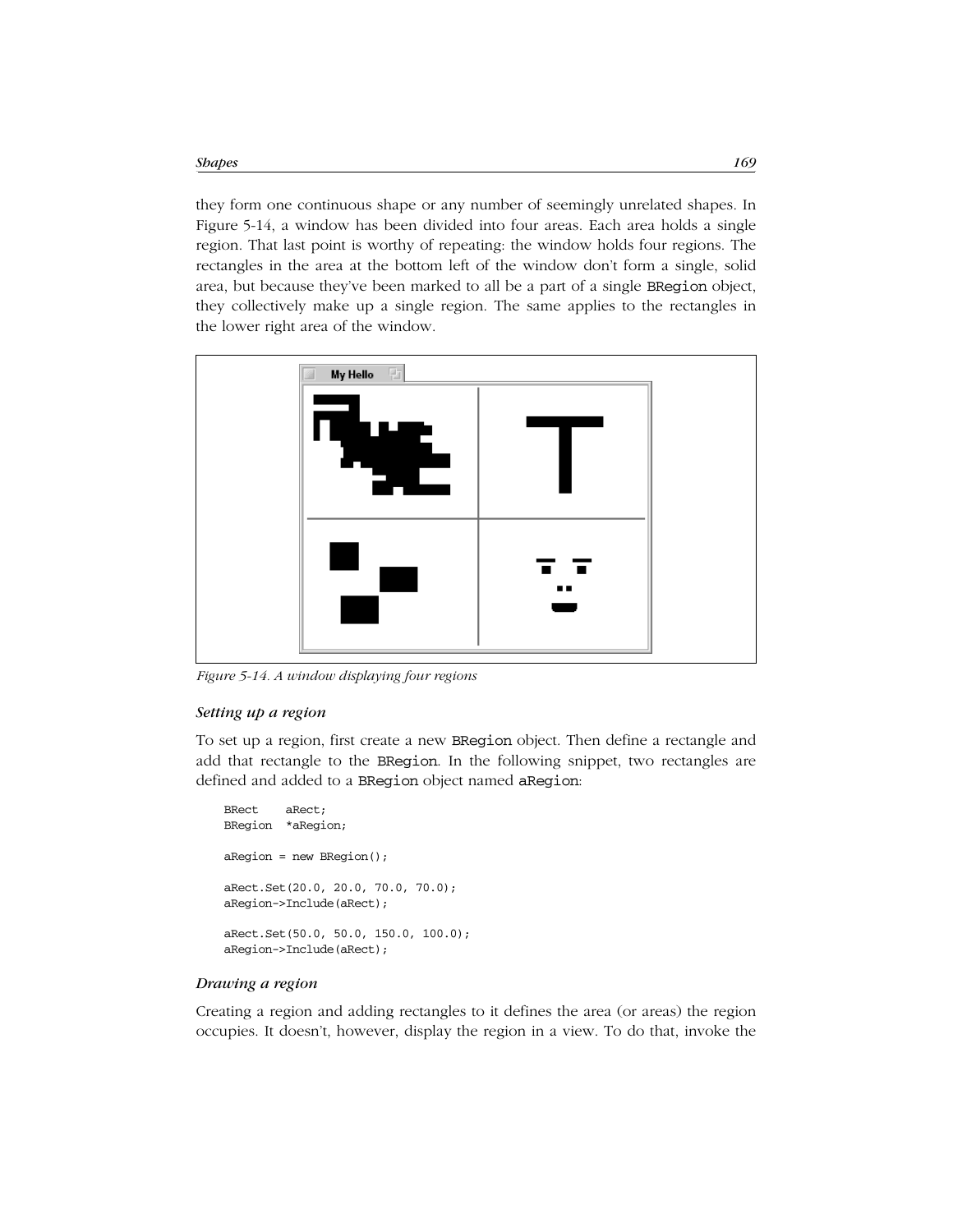BView member function FillRegion(). Here, the region that was created in the previous snippet is filled with the default B\_SOLID\_HIGH pattern:

FillRegion(aRegion);

The BRegion object keeps track of all of the constituent rectangles and is responsible for filling each. Like other FillXxx() functions FillRegion() allows you to specify an optional pattern.



There is no StrokeRegion() member function in the BView class. Because a region can consist of any number of overlapping rectangles, outlining each individual rectangle would result in lines running through the contents of the region.

#### *Testing for inclusion in a region*

One important use of a region is to test where a point lies within an area. If a point lies in any one of the rectangles that defines a region, that point is considered a part of, or belonging to, the region. To test a point for inclusion in a region, call the BRegion member function Contains(). Pass this routine the BPoint object to test, and Contains() will return a bool value that indicates whether or not the tested point lies within the region. In this next snippet, a region consisting of just a single rectangle is defined. A point is then defined and tested for inclusion in this region:

```
BRect aRect(20.0, 20.0, 70.0, 70.0);
BRegion *aRegion;
BPoint aPoint(60.0, 90.0);
aRegion = new BRegion();
aRegion->Include(aRect);
FillRegion(aRegion);
if (aRegion->Contains(aPoint))
    // do something
else
    // do something else
```
#### *Region example project*

The Region project results in a program that displays a window like the one shown in Figure 5-15.

The dark area in Figure 5-15 represents a single region composed of three rectangles. The MyDrawView member function Draw() defines and adds each rectangle in turn to the BRegion object. After all of the rectangles have been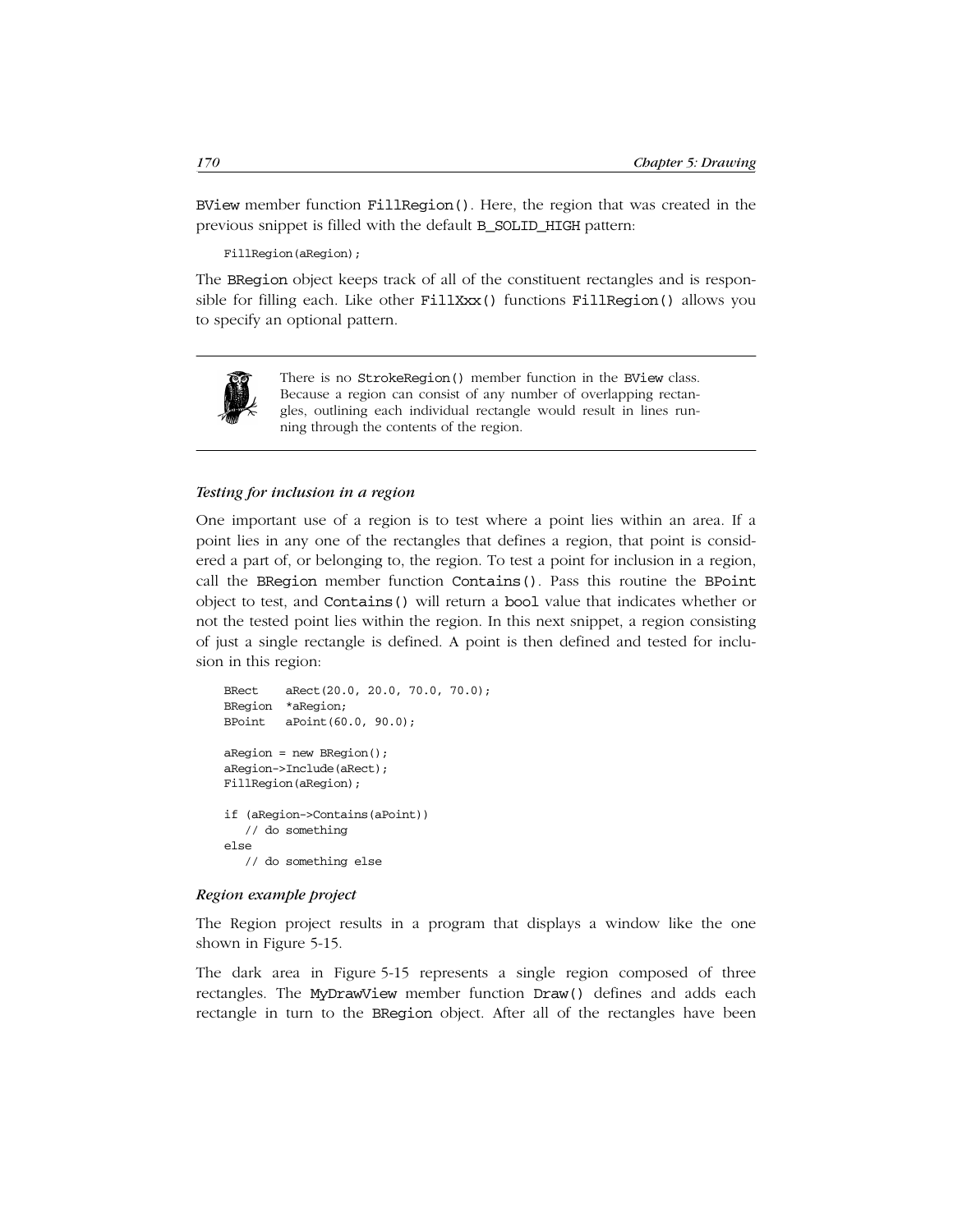

*Figure 5-15. The window that results from running the Region program*

added, FillRegion() is called to fill the entire region with the default pattern of B\_SOLID\_HIGH:

```
void MyDrawView::Draw(BRect)
{
    BRect aRect;
    BRegion *aRegion;
    aRegion = new BRegion();
    aRect.Set(20.0, 20.0, 70.0, 70.0);
    aRegion->Include(aRect);
    aRect.Set(50.0, 50.0, 150.0, 100.0);
    aRegion->Include(aRect);
    aRect.Set(85.0, 85.0, 170.0, 130.0);
    aRegion->Include(aRect);
    FillRegion(aRegion);
}
```
#### *Region point testing example project*

While the region shown in Figure 5-15 is filled, it doesn't have to be. By omitting a call to FillRegion(), it's possible to define a region without making it visible. One practical reason for doing this is for testing mouse button hits. If your program needs to find out whether the user clicked in a particular area of a window—even a very irregularly shaped area—a region that includes the entire area to test can be set up. The BRegion class includes a routine that tests for the inclusion of a BPoint. The BView member function MouseDown() provides your application with a BPoint object that holds the pixel location of the cursor at the time of a mouse button click. By overriding a view's MouseDown() function and implementing it such that it compares the cursor location with the area of the region, your program can easily respond to mouse button clicks in an area of any shape.

The RegionTest project creates a program that draws a region to a window—the same region created by the Region example project and pictured in Figure 5-15.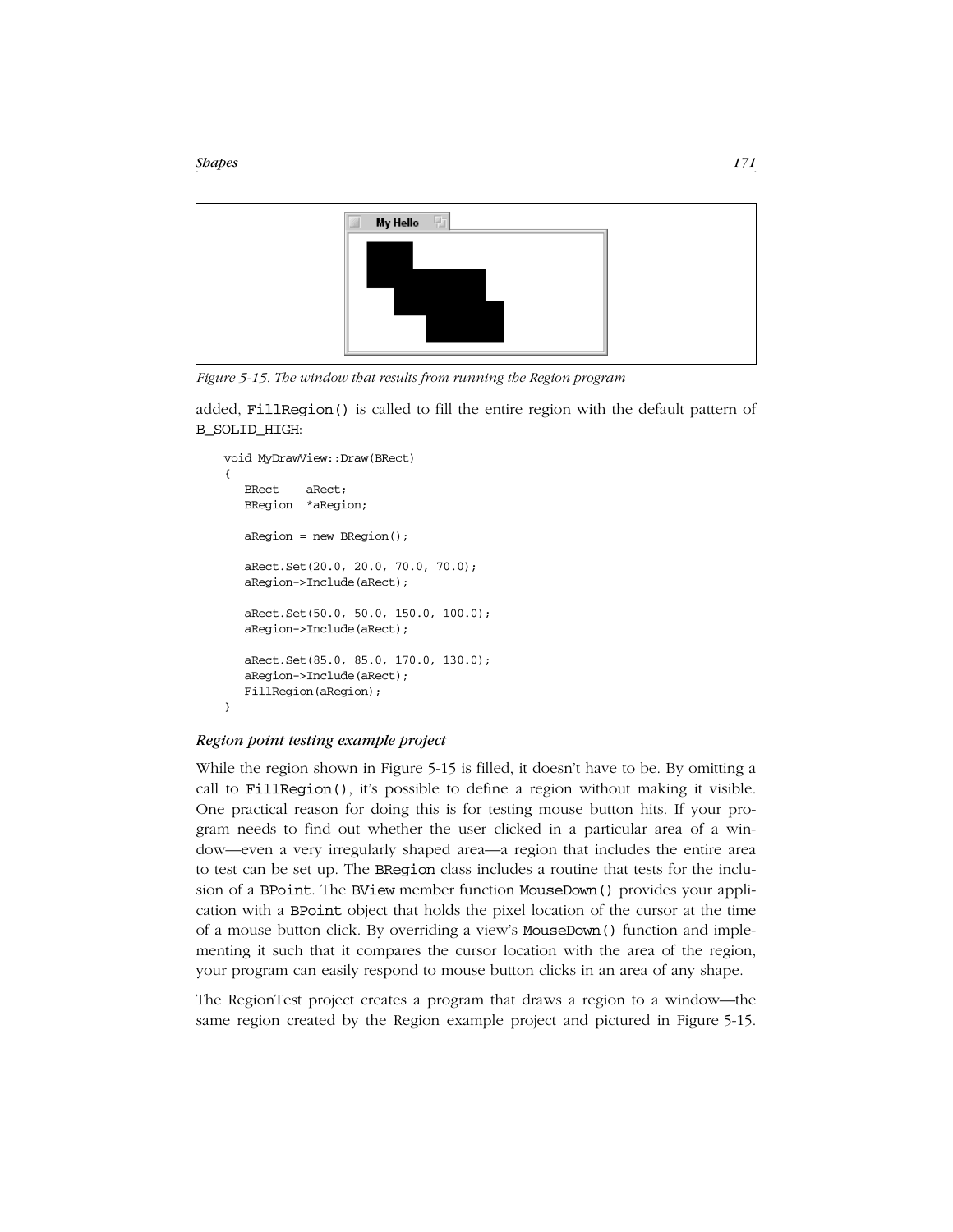What's been added is the ability to test for a mouse button click in the region. If the user clicks anywhere in the dark area, the system beep is played. Clicking in the window but outside of the region produces no effect.

To let the MyDrawView view (which occupies the entire area of the window it resides in) respond to mouse button clicks, the program overrides MouseDown(). To enable a MyDrawView object to keep track of its region, a BRegion object has been added as a private data member in the MyDrawView class. Here's the new declaration of the MyDrawView class:

```
class MyDrawView : public BView {
   public:
                     MyDrawView(BRect frame, char *name);
       virtual void AttachedToWindow();
       virtual void Draw(BRect updateRect);
       virtual void MouseDown(BPoint point);
    private:
       BRegion *fThreeRectRegion;
};
```
In the previous example (the Region project), the region was set up in the Draw() function. Because in that project the MyDrawView class didn't retain the information about the region (it didn't define a BRegion object as a data member), it was necessary to recalculate the region's area each time the view it resided in needed updating. Now that the view retains this information, the BRegion needs to be set up only once. The MyDrawView constructor is used for that purpose:

```
MyDrawView::MyDrawView(BRect rect, char *name)
     : BView(rect, name, B_FOLLOW_ALL, B_WILL_DRAW)
{
    BRect aRect;
    fThreeRectRegion = new BRegion();
    aRect.Set(20.0, 20.0, 70.0, 70.0);
    fThreeRectRegion->Include(aRect);
    aRect.Set(50.0, 50.0, 150.0, 100.0);
    fThreeRectRegion->Include(aRect);
    aRect.Set(85.0, 85.0, 170.0, 130.0);
    fThreeRectRegion->Include(aRect);
}
```
With the BRegion construction moved to the MyDrawView constructor, the implementation of the MyDrawView member function Draw() is reduced to nothing more than a call to FillRegion():

```
void MyDrawView::Draw(BRect)
{
```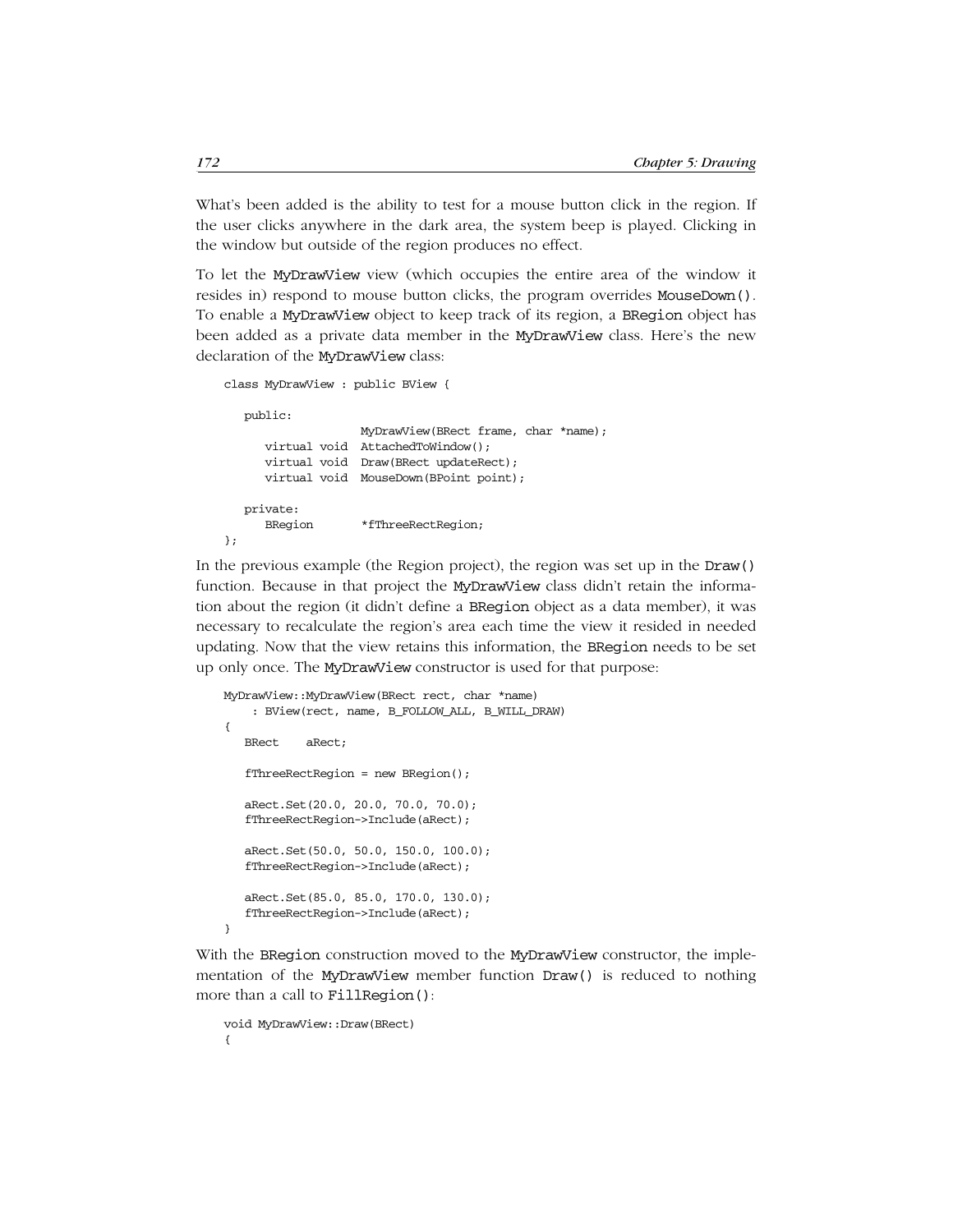```
 FillRegion(fThreeRectRegion);
}
```
Implementing the MouseDown() routine for the MyDrawView class is as easy as comparing the cursor location (supplied by the system when it automatically invokes MouseDown()) to the area of the region. The BRegion member function Contains() handles that task:

```
void MyDrawView::MouseDown(BPoint point)
{
    if (fThreeRectRegion->Contains(point))
       beep();
}
```
If the cursor is over any part of the region when the mouse button is clicked, the computer beeps. Your more sophisticated program will of course find something more interesting to do in response to the user clicking the mouse button in a region!

## *Pictures*

Now that you know about the myriad shapes the BeOS allows you to draw, you'll appreciate the BPicture class. A BPicture object consists of any number of shapes of any type. Once defined, this combination of one, two, or hundreds of shapes can be quickly drawn and redrawn with a single function call.

#### *Setting up a picture*

A picture object is created by using new to allocate memory for an empty, temporary BPicture. The creation of the new object takes place within a call to the BView member function BeginPicture(). Doing so instructs the view to store the results of subsequent calls to BView drawing functions in the picture object, as opposed to drawing the results of the calls to the view (as is normally the case). When the picture is considered complete, the BView member function EndPicture() is called. This routine returns the completed temporary picture object. This temporary object should be assigned to an application-defined BPicture object. The following snippet provides an example:

```
BPicture *aPicture;
BeginPicture(new BPicture);
   BRect aRect;
    aRect.Set(10.0, 10.0, 30.0, 30.0);
   FillRect(aRect);
   MovePenTo(40.0, 10.0);
   StrokeLine(BPoint(60.0, 10.0));
aPicture = EndPicture();
```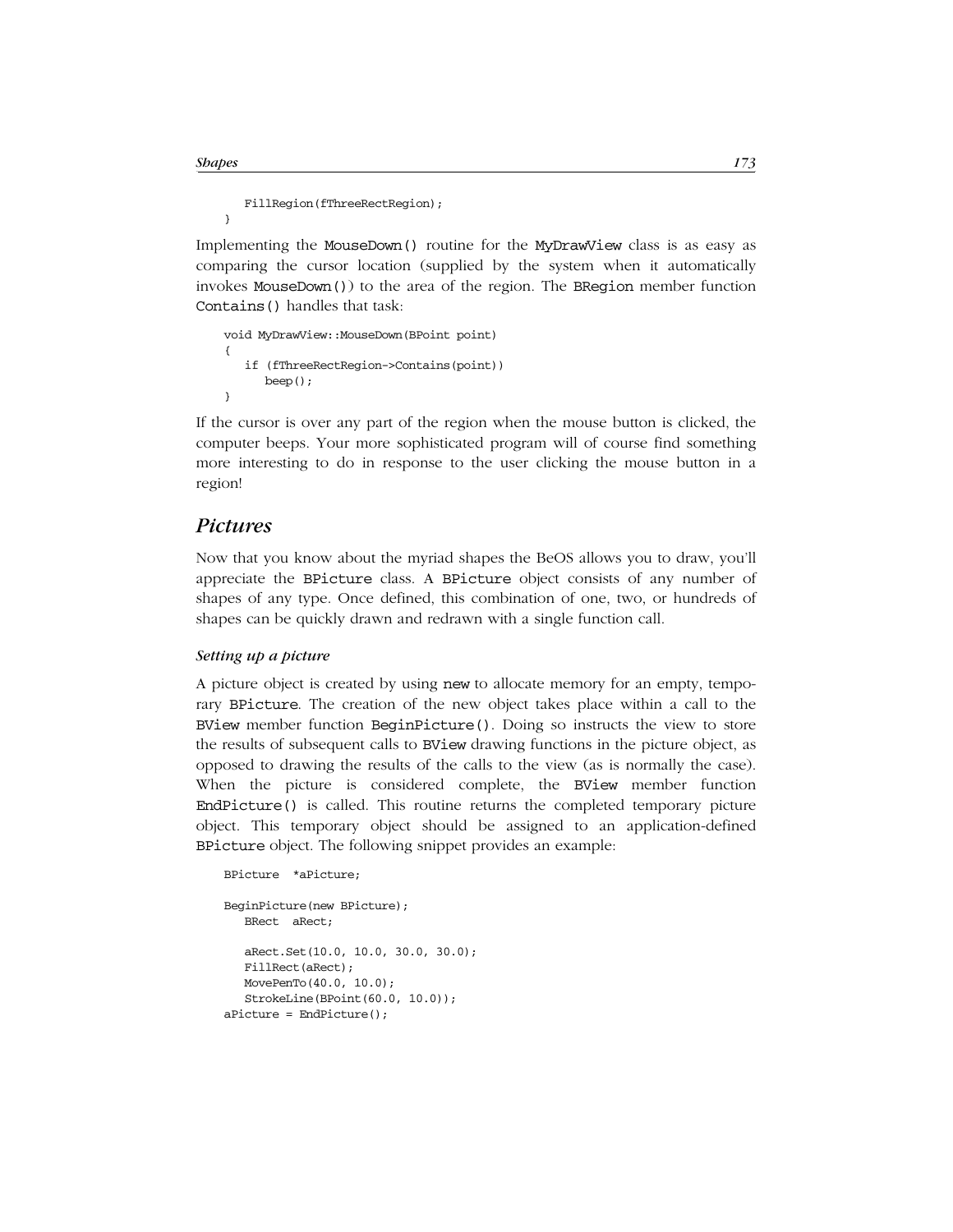For simplicity, the previous snippet defines a picture that consists of a small filledin rectangle and a short, horizontal line. Your own pictures may prove to be far more complex. In particular, you'll want to include calls such as  $SetFont(),$ SetPenSize(), and so forth in order to set up the drawing environment appropriate to your drawing. If such calls aren't made, the state of the view's drawing environment at the time the picture is created will be used when the picture is later drawn.



The previous snippet indents the code between the BeginPicture() and EndPicture() calls for purely aesthetic reasons. Doing so isn't necessary, but it does make it obvious just what code the picture object consists of.

Completing a picture by calling EndPicture() doesn't prohibit you from adding to that same picture at a later time. To add to an existing BPicture object, pass that object to BeginPicture() and start drawing. After calling EndPicture(), the new drawing code will be a part of the existing picture. Here the previous picture-creating snippet is repeated. After the picture is completed, it is reopened and a vertical line is added to it:

```
BPicture *aPicture;
BeginPicture(new BPicture);
    BRect aRect;
    aRect.Set(10.0, 10.0, 30.0, 30.0);
   FillRect(aRect);
    MovePenTo(40.0, 10.0);
    StrokeLine(BPoint(60.0, 10.0));
aPicture = EndPicture();
...
...
BeginPicture(aPicture);
    MovePEnTo(10.0, 40.0);
    StrokeLine(BPoint(10.0, 60.0));
aPicture = EndPicture();
```
#### *Drawing a picture*

Once defined, a picture is drawn by invoking the BView member function DrawPicture(). Just pass the picture as the argument:

```
DrawPicture(aPicture);
```
Before calling DrawPicture(), specify the starting position of the picture by moving the pen to where the upper left corner should be. Alternately, a BPoint object can be passed to DrawPicture() to denote where drawing should start. Both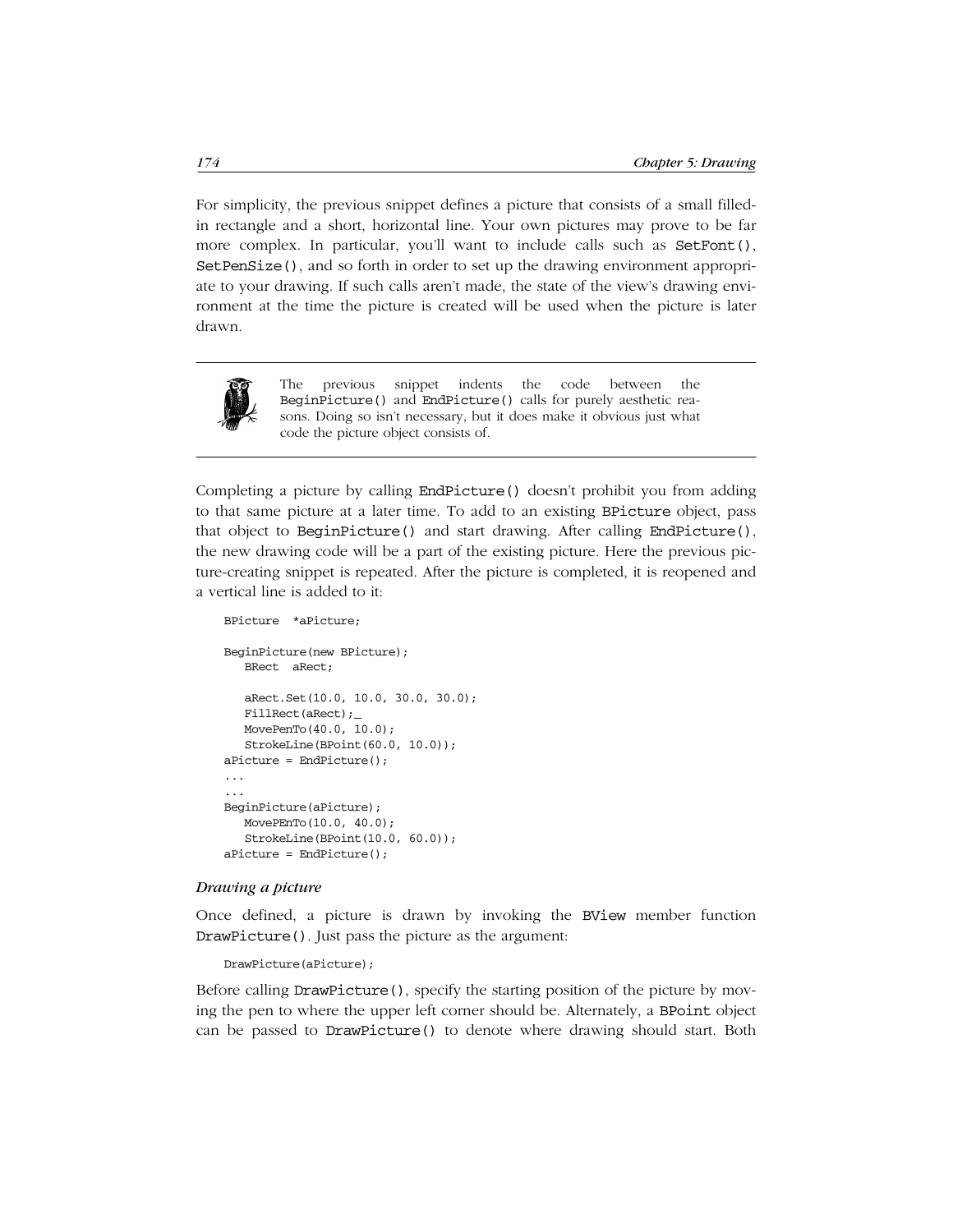techniques are shown here. The result of executing the code will be two identical pictures, one beneath the other.

```
BPicture *aPicture;
BeginPicture(new BPicture);
    // line and shape-drawing code here
aPicture = EndPicture();
MovePenTo(100.0, 20.0);
DrawPicture(aPicture);
```
DrawPicture(aPicture, BPoint(100.0, 250.0);

Keep in mind that if a picture hasn't set up its drawing environment, the state of the view at the time the picture was created is used when the picture is drawn. If the view's graphic state happened to be in its default state (a high color of black, a pen size of 1.0, and so forth), the drawing will be made as expected. However, if any of the view's graphic settings were altered at some point before the picture was created, the drawing of the picture may occur with unpredictable and undesirable effects. Consider the previous snippet. If a call to  $SetPenSize(10.0)$  had been made somewhere before the call to BeginPicture(), any line drawing done by the aPicture picture would include lines with a thickness of 10 pixels. That most likely won't be the desired effect. If the picture is to draw lines with a thickness of 1 pixel, then a call to  $SetPenSize(1.0)$  should be made in the picture-defining code, like this:

```
BPicture *aPicture;
BeginPicture(new BPicture);
    SetPenSize(1.0);
    // line and shape-drawing code here
aPicture = EndPicture();
```
You don't have to keep track and reverse changes that are made to the drawing environment by a picture. That is, after a call to EndPicture(), your code doesn't need to restore the view's environment to its pre-BeginPicture() state. That's because all environmental changes that are made between calls to BeginPicture() and EndPicture() apply only to the picture, not to the view.

#### *Picture example project*

The Picture project draws a number of cascading rectangles, as shown in Figure 5-16.

For this project I've added a private data member BPicture object named fPicture to the MyDrawView class. In the MyDrawView member function AttachedToWindow(), this picture is created and defined. A for loop is used to set up the numerous offset rectangles that make up the picture.